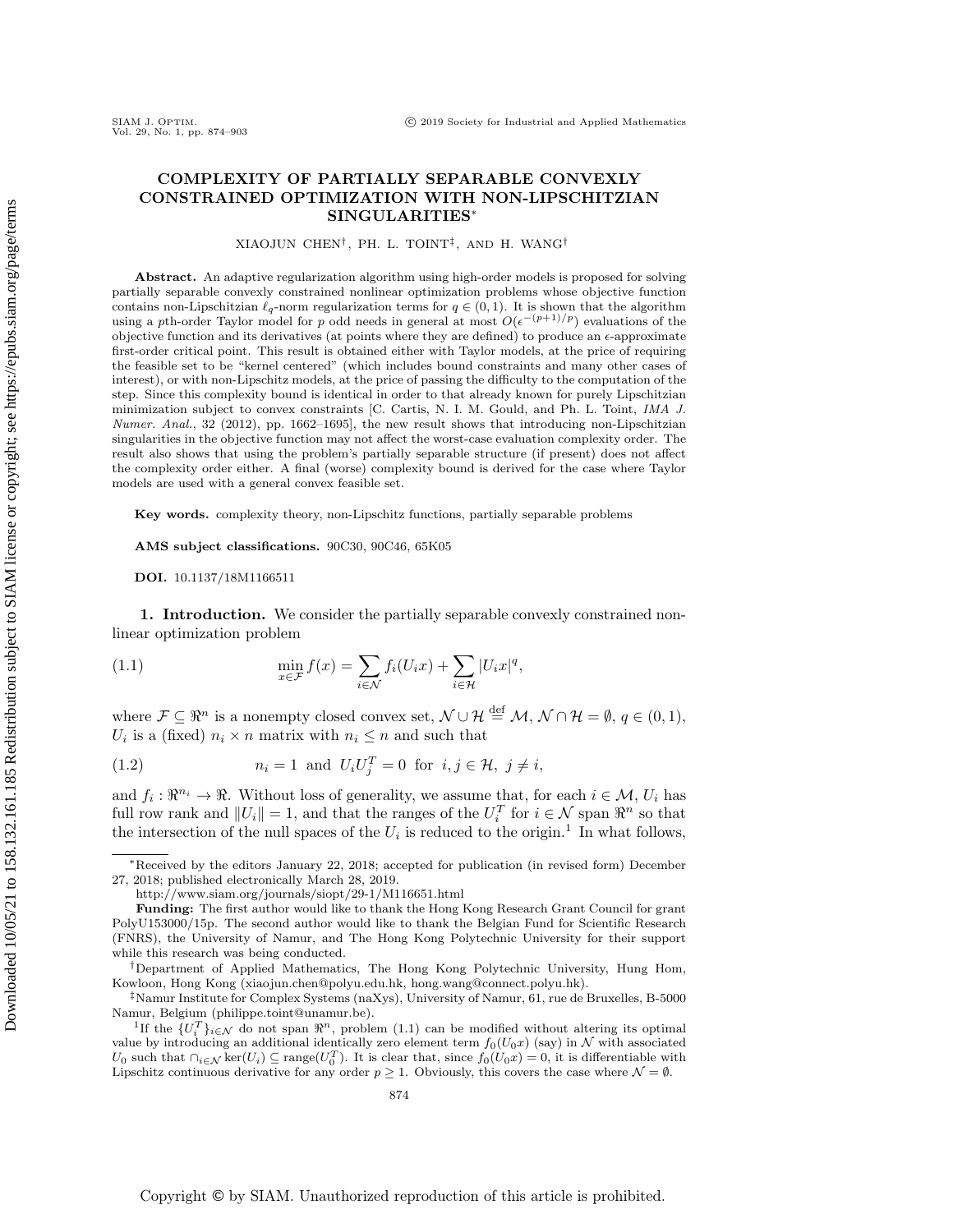the "element functions"  $f_i$   $(i \in \mathcal{N})$  will be nice "well-behaved" smooth functions with Lipschitz continuous derivatives. We also require (initially at least<sup>[2](#page-1-0)</sup>) that the feasible set is "kernel centered," in the sense that, if  $P_{\mathcal{X}}[\cdot]$  is the orthogonal projection onto the convex set X, then, for  $i \in \mathcal{H}$ ,

<span id="page-1-2"></span>(1.3) 
$$
P_{\ker(U_i)}[\mathcal{F}] \subseteq \mathcal{F} \text{ whenever } \ker(U_i) \cap \mathcal{F} \neq \emptyset
$$

in addition to  $\mathcal F$  being convex, closed, and nonempty. As will be discussed below (after Lemma [4.2\)](#page-11-0), we may assume without loss of generality that ker( $U_i$ )∩ $\mathcal{F} \neq \emptyset$  (and thus  $P_{\text{ker}(U_i)}[\mathcal{F}] \subseteq \mathcal{F}$  for all  $i \in \mathcal{H}$ . "Kernel-centered" feasible sets include the whole space  $\mathbb{R}^n$ , boxes (corresponding to bound constrained problems), and spheres/cylinders centered at the origin, for example, the following box-constrained  $L_2-L_{1/2}$  minimization problem:

(1.4) 
$$
\min_{x \in \mathcal{F}} \sum_{i \in \mathcal{N}} (U_i x - b_i)^2 + \lambda \sum_{i \in \mathcal{H}} |U_i x|^{\frac{1}{2}},
$$

where  $U_i \in \mathbb{R}^{1 \times n}$ ,  $i \in \mathcal{M}$ ,  $\mathcal{F} = \{x \mid \ell \leq x \leq u\}$  with  $\ell \in \mathbb{R}^n_+$ ,  $u \in \mathbb{R}^n_+$ , and  $\ell < u$ ,  $\mathcal{N} = \{1, \ldots, K_1\}, \, \mathcal{H} = \{K_1 + 1, \ldots, K_1 + K_2\} \text{ with } K_1, K_2 \geq 1, \, b_i \in \Re \text{ and } \lambda > 0.$ 

Problem  $(1.1)$  has many applications in engineering and science. Using the non-Lipschitz regularization function in the second term of the objective function  $f$  has remarkable advantages for the restoration of piecewise constant images and sparse signals [\[23\]](#page-29-0), and sparse variable selection, for instance in bioinformatics [\[8,](#page-29-1) [22\]](#page-29-2). Theory and algorithms for solving  $q$ -norm regularized optimization problems have been developed in [\[7,](#page-29-3) [9\]](#page-29-4).

The partially separable structure appearing in problem [\(1.1\)](#page-0-1) is ubiquitous in applications of optimization. It is most useful in the frequent case where  $n_i \ll n$  and subsumes that of sparse optimization (in the special case where the rows of each  $U_i$ are selected rows of the identity matrix). Moreover, the decomposition in [\(1.1\)](#page-0-1) has the advantage of being invariant for linear changes of variables (only the  $U_i$  matrices vary). Partially separable optimization was first considered by Griewank and Toint in [\[21\]](#page-29-5), then studied for more than 30 years (see [\[14,](#page-29-6) [15,](#page-29-7) [24\]](#page-29-8), for instance) and has been extensively used in the popular CUTEst testing environment [\[17\]](#page-29-9) as well as in the AMPL [\[13\]](#page-29-10), LANCELOT [\[11\]](#page-29-11) and FILTRANE [\[18\]](#page-29-12) packages, amongst others. In particular, the design of trust-region algorithms exploiting the partially separable decomposition [\(1.1\)](#page-0-1) was investigated by Conn et al. in [\[10,](#page-29-13) [12\]](#page-29-14).

Focussing now on the nice multivariate element functions, we note that using the partially separable nature of a function f can be very useful. We let  $x_i = U_i x \in \mathbb{R}^{n_i}$ for  $i \in \mathcal{M}$ , and  $f_{\mathcal{I}}(x) = \sum_{i \in \mathcal{I}} f_i(x)$  for any  $\mathcal{I} \subseteq \mathcal{M}$ . In particular, we define

$$
f_{\mathcal{N}}(x) \stackrel{\text{def}}{=} \sum_{i \in \mathcal{N}} f_i(U_i x) = \sum_{i \in \mathcal{N}} f_i(x_i) \text{ and } f_{\mathcal{H}}(x) \stackrel{\text{def}}{=} \sum_{i \in \mathcal{H}} f_i(U_i x) = \sum_{i \in \mathcal{H}} f_i(x_i).
$$

When we use derivatives of  $f_N(x)$  with order larger than one in the context of the pth-order Taylor series

(1.5) 
$$
T_{f_{\mathcal{N},p}}(x,s) = f_{\mathcal{N}}(x) + \sum_{j=1}^{p} \frac{1}{j!} \nabla_x^j f_{\mathcal{N}}(x) [s]^j,
$$

<span id="page-1-1"></span><span id="page-1-0"></span><sup>2</sup>We will drop this assumption in section [5](#page-25-0) by using a model defined in  $(5.1)$ .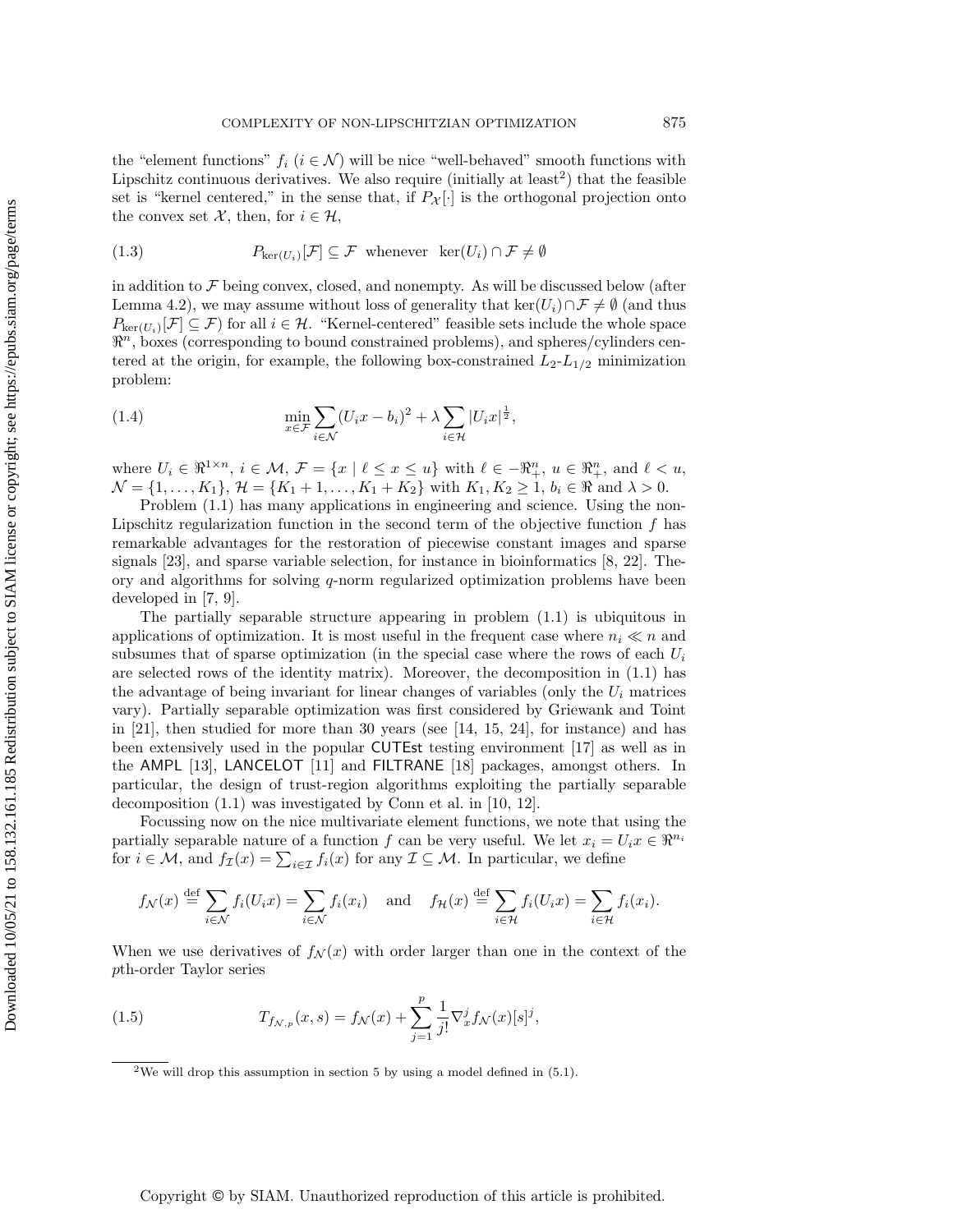it may be verified that

<span id="page-2-1"></span>(1.6) 
$$
\nabla_x^j f_{\mathcal{N}}(x)[s]^j = \sum_{i \in \mathcal{N}} \nabla_{x_i}^j f_i(x_i)[U_i s]^j.
$$

This last expression indicates that only the  $|\mathcal{N}|$  tensors  $\{\nabla_{x_i}^j f_i(x_i)\}_{i\in\mathcal{N}}$  of dimension  $n_i^j$  need to be computed and stored: a very substantial gain compared to the  $n^j$ dimensional  $\nabla_x^j f_{\mathcal{N}}(x)$  when (as is common)  $n_i \ll n$  for all i. It may therefore be argued that exploiting derivative tensors of order larger than two—and thus using the high-order Taylor series [\(1.5\)](#page-1-1) as a local model of  $f(x + s)$  in the neighborhood of x—may be practically feasible if f is partially separable. Of course the same comment applies to  $f_{\mathcal{H}}(x)$  whenever the required derivatives of  $f_i(x_i) = |x_i|^p$   $(i \in \mathcal{H})$ exist.

Interestingly, the use of high-order Taylor models for optimization was recently investigated by Birgin et al. [\[2\]](#page-28-0) in the context of adaptive regularization algorithms for unconstrained problems. Their proposal belongs to this emerging class of methods pioneered by Griewank [\[20\]](#page-29-15), Nesterov and Polyak [\[26\]](#page-29-16), and Cartis, Gould, and Toint [\[4\]](#page-29-17) for the unconstrained case and by the latter authors in [\[5\]](#page-29-18) for the convexly constrained case of interest here. Such methods are distinguished by their excellent evaluation complexity, in that they need at most  $O(\epsilon^{-(p+1)/p})$  evaluations of the objective function and their derivatives to produce an  $\epsilon$ -approximate first-order critical point, compared to the  $O(\epsilon^{-2})$  evaluations that might be necessary for the steepest descent and Newton methods (see [\[3\]](#page-29-19) for details). However, most adaptive regularization methods rely on a nonseparable regularization term in the model of the objective function, making exploitation of structure difficult.<sup>[3](#page-2-0)</sup> We note that complexity issues for non-Lipschitzian problems have already been investigated [\[6,](#page-29-20) [19,](#page-29-21) [25\]](#page-29-22), but the Lipschitz assumption on the derivatives is in these cases replaced by a (weaker) Hölder condition. Our ambition here is to assume considerably less, since our purpose is to cover severe singularities, as present in cusps and norms of fractional index, for which Hölder conditions fail.

Contributions. The main aim of the present paper is to establish that first-order worst-case evaluation complexity for nonconvex minimization subject to convex constraints is not affected by the introduction of the non-Lipschitzian singularities in the objective function [\(1.1\)](#page-0-1). This requires several intermediate steps. The first is to derive, in section [2,](#page-3-0) new first-order necessary optimality conditions that take the non-Lipschitzian nature of [\(1.1\)](#page-0-1) into account. These conditions motivate the introduction of a new "two-sided" symmetric model of the singularities, which is then exploited in the proposed algorithm. Because the new necessary conditions involve the gradient of a partial objective with a number of singular terms (see Theorem [2.1\)](#page-3-1), this prevents the aggregation of all terms in [\(1.1\)](#page-0-1) in a single abstracted objective function. As a consequence, complexity bounds must be derived while preserving the additive partially separable structure of the objective function. Our second step is therefore to show, in section [3,](#page-6-0) that first-order worst-case complexity bounds are not affected by the use of partially separable structure. In section [4,](#page-10-0) we then specialize our analysis to a wide class of kernel-centered feasible sets and show that complexity bounds are again unaffected by the presence of the considered non-Lipschitzian singularities. The final step is to show, in section [5,](#page-25-0) that (weaker) complexity results may still be

<span id="page-2-0"></span><sup>3</sup>The only exception we are aware of is the unpublished note [\[16\]](#page-29-23) in which a pth-order Taylor model is coupled with a regularization term involving the (totally separable)  $q$ th power of the  $q$  norm  $(q \geq 1)$ .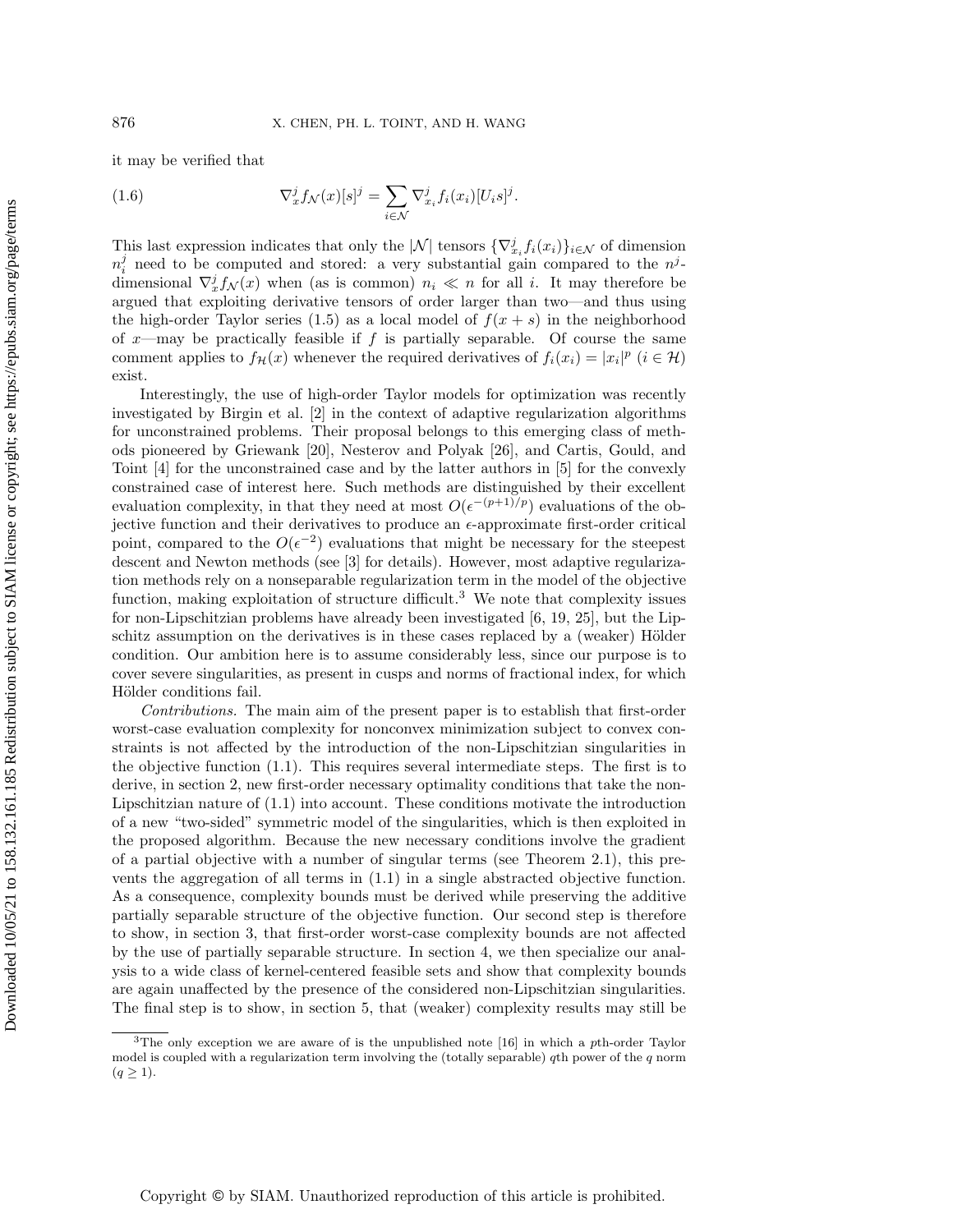obtained if one considers feasible sets that are not kernel centered. All these results are discussed in section [6,](#page-27-0) and some conclusions are presented in section [7.](#page-28-1)

<span id="page-3-0"></span>*Notation.* In what follows,  $\|\cdot\|$  denotes the Euclidean norm, and  $\|T\|_p$  the recursively induced Euclidean norm on the pth-order tensor  $T$  (see [\[2,](#page-28-0) [6\]](#page-29-20) for details). The notation  $T[s]^i$  means that the tensor T is applied to i copies of the vector s. For any set  $\mathcal{X}, |\mathcal{X}|$  denotes its cardinality.

2. First-order necessary conditions. In this section, we first present exact and approximate first-order necessary conditions for a local minimizer of problem [\(1.1\)](#page-0-1). Such conditions for optimization problems with non-Lipschitzian singularities have been independently defined in the scaled form [\[9\]](#page-29-4) or in subspaces [\[1,](#page-28-2) [8\]](#page-29-1). The above optimality conditions take the singularity into account by no longer requiring that the gradient (for unconstrained problems, say) nearly vanishes at an approximate solution  $x_{\epsilon}$  (which would be impossible if the singularity is active) but by requiring that a scaled version of this requirement holds in that  $||X_{\epsilon}\nabla_x^1 f(x_{\epsilon})||$  is suitably small, where  $X_{\epsilon}$  is a diagonal matrix whose diagonal entries are the components of  $x_{\epsilon}$ . Unfortunately, if the ith component of  $x_{\epsilon}$  is small but not quite small enough to consider that the singularity is active for variable i (say it is equal to  $2\epsilon$ ), the ith component of  $\nabla_x^1 f(x)$  can be as large as a multiple of  $\epsilon^{-1}$ . As a result, comparing worst-case evaluation complexity bounds with those known for purely Lipschitz continuous problems (such as those proposed in [\[2\]](#page-28-0) or [\[6\]](#page-29-20)) may be misleading, since these latter conditions would never accept an approximate first-order critical point with such a large gradient. In order to avoid these pitfalls, we now propose a stronger definition of an approximate firstorder critical point for non-Lipschitzian problems where such "borderline" situations do not occur. The new definition also makes use of subspaces, but reduces exactly to the standard condition for Lipschitzian problems if the singularity is not active at  $x_{\epsilon}$ , even if it is close to it. since if the terms of the terms of the terms of the stellar continuos in the path-orient to the set of A,  $|\mathcal{X}|$  theorem that the terms or  $T$  is spelled to it orpits or  $\mathcal{X}$ . Then order the terms of the terms of th

<span id="page-3-4"></span>Given a vector  $x \in \mathbb{R}^n$  and  $\epsilon \geq 0$ , define

$$
(2.1) \ \mathcal{C}(x,\epsilon) \stackrel{\text{def}}{=} \{i \in \mathcal{H} \mid |U_i x| \le \epsilon\}, \quad \mathcal{R}(x,\epsilon) \stackrel{\text{def}}{=} \bigcap_{i \in \mathcal{C}(x,\epsilon)} \ker(U_i) = \Big[\operatorname{span}_{i \in \mathcal{C}(x,\epsilon)} \{U_i^T\}\Big]^{\perp},
$$

and

(2.2) 
$$
\mathcal{W}(x,\epsilon) \stackrel{\text{def}}{=} \mathcal{N} \cup (\mathcal{H} \setminus \mathcal{C}(x,\epsilon)).
$$

(When  $\mathcal{C}(x,\epsilon) = \emptyset$ , we set  $\mathcal{R}(x,\epsilon) = \Re^n$ .) For convenience, if  $\epsilon = 0$ , we define  $\mathcal{C}(x) \stackrel{\text{def}}{=} \mathcal{C}(x,0), \, \mathcal{R}(x) \stackrel{\text{def}}{=} \mathcal{R}(x,0), \text{ and } \mathcal{W}(x) \stackrel{\text{def}}{=} \mathcal{W}(x,0).$  Finally note that, although  $f(x)$  is nonsmooth if  $\mathcal{H} \neq \emptyset$ ,  $f_{\mathcal{W}(x,\epsilon)}(x)$  is as differentiable as the  $f_i(x)$  for  $i \in \mathcal{N}$  and any  $\epsilon \geq 0$ . This allows us to formulate our first-order necessary condition.

<span id="page-3-2"></span><span id="page-3-1"></span>THEOREM 2.1. If  $x_* \in \mathcal{F}$  is a local minimizer of problem [\(1.1\)](#page-0-1), then

$$
\chi_f(x_*) = 0,
$$

where, for any  $x \in \mathcal{F}$ ,

<span id="page-3-3"></span>(2.4) 
$$
\chi_f(x) \stackrel{\text{def}}{=} \left| \min_{\substack{x+d \in \mathcal{F} \\ d \in \mathcal{R}(x), ||d|| \le 1}} \nabla_x^1 f_{\mathcal{W}(x)}(x)^T d \right|.
$$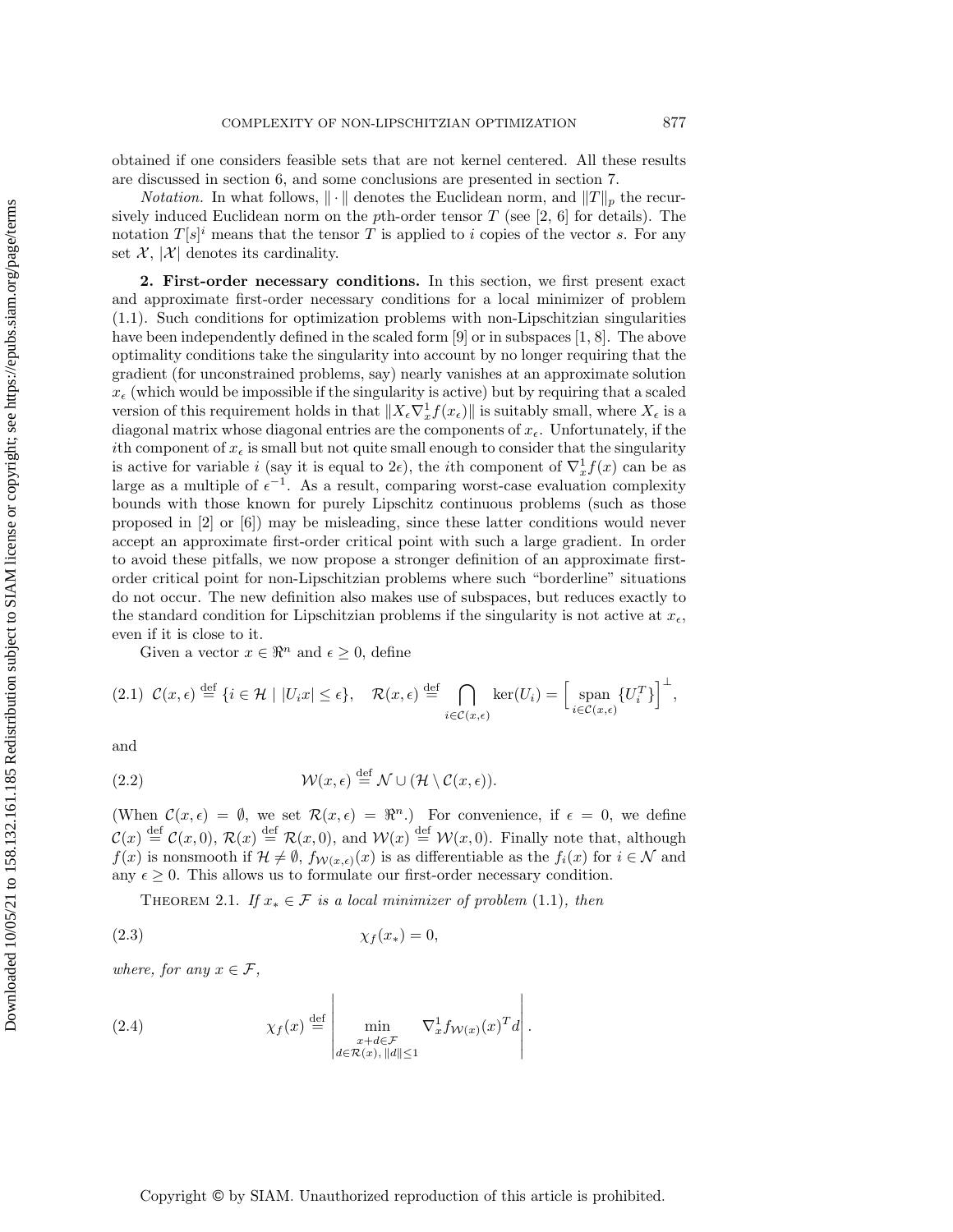*Proof.* Suppose first that  $\mathcal{R}(x_*) = \{0\}$  (which happens if  $x_* = 0 \in \mathcal{F}$  and  $span_{i\in\mathcal{H}}\{U_i^T\} = \Re^n$ ). Then [\(2.3\)](#page-3-2) and [\(2.4\)](#page-3-3) hold immediately. Now suppose that  $\mathcal{R}(x_*) \neq \{0\}$ . By assumption, there exists  $\delta_{x_*} > 0$  such that

$$
f(x_{*}) = \min\{f_{\mathcal{N}}(x_{*} + d) + f_{\mathcal{H}}(x_{*} + d) \mid x_{*} + d \in \mathcal{F}, \|d\| \leq \delta_{x_{*}}\}
$$
  
\n
$$
= \min_{d} \left\{f_{\mathcal{N}}(x_{*} + d) + \sum_{i \in \mathcal{H}} |U_{i}(x_{*} + d)|^{q} \mid x_{*} + d \in \mathcal{F}, \|d\| \leq \delta_{x_{*}}\right\}
$$
  
\n
$$
\leq \min_{d} \left\{f_{\mathcal{N}}(x_{*} + d) + \sum_{i \in \mathcal{H}} |U_{i}(x_{*} + d)|^{q} \mid x_{*} + d \in \mathcal{F}, d \in \mathcal{R}(x_{*}), \|d\| \leq \delta_{x_{*}}\right\}
$$
  
\n
$$
= \min_{d} \left\{f_{\mathcal{N}}(x_{*} + d) + \sum_{i \in \mathcal{H}} |U_{i}(x_{*} + d)|^{q} \mid x_{*} + d \in \mathcal{F}, d \in \mathcal{R}(x_{*}), \|d\| \leq \delta_{x_{*}}\right\},
$$

where we used  $(2.1)$  to derive the last equality. We now introduce a new problem, which is problem [\(1.1\)](#page-0-1) reduced to  $\mathcal{R}(x_*)$ , namely,

<span id="page-4-0"></span>(2.5) 
$$
\begin{cases} \min_{d} & f_{\mathcal{W}(x_*)}(x_*+d) = f_{\mathcal{N}}(x_*+d) + \sum_{i \in \mathcal{H} \setminus \mathcal{C}(x_*)} |U_i(x_*+d)|^q \\ \text{s.t.} & x_* + d \in \mathcal{F} \text{ and } d \in \mathcal{R}(x_*), \end{cases}
$$

whose gradient  $\nabla_d^1 f_{\mathcal{W}(x_*)}(x_* + d)$  is locally Lipschitz continuous in some (bounded) neighborhood of x∗. Since we have that

$$
f_{\mathcal{W}(x_*)}(x_*) = f_{\mathcal{N}}(x_*) + \sum_{i \in \mathcal{H} \setminus \mathcal{C}(x_*)} |U_i x_*|^q = f_{\mathcal{N}}(x_*) + \sum_{i \in \mathcal{H}} |U_i x_*|^q = f(x_*),
$$

we obtain that  $f_{\mathcal{W}(x_*)}(x_*) \leq \min\{f_{\mathcal{W}(x_*)}(x_*+d) \mid x_*+d \in \mathcal{F}, d \in \mathcal{R}(x_*), ||d|| \leq \delta_{x_*}\}$ and  $x_*$  is a local minimizer of problem [\(2.5\)](#page-4-0). Hence, no feasible direction from  $x_*$  is a descent direction for  $f_{W(x_*)}(x_* + d)$ , which is to say that

<span id="page-4-1"></span>(2.6) 
$$
\nabla_z^1 f_{\mathcal{W}(x_*)}(x_*)^T d \geq 0, \quad x_* + d \in \mathcal{F}, d \in \mathcal{R}(x_*).
$$

In addition,

Downloaded 10/05/21 to 158.132.161.185 Redistribution subject to SIAM license or copyright; see https://epubs.siam.org/page/terms Downloaded 10/05/21 to 158.132.161.185 Redistribution subject to SIAM license or copyright; see https://epubs.siam.org/page/terms

$$
\{d=0\} \subseteq \{d \mid x_*+d \in \mathcal{F}, d \in \mathcal{R}(x_*), ||d|| \leq 1\} \subseteq \{d \mid x_*+d \in \mathcal{F}, d \in \mathcal{R}(x_*)\},\
$$

which, combined with  $(2.6)$ , gives the desired results  $(2.3)$  and  $(2.4)$ .

We call  $x_*$  a first-order stationary point of [\(1.1\)](#page-0-1) if  $x_*$  satisfies the relation [\(2.3\)](#page-3-2) in Theorem [2.1.](#page-3-1) For  $\epsilon > 0$ , we call  $x_{\epsilon}$  an  $\epsilon$ -approximate first-order stationary point of  $(1.1)$  if  $x_{\epsilon}$  satisfies

 $\overline{1}$ 

(2.7) 
$$
\chi_f(x_{\epsilon}, \epsilon) \stackrel{\text{def}}{=} \left| \min_{\substack{x_{\epsilon} + d \in \mathcal{F} \\ d \in \mathcal{R}(x_{\epsilon}, \epsilon), ||d|| \le 1}} \nabla_x^1 f_{\mathcal{W}(x_{\epsilon}, \epsilon)}(x_{\epsilon})^T d \right| \le \epsilon.
$$

 $\overline{1}$ 

Note that  $\chi_f(x) = \chi_f(x, 0)$ . This optimality measure is identical to that used in [\[5\]](#page-29-18) for the smooth convexly constrained case, but is applied here on the subspace  $\mathcal{R}(x_{\epsilon}, \epsilon)$ . In particular, both measures coincide if  $\mathcal{H} = \emptyset$ .

$$
\Box
$$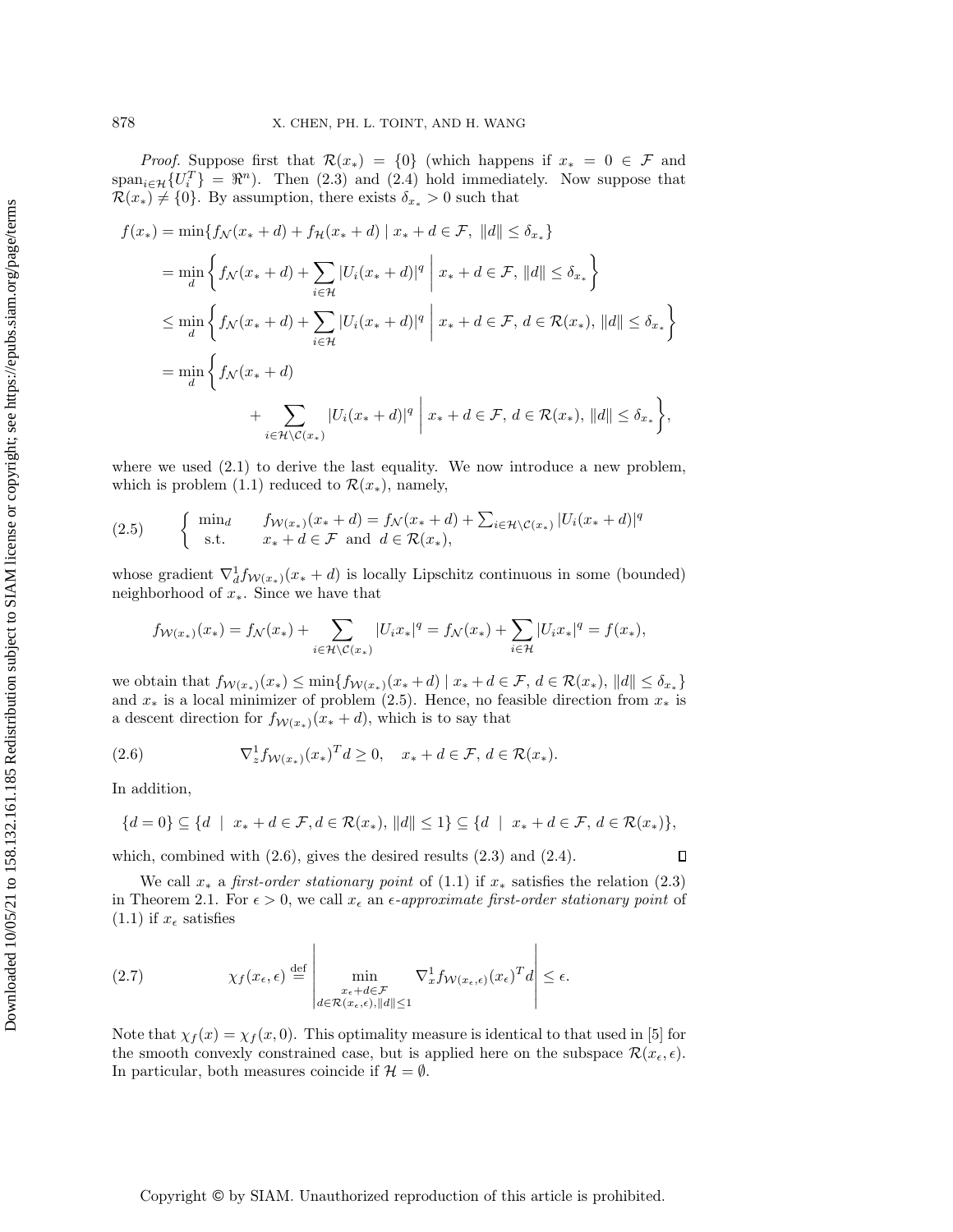THEOREM 2.2. For each  $\epsilon > 0$ , let  $x_{\epsilon}$  be an  $\epsilon$ -approximate first-order stationary point of [\(1.1\)](#page-0-1). Then any cluster point of  $\{x_{\epsilon}\}_{\epsilon>0}$  is a first-order stationary point of problem [\(1.1\)](#page-0-1) as  $\epsilon \to 0$ .

*Proof.* Suppose that  $x_*$  is any cluster point of  $\{x_{\epsilon}\}_{{\epsilon}>0}$ . Then there must exist an infinite sequence  $\{\epsilon_k\}$  converging to zero and an infinite sequence  $\{x_{\epsilon_k}\}_{k\geq 0} \subseteq \{x_{\epsilon}\}_{\epsilon>0}$ such that  $x_* = \lim_{k \to \infty} x_{\epsilon_k}$  and  $x_{\epsilon_k}$  is an  $\epsilon_k$ -approximate first-order stationary point of [\(1.1\)](#page-0-1) for each  $k \geq 0$ . If  $\mathcal{R}(x_*) = \{0\}$ , [\(2.3\)](#page-3-2) holds vacuously, and hence  $x_*$  is a first-order stationary point. Suppose therefore that  $\mathcal{R}(x_*) \neq \{0\}$ , implying that the dimension of  $\mathcal{R}(x_*)$  is strictly positive and hence that  $\mathcal{H} \setminus \mathcal{C}(x_*) \neq \emptyset$ . First of all, we claim that there must exist  $k_* \geq 0$  such that

<span id="page-5-1"></span>(2.8) 
$$
\mathcal{C}(x_{\epsilon_k}, \epsilon_k) \subseteq \mathcal{C}(x_*) \text{ for } k \geq k_*.
$$

To prove this inclusion, choose  $k_*$  sufficiently large to ensure that

<span id="page-5-0"></span>(2.9) 
$$
||x_{\epsilon_k} - x_*|| + \epsilon_k < \min_{j \in \mathcal{H} \setminus \mathcal{C}(x_*)} |U_j x_*| \text{ for } k \ge k_*,
$$

the right-hand side of this inequality being strictly positive by the definition of  $\mathcal{C}(x_*)$ . Without loss of generality, suppose that  $k_* = 1$ . Now consider an arbitrary  $k \geq k_*$  and an index  $i \in \mathcal{C}(x_{\epsilon_k}, \epsilon_k)$ . Using the definition of this latter set, the identity  $||U_i|| = 1$ , and [\(2.9\)](#page-5-0), we then obtain that

<span id="page-5-2"></span>
$$
|U_i x_*| \leq |U_i (x_* - x_{\epsilon_k})| + |U_i x_{\epsilon_k}| \leq ||x_* - x_{\epsilon_k}|| + \epsilon_k < \min_{j \in \mathcal{H} \setminus \mathcal{C}(x_*)} |U_j x_*|.
$$

This in turn implies that  $|U_i x_*| = 0$  and  $i \in \mathcal{C}(x_*)$ , proving [\(2.8\)](#page-5-1). Using [\(2.1\)](#page-3-4), we see that  $(2.8)$  then implies that, for all k,

$$
(2.10) \t\t \mathcal{R}(x_*) \subseteq \mathcal{R}(x_{\epsilon_k}, \epsilon_k) \text{ and } \mathcal{W}(x_*) \subseteq \mathcal{W}(x_{\epsilon_k}, \epsilon_k).
$$

For any fixed  $k$ , consider now the following three minimization problems:

(2.11) 
$$
(A, k) \quad \begin{cases} \min_{d} & \nabla_x^1 f_{\mathcal{W}(x_{\epsilon_k}, \epsilon_k)}(x_{\epsilon_k})^T d \\ \text{s.t.} & x_{\epsilon_k} + d \in \mathcal{F}, d \in \mathcal{R}(x_{\epsilon_k}, \epsilon_k), ||d|| \le 1, \end{cases}
$$
  
\n(2.12) 
$$
(B, k) \quad \begin{cases} \min_{d} & \nabla_x^1 f_{\mathcal{W}(x_{\epsilon_k}, \epsilon_k)}(x_{\epsilon_k})^T d \\ \text{s.t.} & x_{\epsilon_k} + d \in \mathcal{F}, d \in \mathcal{R}(x_*), ||d|| \le 1, \end{cases}
$$

and

$$
(2.13) \t(C,k) \t{min_d \t\nabla_x^1 f_{\mathcal{W}(x_*)}(x_{\epsilon_k})^T d \nt_{\epsilon_k} + d \in \mathcal{F}, d \in \mathcal{R}(x_*), ||d|| \le 1}.
$$

Since  $d = 0$  is a feasible point of all three problems  $(A, k)$ ,  $(B, k)$ , and  $(C, k)$ , their minimum values, which we respectively denote by  $\vartheta_{A,k}$ ,  $\vartheta_{B,k}$ , and  $\vartheta_{C,k}$ , are all nonpositive. Moreover, it follows from the first part of  $(2.10)$  that, for each k,

<span id="page-5-3"></span>
$$
\vartheta_{B,k} \ge \vartheta_{A,k}.
$$

It also follows from [\(2.8\)](#page-5-1) and [\(1.2\)](#page-0-2) that  $\nabla_x^1 f_{\mathcal{W}(x_{\epsilon_k}, \epsilon_k)}(x_*)^T d = \nabla_x^1 f_{\mathcal{W}(x_*)}(x_*)^T d$  for all k and all  $d \in \mathcal{R}(x_*)$ , and thus  $(2.14)$  becomes

<span id="page-5-4"></span>(2.15) 
$$
\vartheta_{A,k} \leq \vartheta_{B,k} = \vartheta_{C,k} \text{ for all } k.
$$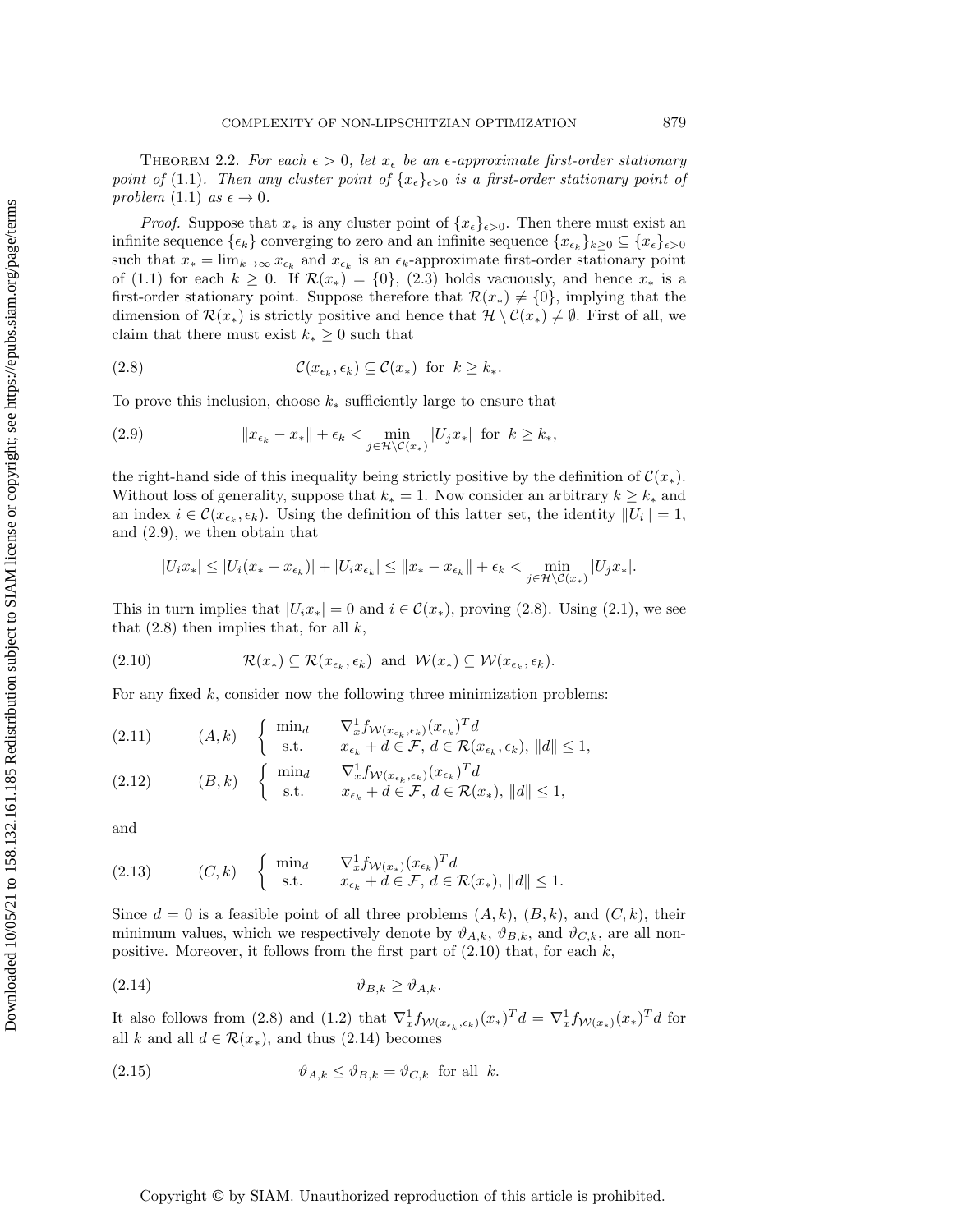In addition, standard perturbation theory for convex problems (see [\[12,](#page-29-14) Theorem 3.2.8], for instance) implies that

<span id="page-6-1"></span>(2.16) 
$$
\chi_f(x_*) = \lim_{k \to \infty} |\vartheta_{C,k}|.
$$

Now the definition of  $x_{\epsilon_k}$  implies that  $-\epsilon_k \leq \vartheta_{A,k}$  for all k. Hence, combining this inequality with the nonpositivity of the minimum values, [\(2.15\)](#page-5-4) and [\(2.16\)](#page-6-1) give that  $0 \leq \chi_f(x_*) = \lim_{k \to \infty} |\vartheta_{C,k}| \leq \lim_{k \to \infty} \epsilon_k = 0$ , which completes the proof.  $\Box$ 

<span id="page-6-0"></span>3. A partially separable regularization algorithm. We now examine the desired properties of the element functions  $f_i$  more closely. Assume first that, for  $i \in \mathcal{N}$ , each element function  $f_i$  is p times continuously differentiable and its pthorder derivative tensor  $\nabla_x^p f_i$  is globally Lipschitz continuous with constant  $L_i \geq 0$  in the sense that, for all  $x_i, y_i \in \text{range}(U_i)$ ,

<span id="page-6-7"></span>(3.1) 
$$
\|\nabla_{x_i}^p f_i(x_i) - \nabla_{x_i}^p f_i(y_i)\|_p \le L_i \|x_i - y_i\|.
$$

It can be shown (see [\(4.5\)](#page-12-0)) that this assumption implies that, for  $i \in \mathcal{N}$ ,

<span id="page-6-2"></span>
$$
(3.2) \quad f_i(x_i + s_i) = T_{f_i, p}(x_i, s_i) + \frac{1}{(p+1)!} \tau_i L_i \|s_i\|^{p+1} \text{ with } |\tau_i| \le 1 \text{ and } s_i = U_i s.
$$

Because the quantity  $\tau_i L_i$  in [\(3.2\)](#page-6-2) is usually unknown in practice, it is impossible to use  $(3.2)$  directly to model the objective function in a neighborhood of x. However, we may replace this term with an adaptive parameter  $\sigma_i$ , which yields the following  $(p+1)$ st-order model for the *i*th "nice" element:

<span id="page-6-8"></span>(3.3) 
$$
m_i(x_i, s_i) = T_{f_i, p}(x_i, s_i) + \frac{1}{(p+1)!} \sigma_i ||s_i||^{p+1} \quad (i \in \mathcal{N}).
$$

There is more than one possible choice for defining the element models for  $i \in \mathcal{H}$ . The first<sup>[4](#page-6-3)</sup> is to pursue the line of polynomial Taylor-based models, for which we need the following technical result.

<span id="page-6-5"></span>LEMMA 3.1. We have that, for  $i \in \mathcal{H}$  and all  $x, s \in \mathbb{R}^n$  with  $U_i x \neq 0 \neq U_i(x + s)$ ,

(3.4) 
$$
|x_i + s_i|^q = |x_i|^q + q \sum_{j=1}^{\infty} \frac{1}{j!} \left( \prod_{\ell=1}^{j-1} (q - \ell) \right) |x_i|^{q-j} \mu(x_i, s_i)^j,
$$

where

<span id="page-6-6"></span>(3.5) 
$$
\mu(x_i, s_i) \stackrel{\text{def}}{=} \begin{cases} s_i & \text{if } x_i > 0 \text{ and } x_i + s_i > 0, \\ -s_i & \text{if } x_i < 0 \text{ and } x_i + s_i < 0, \\ -(2x_i + s_i) & \text{if } x_i > 0 \text{ and } x_i + s_i < 0, \\ 2x_i + s_i & \text{if } x_i < 0 \text{ and } x_i + s_i > 0. \end{cases}
$$

*Proof.* If  $y \in \mathbb{R}_+$ , it can be verified that the Taylor expansion  $|y + z|^q$  at  $y \neq 0$ and  $y + z \in \Re_+$  is given by

(3.6) 
$$
[y+z]^q = y^q + q \sum_{j=1}^{\infty} \frac{1}{j!} \left[ \prod_{\ell=1}^{j-1} (q-\ell) \right] y^{q-j} z^j.
$$

<span id="page-6-4"></span><span id="page-6-3"></span><sup>4</sup>Another choice is discussed in section [5.](#page-25-0)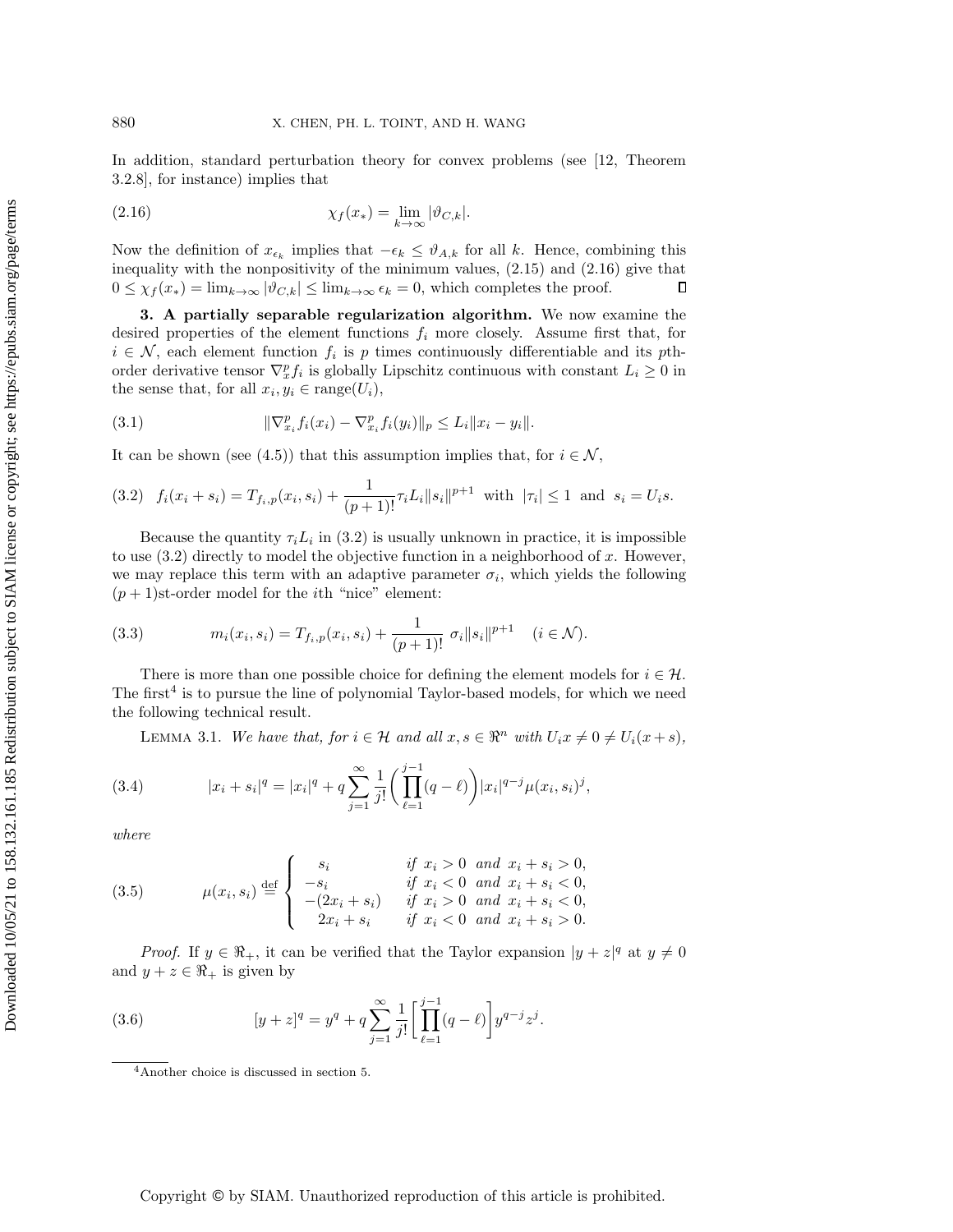Let us now consider  $i \in \mathcal{H}$ . Relation [\(3.6\)](#page-6-4) yields that, if  $x_i > 0$  and  $x_i + s_i > 0$ ,

<span id="page-7-0"></span>(3.7) 
$$
|x_i + s_i|^q = |x_i|^q + q \sum_{j=1}^{\infty} \frac{1}{j!} \left[ \prod_{\ell=1}^{j-1} (q - \ell) \right] |x_i|^{q-j} s_i^j.
$$

By symmetry, if we have that, if  $x_i < 0$  and  $x_i + s_i < 0$ , then

(3.8) 
$$
|x_i + s_i|^q = |x_i|^q + q \sum_{j=1}^{\infty} \frac{(-1)^j}{j!} \left[ \prod_{\ell=1}^{j-1} (q - \ell) \right] |x_i|^{q-j} s_i^j.
$$

Moreover, if  $x_i > 0$  and  $x_i + s_i < 0$ , then

(3.9) 
$$
|x_i + s_i|^q = |-x_i|^q + q \sum_{j=1}^{\infty} \frac{(-1)^j}{j!} \left[ \prod_{\ell=1}^{j-1} (q - \ell) \right] |-x_i|^{q-j} (2x_i + s_i)^j.
$$

Symmetrically, if  $x_i < 0$  and  $x_i + s_i > 0$ , then, again,

<span id="page-7-1"></span>(3.10) 
$$
|x_i + s_i|^q = |-x_i|^q + q \sum_{j=1}^{\infty} \frac{1}{j!} \left[ \prod_{\ell=1}^{j-1} (q - \ell) \right] |-x_i|^{q-j} (2x_i + s_i)^j,
$$

and [\(3.4\)](#page-6-5) and [\(3.5\)](#page-6-6) then trivially result from  $(3.7)-(3.10)$  $(3.7)-(3.10)$  $(3.7)-(3.10)$  and the identity  $|-x_i|=$  $\Box$  $|x_i|.$ 

We now slightly abuse notation by defining

<span id="page-7-2"></span>
$$
(3.11) \quad T_{|\cdot|^q, p}(x_i, s_i) \stackrel{\text{def}}{=} \begin{cases} T_{x^q, p}(x_i, s_i) & \text{if } x_i > 0 \text{ and } x_i + s_i > 0, \\ T_{(-x)^q, p}(x_i, -s_i) & \text{if } x_i < 0 \text{ and } x_i + s_i < 0, \\ T_{(-x)^q, p}(-x_i, 2x_i + s_i) & \text{if } x_i > 0 \text{ and } x_i + s_i < 0, \\ T_{x^q, p}(-x_i, 2x_i + s_i) & \text{if } x_i < 0 \text{ and } x_i + s_i > 0. \end{cases}
$$

We are now in a position to define the regularized "two-sided" model for the element function  $f_i$   $(i \in \mathcal{H})$  as

<span id="page-7-3"></span>(3.12) 
$$
m_i(x_i, s_i) \stackrel{\text{def}}{=} T_{|\cdot|^q, p}(x_i, s_i).
$$

Figure [3.1](#page-8-0) illustrates the two-sided model [\(3.11\)](#page-7-2), [\(3.12\)](#page-7-3) for  $x_i = -\frac{1}{2}$ ,  $p = 3$ ,  $q = \frac{1}{2}$ . We may now build a model for the complete f at x on  $\mathcal{R}(x, \epsilon)$  as

<span id="page-7-4"></span>(3.13) 
$$
m(x,s) = \sum_{i \in \mathcal{W}(x,\epsilon)} m_i(x_i, s_i).
$$

The algorithm considered in this paper exploits the model [\(3.13\)](#page-7-4) as follows. At each iteration k, the model [\(3.13\)](#page-7-4) taken at the iterate  $x = x_k$  is (approximately) minimized in order to define a step  $s_k \in \mathcal{R}(x_k, \epsilon)$ . If the decrease in the objective function value along  $s_k$  is comparable to that predicted by the Taylor model, the trial point  $x_k + s_k$  is accepted as the new iterate, and the regularization parameters  $\sigma_{i,k}$  (i.e.,  $\sigma_i$  at iteration k) possibly updated. The process is terminated when an approximate local minimizer is found, that is, when, for some  $k \geq 0$ ,

(3.14) χ<sup>f</sup> (xk, ) ≤ .

Copyright © by SIAM. Unauthorized reproduction of this article is prohibited.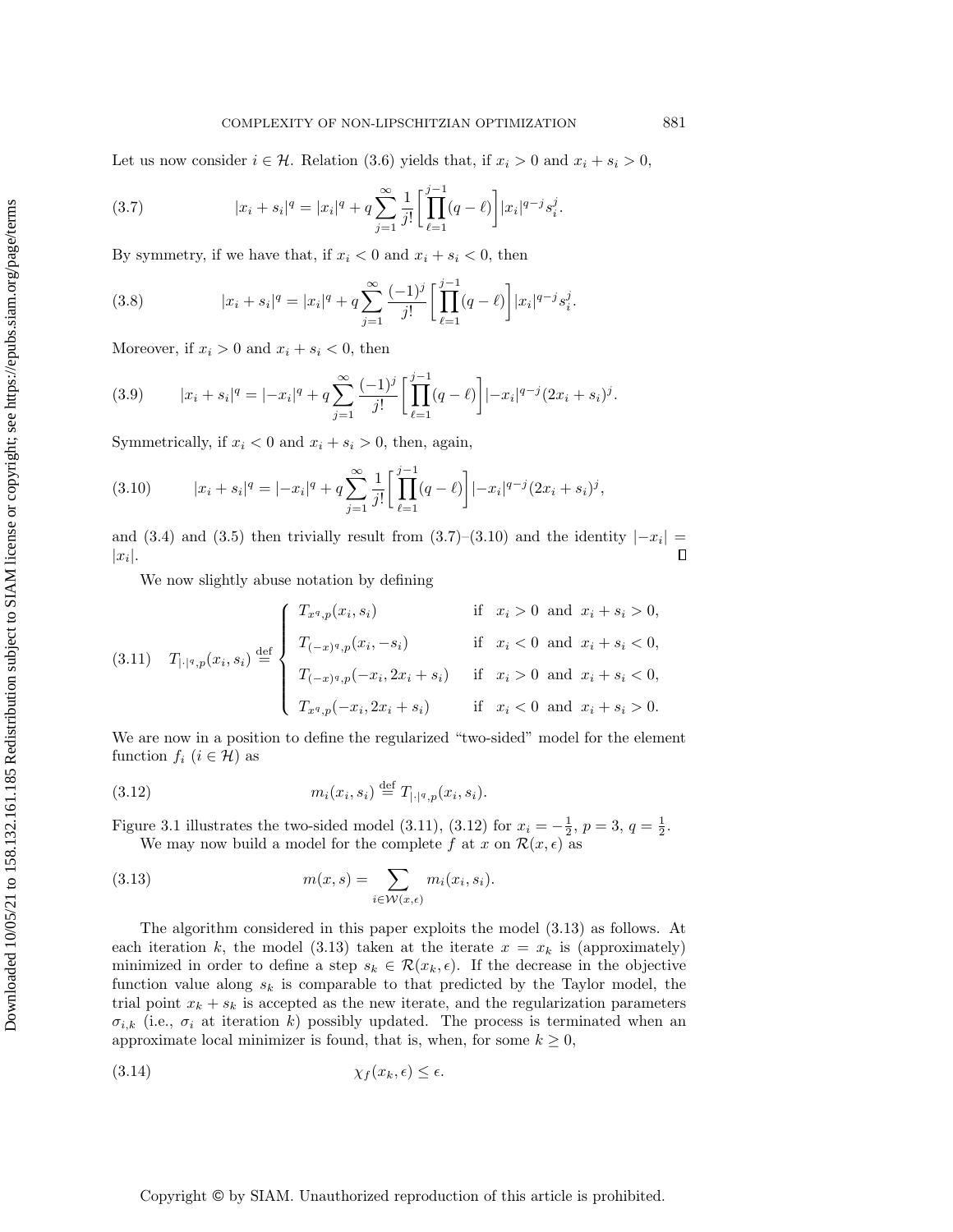<span id="page-8-0"></span>

FIG. 3.1. The square-root function (continuous) and its two-sided model with  $p = 3$  evaluated at  $x_i = -\frac{1}{2}$  (dashed).

In order to simplify the notation in what follows, we provide the following definitions:

$$
\mathcal{C}_k \stackrel{\text{def}}{=} \mathcal{C}(x_k, \epsilon), \quad \mathcal{R}_k \stackrel{\text{def}}{=} \mathcal{R}(x_k, \epsilon), \quad \mathcal{W}_k \stackrel{\text{def}}{=} \mathcal{W}(x_k, \epsilon),
$$

and

$$
\mathcal{C}_k^+ \stackrel{\text{def}}{=} \mathcal{C}(x_k + s_k, \epsilon), \quad \mathcal{R}_k^+ \stackrel{\text{def}}{=} \mathcal{R}(x_k + s_k, \epsilon), \quad \mathcal{W}_k^+ \stackrel{\text{def}}{=} \mathcal{W}(x_k + s_k, \epsilon).
$$

Having defined the criticality measure  $(2.4)$ , it is natural to also use this measure for terminating the approximate model minimization: to find  $s_k$ , we therefore minimize  $m(x_k, s)$  over  $s \in \mathcal{R}_k$  until, for some constant  $\theta \geq 0$  and some exponent  $r > 1$ ,

<span id="page-8-1"></span>
$$
(3.15)\ \ \chi_m(x_k,s_k,\epsilon)=\chi_{m_{\mathcal{W}_k^+}}(x_k,s_k,\epsilon)\leq \min\left[\frac{1}{4}q^2\min_{i\in\mathcal{H}\cap\mathcal{W}_k^+}|U_i(x_k+s_k)|^r,\,\theta\|s_k\|^p\right],
$$

where

<span id="page-8-2"></span>(3.16) 
$$
\chi_{m_{\mathcal{W}_k^+}}(x_k, s_k, \epsilon) \stackrel{\text{def}}{=} \left| \min_{\substack{x_k+s_k+d \in \mathcal{F} \\ d \in \mathcal{R}_k^+, ||d|| \le 1}} \nabla_s^1 m_{\mathcal{W}_k^+}(x_k, s_k)^T d \right|.
$$

We also require that, once  $|U_i(x_k + s)| < \epsilon$  occurs for some  $i \in \mathcal{H}$  in the course of the model minimization, it is fixed at this value, meaning that the remaining minimization is carried out in  $\mathcal{R}(x_k + s, \epsilon)$ . Thus, the dimension of  $\mathcal{R}(x_k + s, \epsilon)$  (and therefore of  $\mathcal{R}(x_k, \epsilon)$  is monotonically nonincreasing during the step computation and across iterations. Note that computing a step  $s_k$  satisfying  $(3.15)$  is always possible since the subspace  $\mathcal{R}(x_k + s, \epsilon)$  can only become smaller during the model minimization and since we have seen in section [2](#page-3-0) that  $\chi_m(x_k, s_k) = 0$  at any local minimizer of  $m_{W(x_k+s,\epsilon)}(x_k, s)$ . This model minimization is in principle simpler than the original problem because the general nonlinear  $f_i$  have been replaced by locally accurate polynomial approximations and also because the model is now Lipschitz continuous, albeit still nonsmooth. Importantly, the model minimization does not involve any evaluation of the objective function or its derivatives, and model evaluations within this calculation therefore do not affect the overall evaluation complexity of the algorithm.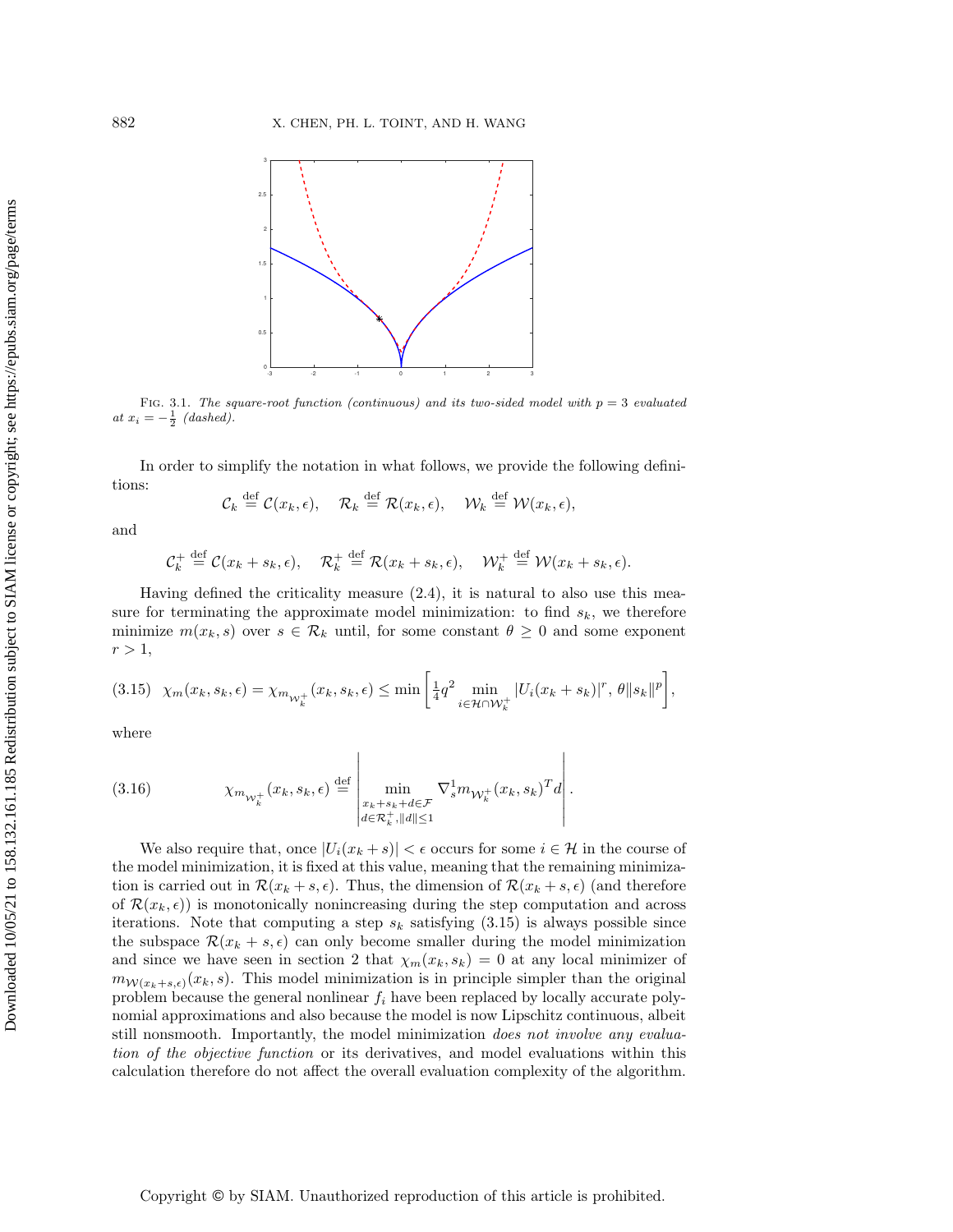We conclude this section by introducing some useful notation and describing our algorithm. Define  $x_{i,k} \stackrel{\text{def}}{=} U_i x_k$  and  $s_{i,k} \stackrel{\text{def}}{=} U_i s_k$ . Also let

$$
\delta f_{i,k} \stackrel{\text{def}}{=} f_i(x_{i,k}) - f_i(x_{i,k} + s_{i,k}),
$$
  
\n
$$
\delta f_k \stackrel{\text{def}}{=} f_{\mathcal{W}_k^+}(x_k) - f_{\mathcal{W}_k^+}(x_k + s_k) = \sum_{i \in \mathcal{W}_k^+} \delta f_{i,k},
$$
  
\n
$$
\delta m_{i,k} \stackrel{\text{def}}{=} m_i(x_{i,k}, 0) - m_i(x_{i,k}, s_{i,k}),
$$
  
\n
$$
\delta m_k \stackrel{\text{def}}{=} m_{\mathcal{W}_k^+}(x_k, 0) - m_{\mathcal{W}_k^+}(x_k, s_k) = \sum_{i \in \mathcal{W}_k^+} \delta m_{i,k},
$$

and

<span id="page-9-0"></span>
$$
(3.17) \quad \delta T_k \stackrel{\text{def}}{=} T_{f_{\mathcal{W}_k^+},p}(x_k,0) - T_{f_{\mathcal{W}_k^+},p}(x_k,s_k)
$$
\n
$$
= [T_{f_{\mathcal{N}},p}(x_k,0) - T_{f_{\mathcal{N}},p}(x_k,s_k)] + \left[T_{|\cdot|^q_{\mathcal{H}\backslash C^+_{k},p}}(x_k,0) - T_{|\cdot|^q_{\mathcal{H}\backslash C^+_{k},p}}(x_k,s_k)\right]
$$
\n
$$
= \delta m_k + \frac{1}{(p+1)!} \sum_{i\in\mathcal{N}} \sigma_{i,k} \|s_{i,k}\|^{p+1}.
$$

The partially separable adaptive regularization algorithm is now formally stated as Algorithm [3.1.](#page-10-1)

Note that an  $x_0 \in \mathcal{F}$  can always be computed by projecting an infeasible starting point onto  $\mathcal F$ . The idea of the second and third parts of [\(3.21\)](#page-10-2) and [\(3.22\)](#page-10-3) is to identify cases where the model  $m_i$  overestimates the element function  $f_i$  to an excessive extent, leaving some space for reducing the regularization and hence allowing longer steps. The requirement that  $\rho_k \geq \eta$  in both [\(3.21\)](#page-10-2) and [\(3.22\)](#page-10-3) is intended to prevent a situation where a particular regularization parameter is increased and another decreased at a given unsuccessful iteration, followed by the opposite situation at the next iteration, potentially leading to cycling. Other, more elaborate mechanisms can be designed to achieve the same goal, such as attempting to reduce a given regularization parameter at most a fixed number of times before the occurrence of a successful iteration, but we do not investigate those alternatives in detail here. Observe also that it would have been possible to use a single regularization parameter  $\sigma_k$  large enough to ensure that the model overestimates the objective function  $f$ . However, this might lead to excessive overestimation for the better behaved  $f_i$ , potentially decreasing the quality of the model as an approximation to  $f$ . This can be avoided by our more flexible proposal.

We note at this stage that the condition  $s_k \in \mathcal{R}_k$  implies that  $\mathcal{C}_k \subseteq \mathcal{C}_k^+$  and  $\mathcal{W}_k^+ \subseteq \mathcal{W}_k$ . Note that Algorithm [3.1](#page-10-1) considerably simplifies in the Lipschitzian case where  $\mathcal{H} = \emptyset$ , since  $f_{\mathcal{W}_k}(x) = f_{\mathcal{M}}(x) = f(x)$  for all  $k \geq 0$  and all  $x \in \mathcal{F} = \mathcal{F}_{\mathcal{Q}}$ .

We illustrate some concepts of this algorithm with a special case of problem  $(1.1)$ ,

(3.25) 
$$
\min_{x \ge 0} \sum_{i \in \mathcal{N}} f_i(U_i x) + \lambda \sum_{i=1}^n |x_i|^q,
$$

from [\[1\]](#page-28-2). For this problem,  $\mathcal{H} = \{ |\mathcal{N}| + 1, ..., |\mathcal{N}| + n \}, U_i = e_i^T$  for  $i \in \mathcal{H}$ , and  $T_{|\cdot|^q,p}(x_i,s_i)$  reduces to  $T_{x^q,p}(x_i,s_i)$  because of the (kernel-centered) nonnegativity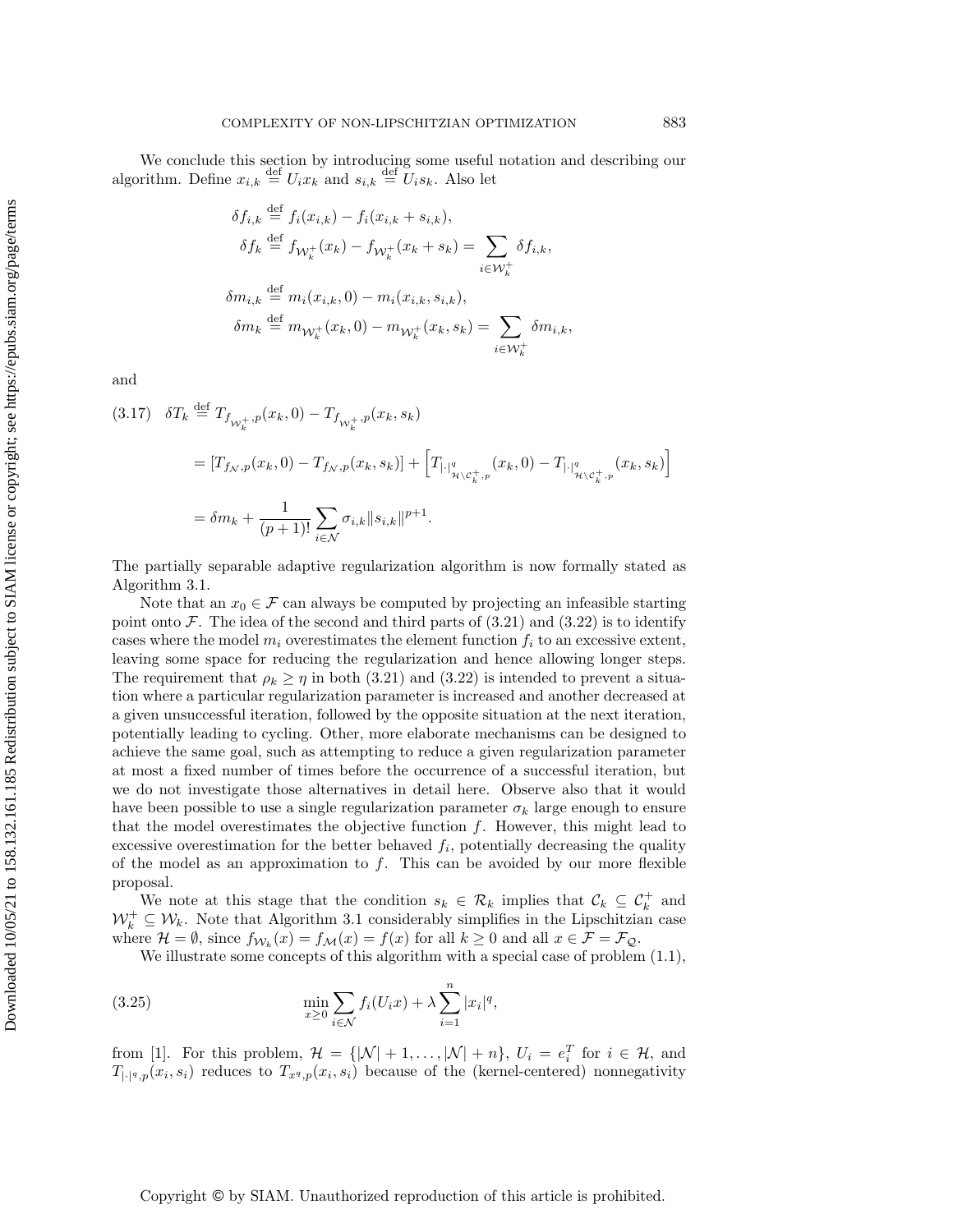|  |  | Algorithm 3.1 Partially separable adaptive regularization. |
|--|--|------------------------------------------------------------|
|  |  |                                                            |

- <span id="page-10-1"></span>Step 0: Initialization.  $x_0 \in \mathcal{F}$  and  $\{\sigma_{i,0}\}_{i \in \mathcal{N}} > 0$  are given as well as the accuracy  $\epsilon \in (0,1]$  and constants  $0 < \gamma_0 < 1 < \gamma_1 \leq \gamma_2, \eta \in (0,1), \theta \geq 0, \sigma_{\min} \in$  $(0, \min_{i \in \mathcal{N}} \sigma_{i,0}],$  and  $\kappa_{\text{big}} > 1$ . Set  $k = 0$ .
- **Step 1: Termination.** Evaluate  $f(x_k)$  and  $\{\nabla_x^1 f_{\mathcal{W}_k}(x_k)\}\$ . If  $\chi_f(x_k, \epsilon) \leq \epsilon$ , return  $x_{\epsilon} = x_k$  and terminate. Otherwise evaluate  $\{\nabla_x^j f_{\mathcal{W}_k}(x_k)\}_{j=2}^p$ .
- **Step 2: Step computation.** Compute a step  $s_k \in \mathcal{R}_k$  such that  $x_k + s_k \in \mathcal{F}$ ,  $m(x_k, s_k) < m(x_k, 0)$ , and [\(3.15\)](#page-8-1) holds.
- Step 3: Step acceptance. Compute

<span id="page-10-4"></span>
$$
\rho_k = \frac{\delta f_k}{\delta T_k}
$$

and set  $x_{k+1} = x_k$  if  $\rho_k < \eta$ , or  $x_{k+1} = x_k + s_k$  if  $\rho_k \geq \eta$ . Step 4: Update the "nice" regularization parameters. For  $i \in \mathcal{N}$ , if

<span id="page-10-6"></span>(3.19) 
$$
f_i(x_{i,k} + s_{i,k}) > m_i(x_{i,k}, s_{i,k}),
$$

set

<span id="page-10-7"></span>(3.20)  $\sigma_{i,k+1} \in [\gamma_1 \sigma_{i,k}, \gamma_2 \sigma_{i,k}].$ 

Otherwise, if either

<span id="page-10-5"></span><span id="page-10-3"></span><span id="page-10-2"></span>(3.21)  $\rho_k \geq \eta$  and  $\delta f_{i,k} \leq 0$  and  $\delta f_{i,k} < \delta m_{i,k} - \kappa_{\text{big}} |\delta f_k|$ or (3.22)  $\rho_k \geq \eta$  and  $\delta f_{i,k} > 0$  and  $\delta f_{i,k} > \delta m_{i,k} + \kappa_{\text{bie}} |\delta f_k|$ , then set (3.23)  $\sigma_{i,k+1} \in [\max[\sigma_{\min}, \gamma_0 \sigma_{i,k}], \sigma_{i,k}];$ else set (3.24)  $\sigma_{i,k+1} = \sigma_{i,k}$ . Increment  $k$  by one and go to Step 1.

constraint. In Step 1,  $f(x_k)$  and its derivatives  $\{\nabla_x^j f_i(x_k)\}_{j=2}^p$ ,  $i \in \mathcal{W}_k$ , are evaluated, where  $W_k = \mathcal{N} \cup \{|x_{i,k}| > \epsilon\}$ . In Step 2,  $\mathcal{R}_k = \bigcap_{|x_{i,k}| \leq \epsilon} \ker(e_i)$ . In [\(3.15\)](#page-8-1),  $\mathcal{W}_k^+ =$  $\mathcal{N} \cup \{|x_{i,k} + s_{i,k}| > \epsilon\}.$ 

<span id="page-10-0"></span>4. Evaluation complexity for "kernel-centered" feasible sets. We start our worst-case analysis by formalizing our assumptions for problem [\(1.1\)](#page-0-1).  $(AS.1)$  The feasible set F is closed, convex, and nonempty.

- (AS.2) Each element function  $f_i$  ( $i \in \mathcal{N}$ ) is p times continuously differentiable in an open set containing F, where p is odd whenever  $\mathcal{H} \neq \emptyset$ .
- (AS.3) The pth derivative of each  $f_i$  ( $i \in \mathcal{N}$ ) is Lipschitz continuous on F with associated Lipschitz constant  $L_i$  (in the sense of  $(3.1)$ ).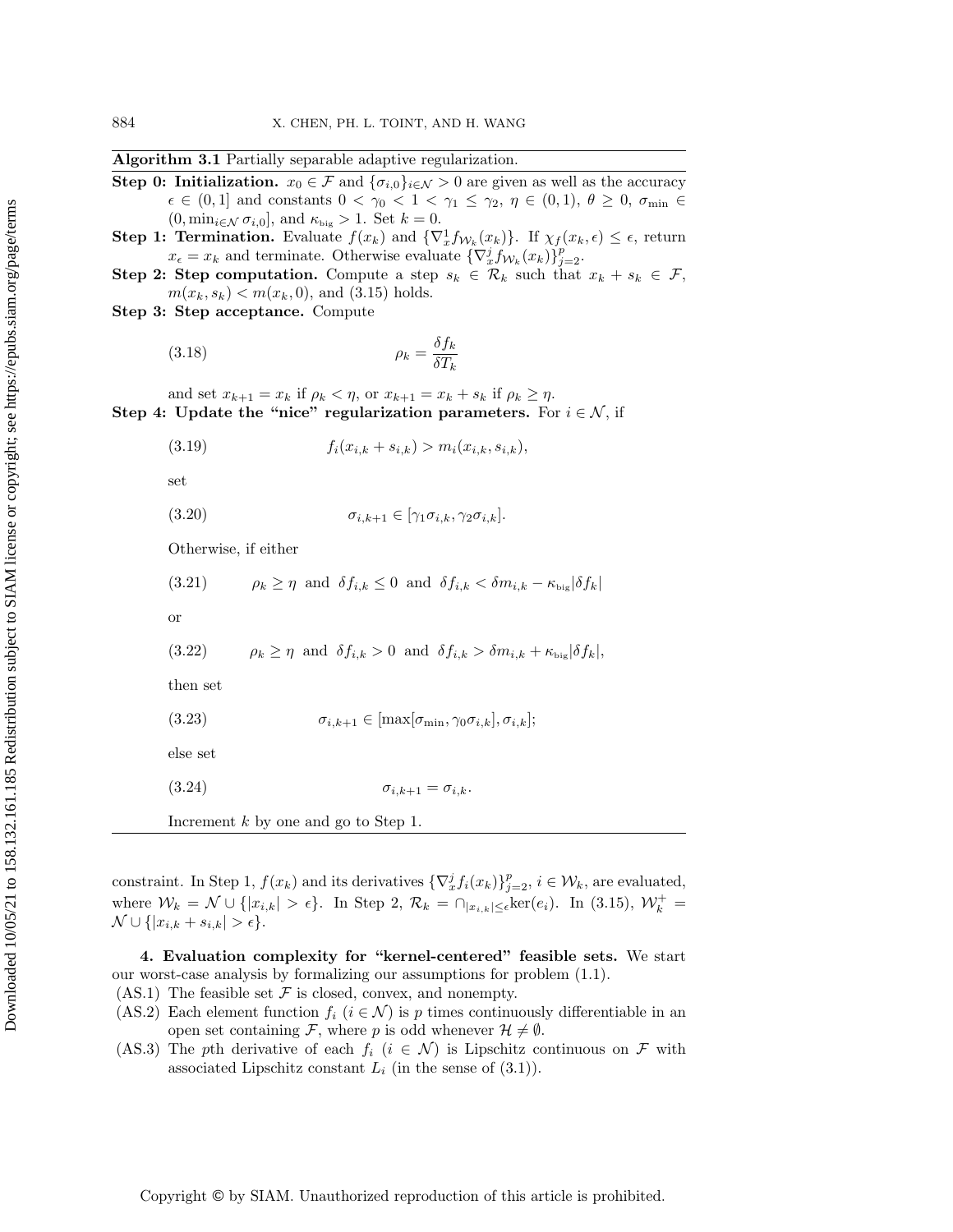Downloaded 10/05/21 to 158.132.161.185 Redistribution subject to SIAM license or copyright; see https://epubs.siam.org/page/terms Downloaded 10/05/21 to 158.132.161.185 Redistribution subject to SIAM license or copyright; see https://epubs.siam.org/page/terms

- (AS.4) There exists a constant  $f_{\text{low}}$  such that  $f_{\mathcal{N}}(x) \ge f_{\text{low}}$  for all  $x \in \mathcal{F}$ .
- (AS.5) There exists a constant  $\kappa_{\mathcal{N}} \geq 0$  such that  $\|\nabla_x^j f_{\mathcal{N}}(x)\| \leq \kappa_{\mathcal{N}}$  for all  $x \in \mathcal{F}$ and all  $j \in \{1, \ldots, p\}$ .

Note that (AS.4) is necessary for problem [\(1.1\)](#page-0-1) to be well defined. Also note that, because of (AS.2), (AS.5) automatically holds if F is bounded or if the iterates  $\{x_k\}$ remain in a bounded set. It is possible to weaken (AS.2) and (AS.3) by replacing  $\mathcal F$ with the level set  $\mathcal{L} = \{x \in \mathcal{F} \mid f(x) \leq f(x_0)\}\$  without affecting the results below. As can be seen in the proof of Lemma [4.7,](#page-16-0) (AS.5) may also be weakened by replacing  $\mathcal F$ with  $\{x + s \in \mathcal{F} \mid x \in \mathcal{L} \text{ and } ||s|| \leq 1\}$  or strengthened by assuming the boundedness of the level set  $\mathcal{L} = \{x \in \mathcal{F} \mid f(x) \leq f(x_0)\}.$ 

We first observe that our assumptions on the partially separable nature of the objective function imply the following useful bounds.

LEMMA 4.1. There exists a constant  $\varsigma > 0$  such that, for all  $s \in \mathbb{R}^m$  and all  $v \ge 1$ and for any subset  $\mathcal{N} \subseteq \mathcal{X} \subseteq \mathcal{M}$ ,

<span id="page-11-1"></span>
$$
(4.1) \qquad \zeta^v \|s_{\mathcal{X}}\|^v \le \sum_{i \in \mathcal{X}} \|s_i\|^v \le |\mathcal{X}| \, \|s_{\mathcal{X}}\|^v, \text{ where } s_{\mathcal{X}} = P_{\text{span}_{i \in \mathcal{X}}\{U_i^T\}}(s).
$$

*Proof.* Assume that for every  $\varsigma > 0$  there exists a vector  $s_{\varsigma}$  in  $\text{span}_{i \in \mathcal{X}} \{U_i^T\}$ of norm 1 such that  $\max_{i \in \mathcal{X}} ||U_i s_{\varsigma}|| < \varsigma ||s_{\varsigma}|| = \varsigma$ . Then, taking a sequence of  $\{\varsigma_i\}$ converging to zero and using the compactness of the unit sphere, we obtain that the sequence  $\{s_{\varsigma_i}\}\$  has at least one limit point  $s_0$  with  $||s_0|| = 1$  such that  $\max_{i \in \mathcal{X}} ||U_i s_0|| =$ 0, which is impossible since we assumed that the intersection of the null spaces of the  $U_i$  is reduced to the origin. Thus, our assumption is false and there is a constant  $\varsigma > 0$  such that, for every  $s \in \text{span}_{i \in \mathcal{X}} \{U_i^T\},\$ 

$$
\max_{i \in \mathcal{X}} ||s_i|| = \max_{i \in \mathcal{X}} ||U_i s|| \ge \varsigma_{\min}[U_i] ||s||,
$$

where  $\varsigma_{\min}[U_i] > 0$  is the smallest singular value of  $U_i$ . If we now set

$$
\varsigma = \min_{i \in \mathcal{X}} \varsigma_{\min}[U_i],
$$

the first inequality of [\(4.1\)](#page-11-1) then follows from  $\sum_{i \in \mathcal{X}} ||s_i||^v \geq \max_{i \in \mathcal{X}} ||s_i||^v \geq \varsigma^v ||s||^v$ . We also have that

$$
\sum_{i\in\mathcal{X}}\|s_i\|^v\leq |\mathcal{X}|\max_{i\in\mathcal{X}}\|U_is\|^v\leq |\mathcal{X}|\max_{i\in\mathcal{X}}(\|U_i\|\|s\|)^v,
$$

which, with the identity  $||U_i|| = 1$ , yields the second inequality of [\(4.1\)](#page-11-1).

Taken for  $v = 1$  and  $\mathcal{X} = \mathcal{N}$ , this lemma states that  $\sum_{i \in \mathcal{N}} || \cdot ||$  is a norm on  $\Re^n$ whose equivalent constants with respect to the Euclidean one are  $\zeta$  and  $|\mathcal{N}|$ . In most applications, these constants are very moderate numbers.

We now turn to the consequence of the Lipschitz continuity of  $\nabla_x^p f_i$  and define, for a given  $k \geq 0$  and a given constant  $\phi > 0$  independent of  $\epsilon$ ,

(4.2) 
$$
\mathcal{O}_{k,\phi} \stackrel{\text{def}}{=} \{i \in \mathcal{W}_k^+ \cap \mathcal{H} \mid \min[|x_{i,k}|, |x_{i,k} + s_{i,k}|] \geq \phi\}.
$$

Note that  $\mathcal{O}_{k,\phi} = \mathcal{H} \setminus [\mathcal{C}(x_k, \phi) \cup \mathcal{C}(x_k + s_k, \phi)].$ 

(4.3)

<span id="page-11-0"></span>LEMMA 4.2. Suppose that (AS.2) and (AS.3) hold. Then, for  $k \geq 0$  and  $L_{\text{max}} \stackrel{\text{def}}{=}$  $\max_{i \in \mathcal{N}} L_i$ 

<span id="page-11-2"></span>
$$
f_i(x_{i,k} + s_{i,k}) = m_i(x_{i,k}, s_{i,k}) + \frac{1}{(p+1)!} [\tau_{i,k}(p+1)L_{\max} - \sigma_{i,k}] ||s_{i,k}||^{p+1} \text{ with } |\tau_{i,k}| \le 1
$$

 $\Box$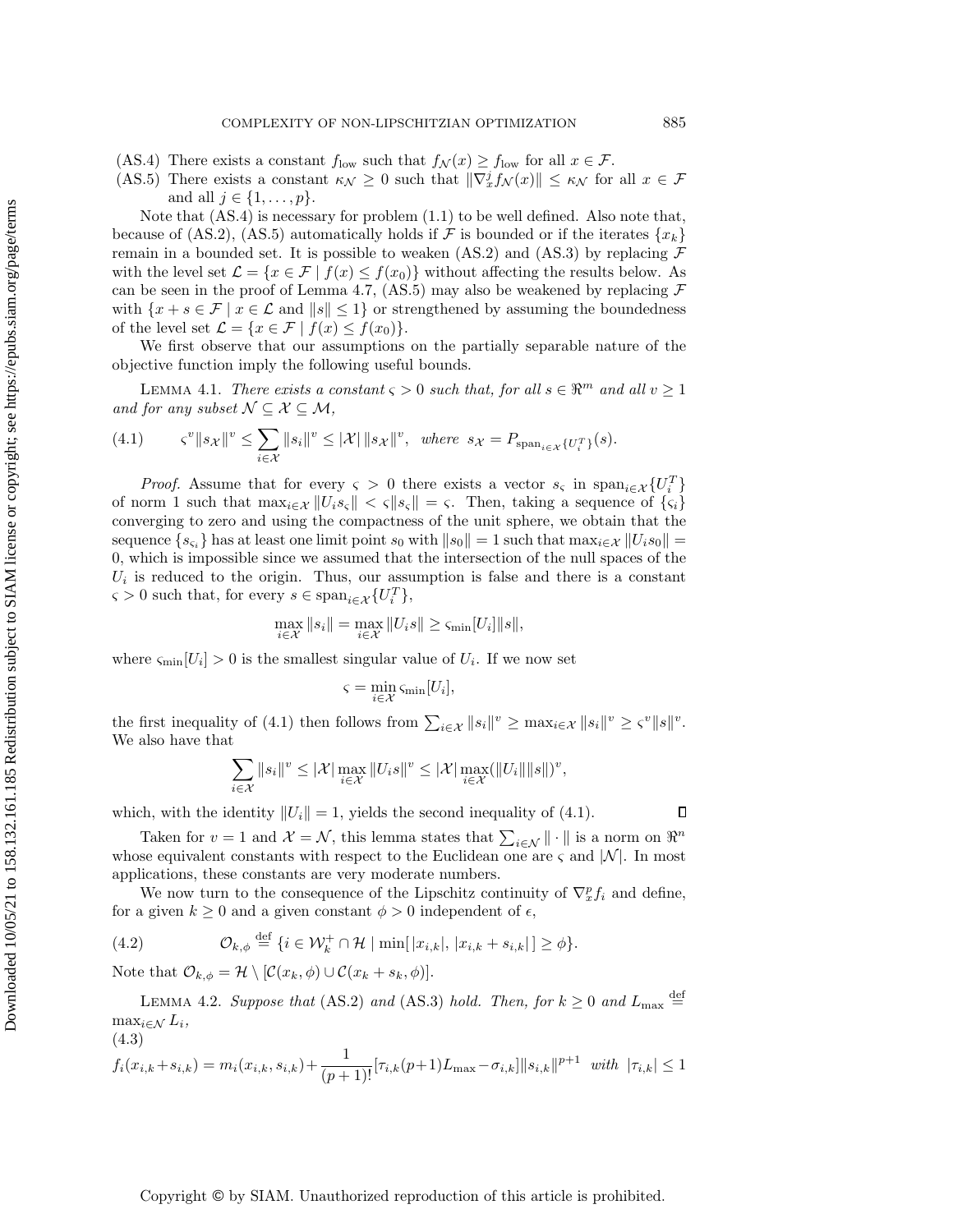for all  $i \in \mathcal{N}$ . If, in addition,  $\phi > 0$  is given and independent of  $\epsilon$ , then there exists a constant  $L(\phi)$  independent of  $\epsilon$  such that

<span id="page-12-4"></span>
$$
(4.4) \qquad \qquad \|\nabla_x^1 f_{\mathcal{N}\cup\mathcal{O}_{k,\phi}}(x_k+s_k)-\nabla_s^1 T_{f_{\mathcal{N}\cup\mathcal{O}_{k,\phi}},p}(x_k,s_k)\| \leq L(\phi) \|s_k\|^p.
$$

These results hold irrespective of the parity of p.

*Proof.* First note that, if  $f_i$  has a Lipschitz continuous pth derivative as a function of  $U_i$ , then [\(1.6\)](#page-2-1) shows that it also has a Lipschitz continuous pth derivative as a function of  $x$ . It is therefore enough to consider the element functions as functions of  $x_i = U_i x$ .

<span id="page-12-0"></span>Assumption (AS.3) and [\(3.1\)](#page-6-7) imply that

(4.5) 
$$
f_i(x_{i,k} + s_{i,k}) = T_{f_i,p}(x_{i,k}, s_{i,k}) + \frac{\tau_{i,k}}{p!} L_{\max} ||s_{i,k}||^{p+1} \text{ with } |\tau_{i,k}| \le 1
$$

for each  $i \in \mathcal{N}$  (see [\[2\]](#page-28-0)). Equation [\(4.3\)](#page-11-2) then follows from [\(3.3\)](#page-6-8).

Consider now  $i \in \mathcal{O}_{k,\phi}$  and assume first that  $x_{i,k} > \phi$  and  $x_{i,k} + s_{i,k} > \phi$ . Then  $f_i(x_i) = x_i^q$  is infinitely differentiable on the interval  $[x_{i,k}, x_{i,k} + s_{i,k}] \subset [\phi, \infty)$  and the norm of its  $(p+1)$ st derivative tensor is bounded above on this interval by

<span id="page-12-3"></span>(4.6) 
$$
L_{\mathcal{H}}(\phi) \stackrel{\text{def}}{=} \left| \prod_{\ell=0}^{p+1} (q-\ell) \right| \phi^{q-p-1}.
$$

We then apply the same reasoning as above using the Taylor series expansion of  $x_i^q$ at  $x_{i,k}$  and, because of the first line of  $(3.11)$ , deduce that

<span id="page-12-1"></span>
$$
(4.7) f_i(x_{i,k} + s_{i,k}) = m_i(x_{i,k}, s_{i,k}) + \frac{1}{(p+1)!} \tau_{i,k}(p+1) L_{\mathcal{H}}(\phi) |s_{i,k}|^{p+1} \text{ with } |\tau_{i,k}| \le 1
$$

and

<span id="page-12-2"></span>(4.8) 
$$
\|\nabla_x^1 f_i(x_{i,k} + s_{i,k}) - \nabla_s^1 f_{|\cdot|^q, p}(x_{i,k}, s_{i,k})\| \le L_{\mathcal{H}}(\phi) |s_{i,k}|^p
$$

hold in this case (see [\[2\]](#page-28-0)). The argument is obviously similar if  $x_{i,k} < -\phi$  and  $x_{i,k} + s_{i,k} < -\phi$ , using symmetry and the second line of [\(3.11\)](#page-7-2). Let us now consider the case where  $x_{i,k} > \phi$  and  $x_{i,k} + s_{i,k} < -\phi$ . The expansion [\(3.4\)](#page-6-5) then shows that we may reason as for  $x_{i,k} < -\phi$  and  $x_{i,k} + s_{i,k} < -\phi$  using a Taylor expansion at  $-x_i$ (which we know by symmetry) and the third line of [\(3.11\)](#page-7-2). The case where  $x_{i,k} < -\phi$ and  $x_{i,k} + s_{i,k} > \phi$  is similar, using the fourth line of [\(3.11\)](#page-7-2). As a consequence, [\(4.7\)](#page-12-1) and [\(4.8\)](#page-12-2) hold for every  $i \in \mathcal{O}_{k,\phi}$  with Lipschitz constant  $L_{\mathcal{H}}(\phi)$ . Moreover, using  $(4.1)$  and the definitions  $(4.6)$ ,

<span id="page-12-5"></span>
$$
\sum_{i \in \mathcal{N} \cup \mathcal{O}_{k,\phi}} L_i ||s_i||^{p+1} \le \max[L_{\max}, L_{\mathcal{H}}(\phi)] \sum_{i \in \mathcal{N} \cup \mathcal{O}_{k,\phi}} ||s_i||^{p+1}
$$

and [\(4.4\)](#page-12-4) then follows from [\(4.8\)](#page-12-2) and [\(4.1\)](#page-11-1) with  $L(\phi) \stackrel{\text{def}}{=} |\mathcal{M}| \max[L_{\text{max}}, L_{\mathcal{H}}(\phi)].$  $\Box$ 

Note that there is no dependence on  $\phi$  in L if  $\mathcal{H} = \emptyset$ . We now return to our statement that

$$
(4.9) \qquad \qquad \ker(U_i) \cap \mathcal{F} \neq \emptyset
$$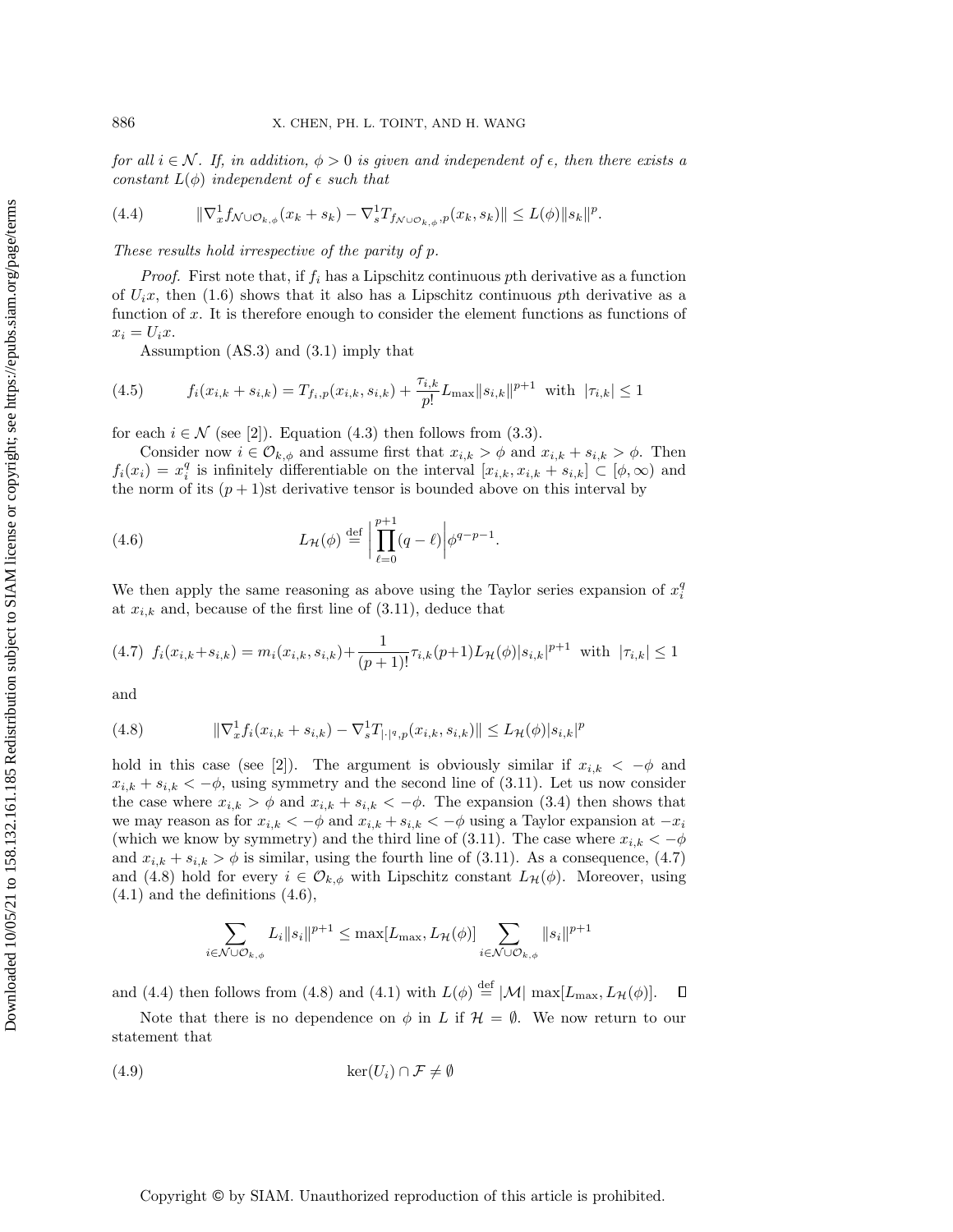may be assumed without loss of generality for all  $i \in \mathcal{H}$ . Indeed, assume that [\(4.9\)](#page-12-5) fails for  $j \in \mathcal{H}$ . Then  $j \in \mathcal{O}_{k,\xi_j}$  for all  $k \geq 0$ , where  $\xi_j > 0$  is the distance between  $\ker(U_j)$  and F, and we may transfer j from H to N (possibly modifying  $L_{\text{max}}$ ).

<span id="page-13-5"></span>The definition of the model in [\(3.13\)](#page-7-4) also implies a simple lower bound on model decrease.

<span id="page-13-0"></span>LEMMA 4.3. For all  $k \geq 0$ ,  $s_k \neq 0$ ,  $(3.18)$  is well defined and

(4.10) 
$$
\delta T_k \geq \frac{1}{(p+1)!} \sigma_{\min} \sum_{i \in \mathcal{N}} ||s_{i,k}||^{p+1}.
$$

*Proof.* The bound directly follows from  $(3.17)$ , the observation that the algorithm enforces  $\delta m_k > 0$ , and [\(3.23\)](#page-10-5). Moreover,  $\chi_m(x_k, 0, \epsilon) = \chi_f(x_k, \epsilon) > \epsilon$ . As a conse-quence, [\(3.15\)](#page-8-1) cannot hold for  $s_k = 0$  since termination would then have occurred in Step 1 of Algorithm [3.1.](#page-10-1) Hence, at least one  $||s_{i,k}||$  is strictly positive because of [\(4.1\)](#page-11-1), and [\(4.10\)](#page-13-0) therefore implies that [\(3.18\)](#page-10-4) is well defined.  $\Box$ 

We now verify that the two-sided model  $(3.12)$  overestimates  $|x|^q$  for all relevant  $x_i$  and  $s_i$ .

<span id="page-13-6"></span>LEMMA 4.4. Suppose that (AS.2) holds. Then, for  $i \in \mathcal{H}$  and all  $x_i, s_i \in \mathbb{R}^n$  with  $x_i \neq 0 \neq x_i + s_i$ , we have that

<span id="page-13-2"></span>(4.11) 
$$
|x_i + s_i|^q \le m_i(x_i, s_i).
$$

*Proof.* Since  $i \in \mathcal{H}$  by assumption, this implies that  $\mathcal{H} \neq \emptyset$ , and thus, by (AS.2), that  $p$  is odd. From the mean-value theorem, we obtain that

<span id="page-13-1"></span>(4.12) 
$$
|x_i + s_i|^q = |x_i|^q + q \sum_{j=1}^p \frac{1}{j!} \left[ \prod_{\ell=1}^{j-1} (q - \ell) \right] |x_i|^{q-j} \mu(x_i, s_i)^j + \left[ \prod_{\ell=1}^p (q - \ell) \right] |U_i z|^{q-p-1} \frac{\mu(x_i, s_i)^{p+1}}{(p+1)!}
$$

for some z such that, using symmetry,  $z \in [x, x + s]$  if  $(U_i x)(U_i(x + s)) > 0$  or  $z \in$  $[-x, x + s]$  otherwise. As a consequence, we have that  $|U_i z| \ge \min[|x_i|, |x_i + s_i|] > 0$ . Recall now that p is odd. Then, using that  $q \in (0,1)$ , we have that  $\mu(x_i, s_i)^{p+1} \geq 0$ and  $\prod_{\ell=1}^p (q - \ell) < 0$ . The inequality

(4.13) 
$$
|x_i + s_i|^q \le |x_i|^q + q \sum_{j=1}^p \frac{1}{j!} \left[ \prod_{\ell=1}^{j-1} (q-\ell) \right] |x_i|^{q-j} \mu(x_i, s_i)^j
$$

therefore immediately follows from [\(4.12\)](#page-13-1), proving [\(4.11\)](#page-13-2).

We next investigate the consequences of the model's definition [\(3.12\)](#page-7-3) when the singularity at the origin is approached, and show that the two-sided model has to remain large in the steps when  $x_{i,k}$  is not too far from the singularity.

<span id="page-13-4"></span>LEMMA 4.5. Suppose that  $p \ge 1$  is odd,  $q \in (0,1)$ ,  $i \in \mathcal{H}$ ,  $|x_i| \in (\epsilon,1]$ , and  $|x_i + s_i| \geq \epsilon$ . Then

<span id="page-13-3"></span>(4.14) 
$$
|\nabla_{s_i}^1 m_i(x_i, s_i)| > \frac{1}{2} q |\nabla_{s_i}^1 m_i(x_i, 0)|.
$$

## Copyright © by SIAM. Unauthorized reproduction of this article is prohibited.

 $\Box$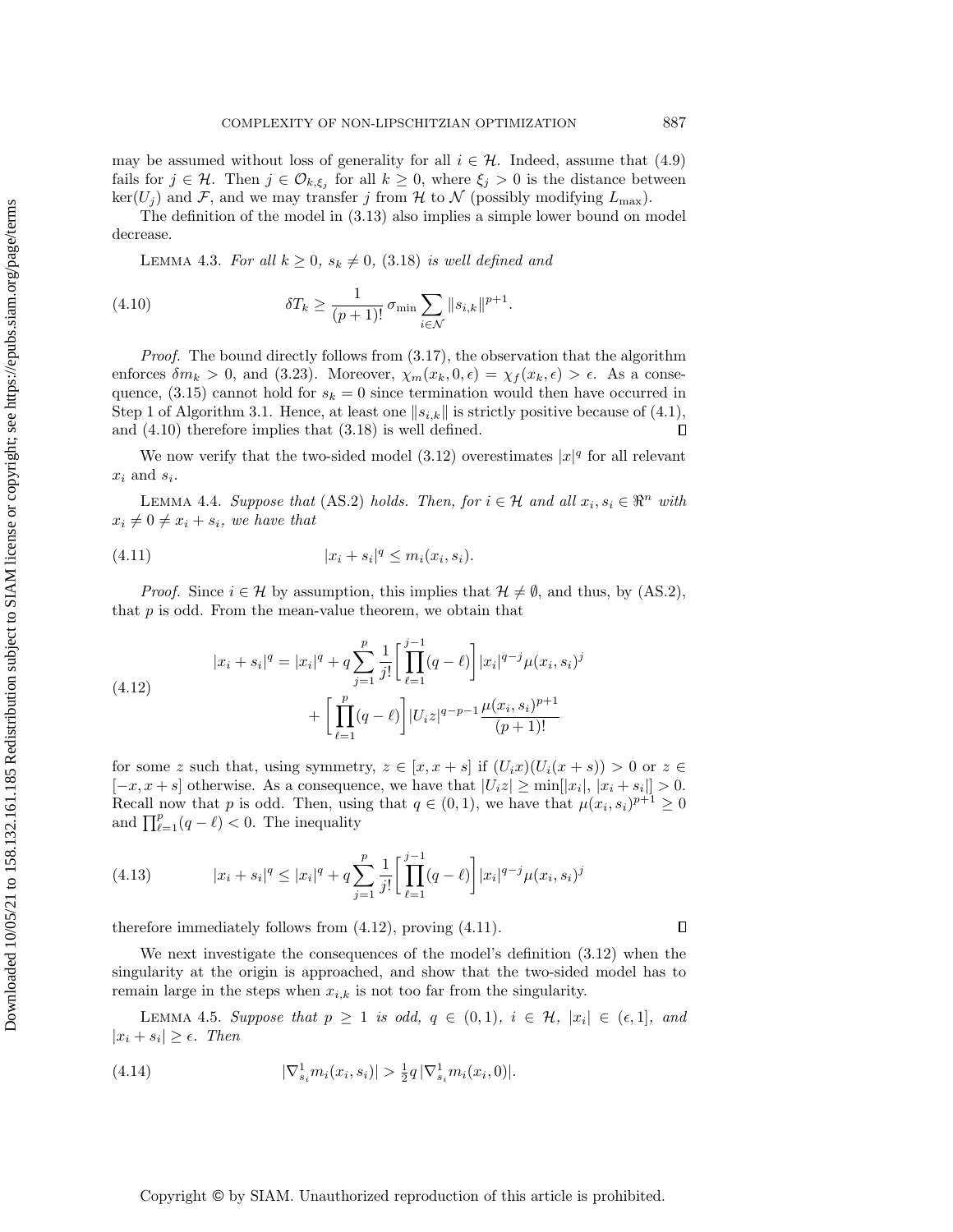Proof. Following the argument in the proof of Lemma [4.2,](#page-11-0) it is sufficient to consider that  $x_i > 0$  and  $x_i + s_i > 0$ . From  $(3.11)$  (where  $\mu(x_i, s_i) = s_i$ ), we have that

<span id="page-14-0"></span>(4.15) 
$$
\nabla_{s_i}^1 T_{x^q, p}(x_i, s_i) = q \sum_{j=1}^p \frac{1}{(j-1)!} \left[ \prod_{\ell=1}^{j-1} (q-\ell) \right] x_i^{q-j} s_i^{j-1}.
$$

Define  $s_i = \beta x_i$ . This gives that [\(4.15\)](#page-14-0) now reads

<span id="page-14-2"></span>(4.16) 
$$
\nabla_{s_i}^1 T_{x^q, p}(x_i, \beta x_i) = q \sum_{j=1}^p \frac{1}{(j-1)!} \left[ \prod_{\ell=1}^{j-1} (q-\ell) \right] x_i^{q-1} \beta^{j-1},
$$

from which we deduce that

(4.17) 
$$
\nabla_{s_i}^1 m_i(x_i, 0) = \nabla_{s_i}^1 T_{x^q, p}(x_i, 0) = qx_i^{q-1}.
$$

Suppose first that  $s_i < 0$ , i.e.,  $\beta \in (-1,0)$ , and observe that  $s_i^{j-1} < 0$  exactly whenever

<span id="page-14-1"></span>
$$
\prod_{\ell=1}^{j-1}(q-\ell)<0,
$$

and thus, using  $x_i \leq 1$  and [\(4.17\)](#page-14-1), that

(4.18) 
$$
\nabla_{s_i}^1 m_i(x_i, s_i) > qx_i^{q-1} = \nabla_{s_i}^1 m_i(x_i, 0) \text{ for } \beta \in (-1, 0).
$$

Suppose now that  $\beta \in (0, \frac{1}{3})$ . Then [\(4.16\)](#page-14-2) implies that

<span id="page-14-3"></span>
$$
\nabla_{s_i}^1 T_{x^q, p}(x_i, \beta x_i) \ge q x_i^{q-1} - q \sum_{j=2}^p \left| \frac{1}{(j-1)!} \left[ \prod_{\ell=1}^{j-1} (q-\ell) \right] \right| x_i^{q-1} \left( \frac{1}{3} \right)^{j-1}
$$

$$
= q x_i^{q-1} \left( 1 - \sum_{j=2}^p \left| \frac{1}{(j-1)!} \left[ \prod_{\ell=1}^{j-1} (q-\ell) \right] \right| \left( \frac{1}{3} \right)^{j-1} \right).
$$

Observe now that

(4.19) 
$$
\left| \frac{1}{(j-1)!} \left[ \prod_{\ell=1}^{j-1} (q-\ell) \right] \right| = \left| \prod_{\ell=1}^{j-1} \frac{q-\ell}{\ell} \right| \leq 1,
$$

and therefore

<span id="page-14-5"></span>
$$
\nabla_{s_i}^1 T_{x^q, p}(x_i, \beta x_i) \ge q x_i^{q-1} \left( 1 - \sum_{j=2}^p \left( \frac{1}{3} \right)^{j-1} \right)
$$
  
>  $qx_i^{q-1} \left( 1 - \sum_{j=2}^\infty \left( \frac{1}{3} \right)^{j-1} \right) = qx_i^{q-1} \left( 1 - \frac{\frac{1}{3}}{1 - \frac{1}{3}} \right).$ 

Using [\(4.17\)](#page-14-1), this implies that

<span id="page-14-4"></span>(4.20) 
$$
\nabla_{s_i}^1 T_{x^q, p}(x_i, \beta x_i) \geq \frac{1}{2} \nabla_{s_i}^1 T_{x^q, p}(x_i, 0) \text{ for } \beta \in [0, \frac{1}{3}].
$$

## Copyright © by SIAM. Unauthorized reproduction of this article is prohibited.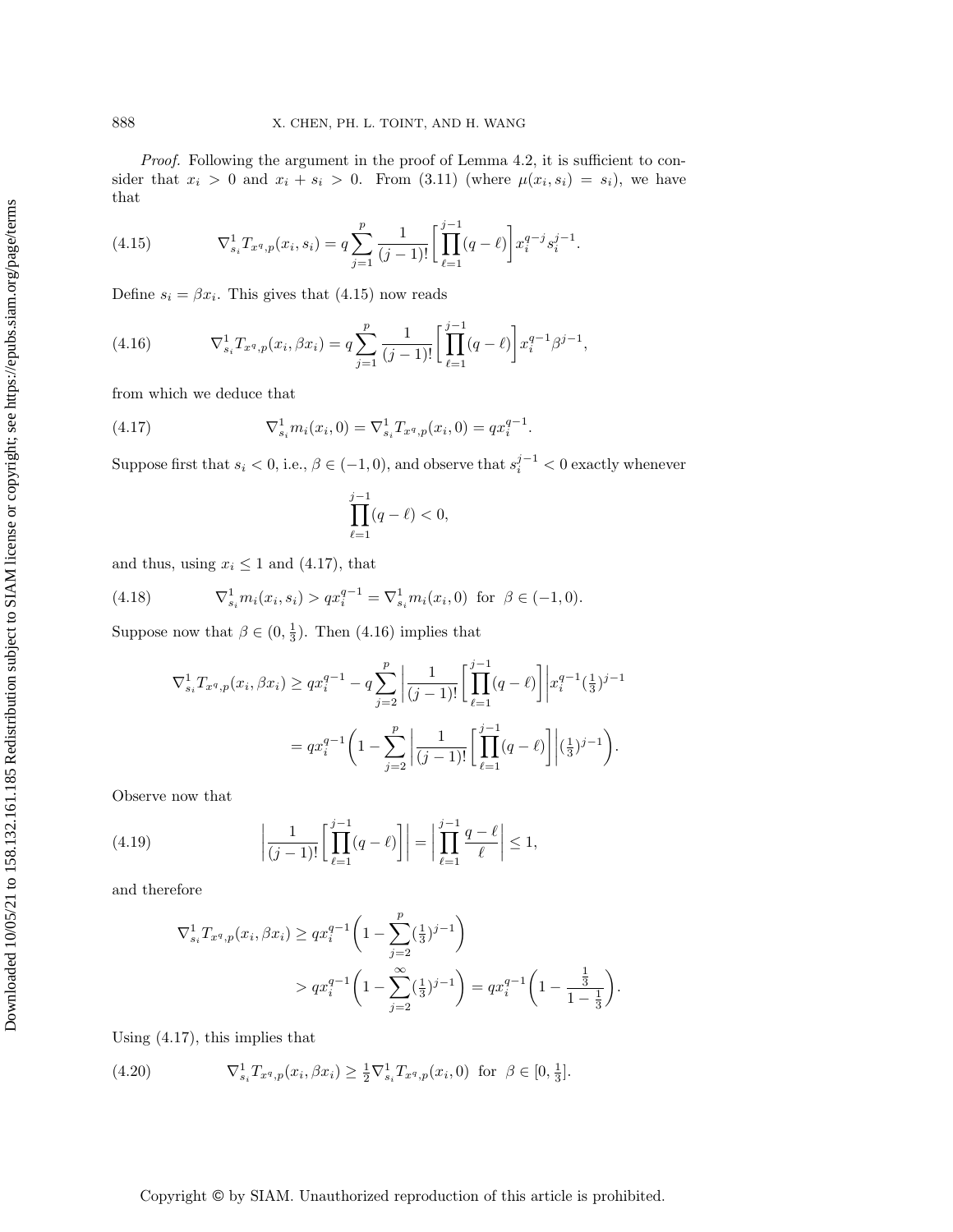Suppose therefore that

$$
\beta > \frac{1}{3}.
$$
\n
$$
\beta > \frac{1}{3}.
$$

We note that [\(4.16\)](#page-14-2) gives that

$$
\nabla_{s_i}^1 T_{x^q,1}(x_i, s_i) = qx_i^{q-1} \text{ and } \nabla_{s_i}^1 T_{x^q,t+2}(x_i, s_i) = \nabla_{s_i}^1 T_{x^q,t}(x_i, s_i) + qx_i^{q-1}h_t(\beta)
$$

for  $t \in \{1, \ldots, p - 2\}$  odd, where

$$
h_t(\beta) \stackrel{\text{def}}{=} \frac{1}{t!} \left[ \prod_{\ell=1}^t (q - \ell) \right] \beta^t + \frac{1}{(t+1)!} \left[ \prod_{\ell=1}^{t+1} (q - \ell) \right] \beta^{t+1}
$$

<span id="page-15-1"></span>(4.22)

$$
= \frac{1}{t!} \left[ \prod_{\ell=1}^t (q-\ell) \right] \beta^t \left( 1 + \frac{q - (t+1)}{t+1} \beta \right).
$$

It is easy to verify that  $h_t(\beta)$  has a root of multiplicity t at zero and another root

$$
\beta_{0,t} = \frac{t+1}{t+1-q} \in \left(1, \frac{2}{2-q}\right),\,
$$

where the last inclusion follows from the fact that  $q \in (0,1)$ . We also observe that  $h_t(\beta)$  is a polynomial of even degree (since t is odd). Thus,

<span id="page-15-0"></span>(4.23) 
$$
h_t(\beta) \ge 0 \quad \text{for all} \quad \beta \ge \frac{t+1}{t+1-q} \text{ and } t \in \{1,\ldots,p\} \text{ odd.}
$$

Now,

<span id="page-15-2"></span>
$$
\frac{\nabla_{s_i}^1 T_{x^q, p}(x_i, \beta x_i)}{qx_i^{q-1}} = \frac{\nabla_{s_i}^1 T_{x^q, p-2}(x_i, \beta x_i)}{qx_i^{q-1}} + h_{p-2}(\beta)
$$
\n
$$
= \frac{\nabla_{s_i}^1 T_{x^q, 1}(x_i, \beta x_i)}{qx_i^{q-1}} + \sum_{j=1, j \text{ odd}}^{p-2} h_j(\beta)
$$
\n(4.24)\n
$$
= 1 + \sum_{\substack{j=1, j \text{ odd} \\ h_j(\beta) < 0}}^{p-2} h_j(\beta) + \sum_{\substack{j=1, j \text{ odd} \\ h_j(\beta) \ge 0}}^{p-2} h_j(\beta)
$$
\n
$$
\ge 1 + \sum_{\substack{j=1, j \text{ odd} \\ h_j(\beta) < 0}}^{p-2} h_j(\beta),
$$

where we have used [\(4.16\)](#page-14-2) to derive the third equality. Observe now that, because of [\(4.23\)](#page-15-0),

$$
\{j \in \{1, \ldots, p-2\} \text{ odd} \mid h_j(\beta) < 0\} = \{j \in \{1, \ldots, p-2\} \text{ odd} \mid \beta < \frac{j+1}{j+1-q}\}
$$
\n
$$
\stackrel{\text{def}}{=} \{j \in \{1, \ldots, t_0\} \mid j \text{ odd}\}
$$

Copyright © by SIAM. Unauthorized reproduction of this article is prohibited.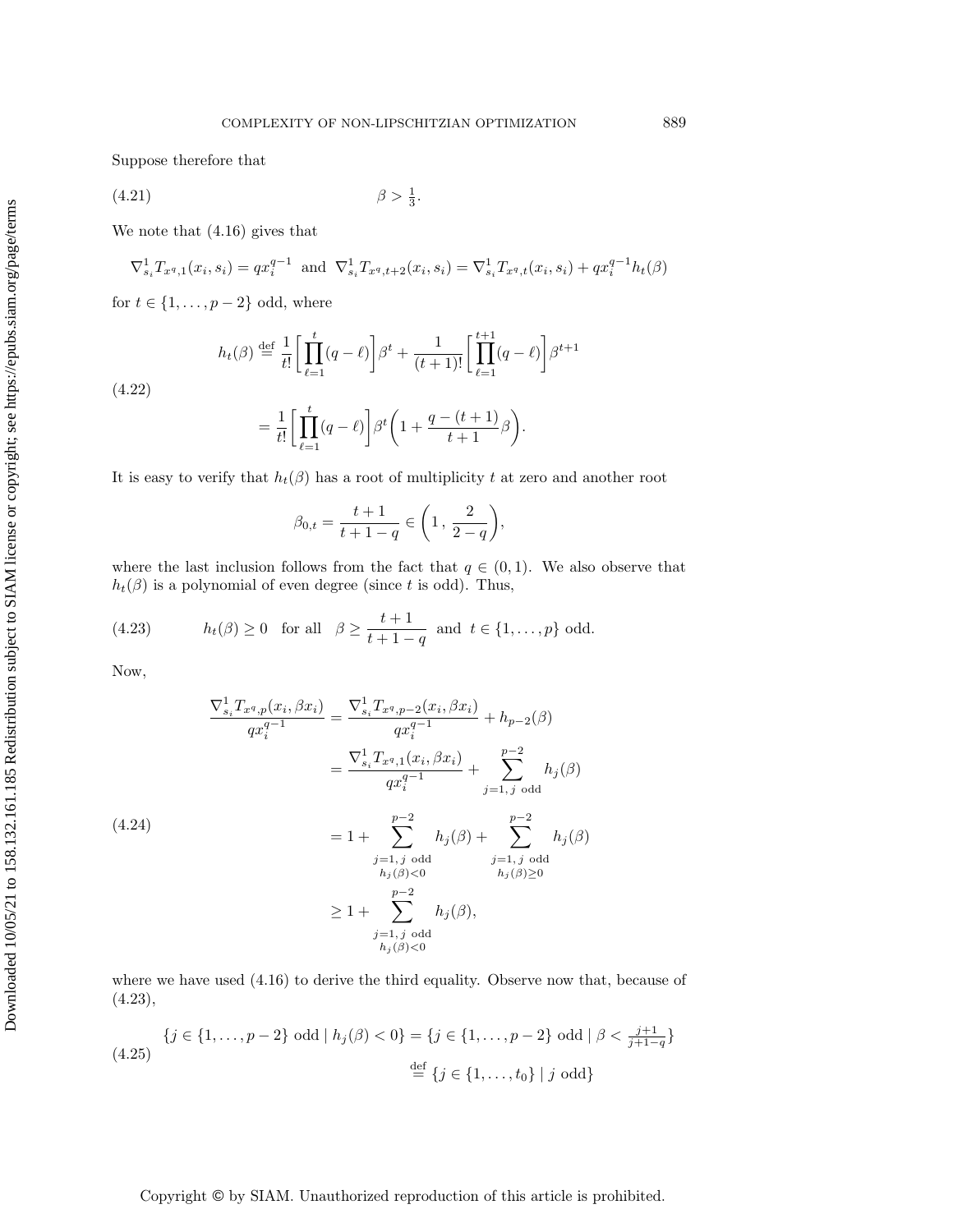for some odd integer  $t_0 \in \{1, \ldots, p-2\}$ . Hence, we deduce from  $(4.22)$  and  $(4.24)$ that

<span id="page-16-1"></span>(4.26) 
$$
\frac{\nabla_{s_i}^1 T_{x^q,p}(x_i, \beta x_i)}{qx_i^{q-1}} \ge 1 + \sum_{j=1}^{t_0+1} \frac{1}{j!} \left[ \prod_{\ell=1}^j (q-\ell) \right] \beta^j.
$$

Moreover, since  $h_t(\beta) < 0$  for  $t \in \{1, ..., t_0\}$  odd and observing that the second term in the first line of the right-hand side of  $(4.22)$  is always positive for t odd, we deduce that the terms in the summation of [\(4.26\)](#page-16-1) alternate in sign. We also note that they are decreasing in absolute value since

$$
\frac{1}{(t+1)!} \left| \prod_{\ell=1}^{t+1} (q-\ell) \right| \beta^{t+1} - \frac{1}{t!} \left| \prod_{\ell=1}^{t} (q-\ell) \right| \beta^{t} = \frac{1}{t!} \left| \prod_{\ell=1}^{t} (q-\ell) \right| \beta^{t} \left( \frac{t+1-q}{t+1} \beta - 1 \right),
$$

and [\(4.23\)](#page-15-0) ensures that the term in brackets on the right-hand side is always negative for  $q \in (0, 1)$  and  $t \in \{1, ..., t_0\}$  odd. Thus, keeping the first (most negative) term in [\(4.26\)](#page-16-1), we obtain that (4.27)

<span id="page-16-2"></span>
$$
\nabla_{s_i}^1 T_{x^q,p}(x_i,\beta x_i) \ge q x_i^{q-1} (1+(q-1)\beta) \ge \frac{q}{2-q} \nabla_{s_i}^1 T_{x^q,p}(x_i,0) > \frac{q}{2} \nabla_{s_i}^1 T_{x^q,p}(x_i,0),
$$

where we have used [\(4.16\)](#page-14-2) to deduce the second inequality. Combining [\(4.18\)](#page-14-3), [\(4.20\)](#page-14-4), and [\(4.27\)](#page-16-2) then yields that [\(4.14\)](#page-13-3) holds for all  $\beta \in (-1, \infty)$ , which completes the proof since  $s_i = \beta x_i$ . П

Our next step is to verify that the regularization parameters  $\{\sigma_{i,k}\}_{i\in\mathcal{N}}$  cannot grow unbounded.

<span id="page-16-7"></span>LEMMA 4.6. Suppose that (AS.2) and (AS.3) hold. Then, for all  $i \in \mathcal{N}$  and all  $k \geq 0$ ,

<span id="page-16-3"></span>
$$
\sigma_{i,k} \in [\sigma_{\min}, \sigma_{\max}],
$$

where  $\sigma_{\text{max}} \stackrel{\text{def}}{=} \gamma_2(p+1)L_{\text{max}}$ .

*Proof.* Assume that, for some  $i \in \mathcal{N}$  and  $k \geq 0$ ,  $\sigma_{i,k} \geq (p+1)L_i$ . Then [\(4.3\)](#page-11-2) gives that [\(3.19\)](#page-10-6) must fail, ensuring that [\(4.28\)](#page-16-3) holds because of the mechanism of the algorithm.  $\Box$ 

We next investigate the consequences of the model's definition [\(3.12\)](#page-7-3) when the singularity at the origin is approached.

<span id="page-16-5"></span><span id="page-16-0"></span>LEMMA 4.7. Suppose that (AS.2) and (AS.5) hold and that  $\mathcal{H} \neq \emptyset$ . Let

(4.29) 
$$
\omega \stackrel{\text{def}}{=} \left(\frac{q^2}{4 \max(\frac{q^2}{4}, [p\,\kappa_{\mathcal{N}} + \frac{|\mathcal{N}|}{p!}\sigma_{\max}])}\right)^{\frac{1}{1-q}}
$$

and suppose, in addition, that

<span id="page-16-4"></span>
$$
(4.30) \t\t\t\t\t||s_k|| \le 1
$$

and that, for some  $i \in \mathcal{H}$ ,

<span id="page-16-6"></span>
$$
(4.31) \t\t\t |x_{i,k}| \in (0,\omega).
$$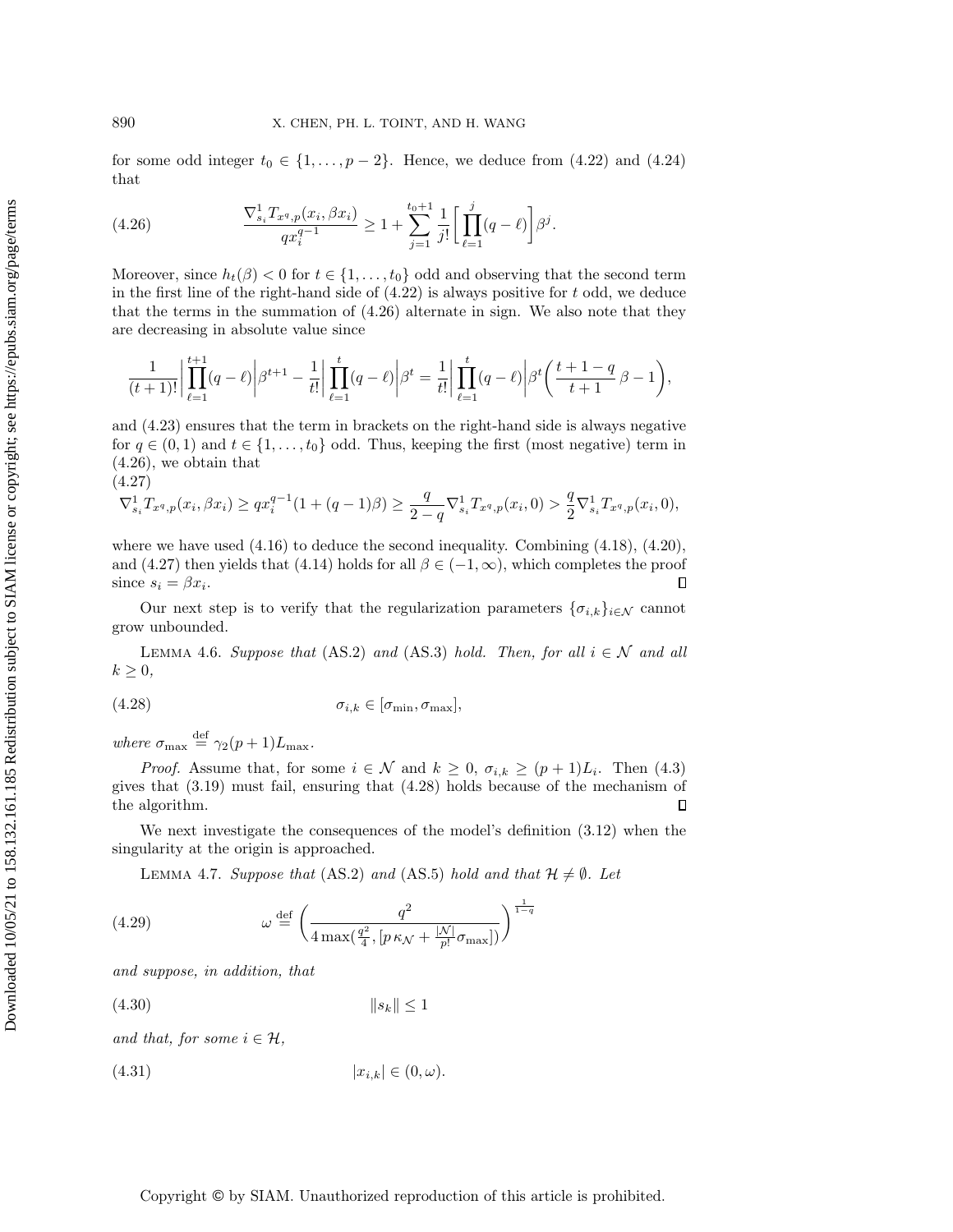<span id="page-17-2"></span>where  $\mathcal{R}_{\{i\}} \stackrel{\text{def}}{=} \text{span}\{U_i^T\}.$ 

<span id="page-17-3"></span>*Proof.* Consider  $i \in \mathcal{H}$ . Suppose, for simplicity, that

(4.33) 
$$
x_{i,k} > 0 \text{ and } x_{i,k} + s_{i,k} > 0.
$$

We first observe that Lemma [4.5](#page-13-4) implies that

<span id="page-17-0"></span>(4.34) 
$$
\nabla_{s_i}^1 m_i(x_{i,k}, s_{i,k}) \geq \frac{1}{2} q \nabla_{s_i}^1 m_i(x_{i,k}, 0) \text{ for all } s_{i,k} \neq -x_{i,k}.
$$

Moreover,

$$
\nabla_s^1 m_{\mathcal{N}}(x_k, s_k) = \nabla_x^1 f_{\mathcal{N}}(x_k) + \sum_{j=2}^p \frac{1}{(j-1)!} \nabla_x^j f_{\mathcal{N}}(x_k) [s_k]^{j-1} + \frac{1}{p!} \sum_{\ell \in \mathcal{N}} \sigma_{\ell,k} s_{\ell,k} ||s_{\ell,k}||^{p-1}
$$

and thus, using the contractive property of orthogonal projections, [\(4.30\)](#page-16-4), (AS.5), and [\(4.1\)](#page-11-1), we have that

<span id="page-17-1"></span>(4.35)  
\n
$$
||P_{\mathcal{R}{i}}[\nabla_s^1 m_{\mathcal{N}}(x_k, s_k)]|| \le ||\nabla_s^1 m_{\mathcal{N}}(x_k, s_k)||
$$
\n
$$
\le \kappa_{\mathcal{N}}[1 + (p - 1)] + \frac{|\mathcal{N}|}{p!} \sigma_{\max}
$$
\n
$$
= p \kappa_{\mathcal{N}} + \frac{|\mathcal{N}|}{p!} \sigma_{\max}.
$$

We next successively use the linearity of  $P_{\mathcal{R}{i}}[ \cdot ]$ , the triangle inequality, [\(4.34\)](#page-17-0), the facts that  $||U_i^T|| = 1$ ,

 $|\nabla_{s_i}^1 m_i(x_{i,k}, s_{i,k})| = \frac{1}{2} q |x_{i,k}|^{q-1} \ge \frac{1}{2} q \omega^{q-1}$ , and  $||U_i^T \nabla_{s_i}^1 m_i(x_{i,k}, s_{i,k})|| = \frac{1}{2} q |x_{i,k}|^{q-1}$ , the bound [\(4.35\)](#page-17-1), and [\(4.29\)](#page-16-5) to deduce that

$$
||P_{\mathcal{R}{i}}[\nabla_{s}^{1}m(x_{k}, s_{k})]|| = \left\| P_{\mathcal{R}{i}}\left[\nabla_{s}^{1}m_{\mathcal{N}}(x_{k}, s_{k}) + \nabla_{s}^{1}\sum_{j\in\mathcal{H}}m_{j}(x_{k,k}, s_{j,k})\right] \right\|
$$
  
\n
$$
= \left\| P_{\mathcal{R}{i}}\left[\nabla_{s}^{1}m_{\mathcal{N}}(x_{k}, s_{k}) + \sum_{j\in\mathcal{H}}U_{j}^{T}\nabla_{s_{j}}^{1}m_{j}(x_{j,k}, s_{j,k})\right] \right\|
$$
  
\n
$$
= ||P_{\mathcal{R}{i}}\left[\nabla_{s}^{1}m_{\mathcal{N}}(x_{k}, s_{k})\right] + U_{i}^{T}\nabla_{s_{i}}^{1}m_{i}(x_{i,k}, s_{i,k})||
$$
  
\n
$$
\geq |||U_{i}^{T}\nabla_{s_{i}}^{1}m_{i}(x_{i,k}, s_{i,k})|| - ||P_{\mathcal{R}{i}}\left[\nabla_{s}^{1}m_{\mathcal{N}}(x_{k}, s_{k})\right]|||
$$
  
\n
$$
\geq \frac{1}{2}q^{2}\omega^{q-1} - \left[p_{\mathcal{K}\mathcal{N}} + \frac{|\mathcal{N}|}{p!}\sigma_{\max}\right]
$$
  
\n
$$
\geq \frac{1}{4}q^{2}\omega^{q-1},
$$

which proves the first part of [\(4.32\)](#page-17-2) and, because of [\(4.34\)](#page-17-0), implies the second for the case where [\(4.33\)](#page-17-3) holds. The proof for the cases where

$$
[x_{i,k} < 0 \text{ and } x_{i,k} + s_{i,k} < 0] \text{ or } x_{i,k}(x_{i,k} + s_{i,k}) < 0
$$

are identical when making use of the symmetry  $m_i(x_i)$  with respect to the origin.  $\Box$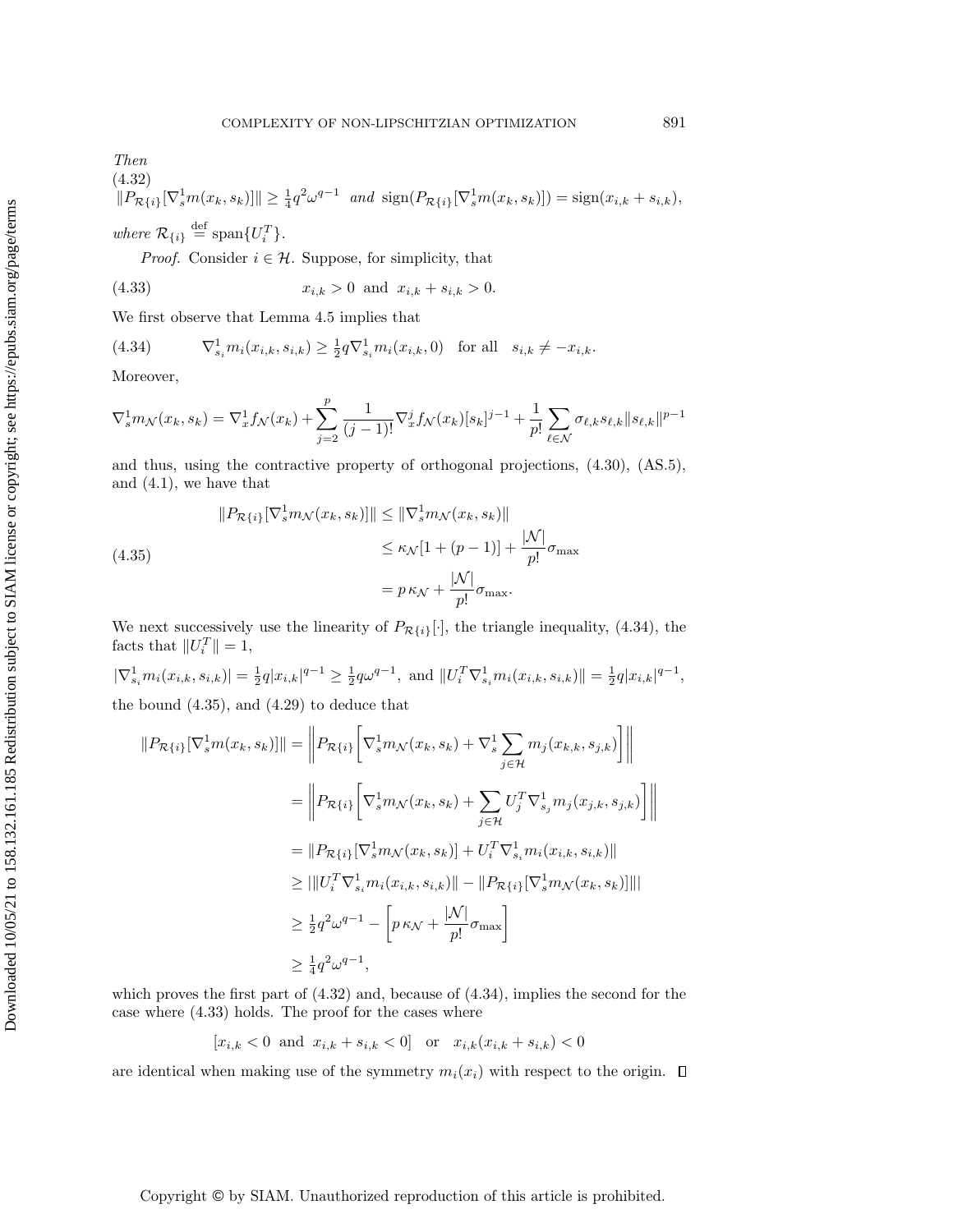Note that, like  $\sigma_{\text{max}}$ ,  $\omega$  only depends on the problem data. In particular, it is independent of  $\epsilon$ . Lemma [4.7](#page-16-0) has the following crucial consequence.

<span id="page-18-2"></span>LEMMA 4.8. Suppose that  $(1.3)$ ,  $(AS.2)$ ,  $(AS.5)$ , and the assumptions  $(4.30)$  and [\(4.31\)](#page-16-6) of Lemma [4.7](#page-16-0) hold and that  $\mathcal{H} \neq \emptyset$ . Suppose in addition that [\(3.15\)](#page-8-1) holds at  $x_k$ ,  $s_k$ . Then, either

<span id="page-18-1"></span>(4.36) 
$$
|x_{j,k} + s_{j,k}| \le \epsilon \quad or \quad |x_{j,k} + s_{j,k}| \ge \omega \quad (j \in \mathcal{H}).
$$

*Proof.* If  $j \in \mathcal{H} \cap C(x_k + s_k, \epsilon)$ , then clearly  $|x_{j,k} + s_{j,k}| \leq \epsilon$  and there is nothing more to prove. Consider therefore any  $j \in \mathcal{H} \setminus C_k^+ \subseteq \mathcal{W}_k^+$  and observe that  $(1.2)$ implies  $\mathcal{R}_{\{j\}} \subseteq \mathcal{R}_k^+$  for  $j \in \mathcal{H} \setminus \mathcal{C}_k^+$ . Hence,

<span id="page-18-0"></span>
$$
(4.37)
$$
\n
$$
\begin{aligned}\n\lim_{x_k + s_k + d \in \mathcal{F}} P_{\mathcal{R}_{\{j\}}}[ \nabla_s^1 m(x_k, s_k)]^T d \\
&= \left| \min_{\substack{x_k + s_k + d \in \mathcal{F} \\ d \in \mathcal{R}_{\{j\}, ||d|| \le 1}} \nabla_s^1 m_{\mathcal{W}_k^{\perp}}(x_k, s_k)^T d \right| \\
&\le \left| \min_{\substack{x_k + s_k + d \in \mathcal{F} \\ d \in \mathcal{R}_k^+, ||d|| \le 1}} \nabla_s^1 m_{\mathcal{W}_k^{\perp}}(x_k, s_k)^T d \right| \\
&= \chi_m(x_k, s_k, \epsilon) \\
&\le \frac{1}{4} q^2 |x_{j,k} + s_{j,k}|^r.\n\end{aligned}
$$

Observe now that, because of the second part of  $(4.32)$  and the fact that  $n<sub>i</sub> = 1$ , the optimal value for the convex optimization problem in the left-hand side of this relation is given by

$$
|P_{\mathcal{R}_{\{j\}}}[ \nabla_s^1 m(x_k, s_k)]| |d_*|,
$$

where  $d_*$  is the problem solution and  $d_*$  has the opposite sign to  $P_{\mathcal{R}_{\{j\}}}\left[\nabla_s^1 m(x_k, s_k)\right]$ . Moreover, the facts that  $j \in \mathcal{H}$  and [\(1.3\)](#page-1-2) holds ensure that  $x_{j,k} + s_{j,k} + d_j = 0$  is feasible for the optimization problem on the left-hand side of [\(4.37\)](#page-18-0), and hence that  $|d_*| \ge |x_{j,k} + s_{j,k}|$ . Hence, we obtain that  $\frac{1}{4}q^2\omega^{q-1}|x_{j,k} + s_{j,k}| \le \frac{1}{4}q^2|x_{j,k} + s_{j,k}|^r$ , and thus, since  $\omega \leq 1$ , that  $|x_{j,k} + s_{j,k}| \geq \omega^{(q-1)/(r-1)} \geq \omega$ , and the second alternative in  $\Box$ [\(4.36\)](#page-18-1) holds.

The rest of our complexity analysis depends on the following partitioning of the set of iterations. Let the index sets of the "successful" and "unsuccessful" iterations be given by

$$
\mathcal{S} \stackrel{\text{def}}{=} \{k \ge 0 \mid \rho_k \ge \eta\} \text{ and } \mathcal{U} \stackrel{\text{def}}{=} \{k \ge 0 \mid \rho_k < \eta\}.
$$

We next focus on the case where  $\mathcal{H} \neq \emptyset$ , and partition S into subsets depending on  $|x_{i,k}|$  and  $|x_{i,k} + s_{i,k}|$  for  $i \in \mathcal{H}$ . We first isolate the set of successful iterations that "deactivate" some variable, i.e.,

<span id="page-18-3"></span>
$$
\mathcal{S}_{\epsilon} \stackrel{\text{def}}{=} \{k \in \mathcal{S} \mid |x_{i,k}| > \epsilon \text{ and } |x_{i,k} + s_{i,k}| \le \epsilon \text{ for some } i \in \mathcal{H}\},\
$$

as well as the set of successful iterations with large steps

(4.38) 
$$
\mathcal{S}_{\|s\|} \stackrel{\text{def}}{=} \{k \in \mathcal{S} \setminus \mathcal{S}_{\epsilon} \mid \|s_k\| > 1\}.
$$

Let us now choose a constant  $\alpha \geq 0$  such that

(4.39) 
$$
\alpha = \begin{cases} \frac{3}{4}\omega & \text{if } \mathcal{H} \neq \emptyset, \\ 0 & \text{otherwise.} \end{cases}
$$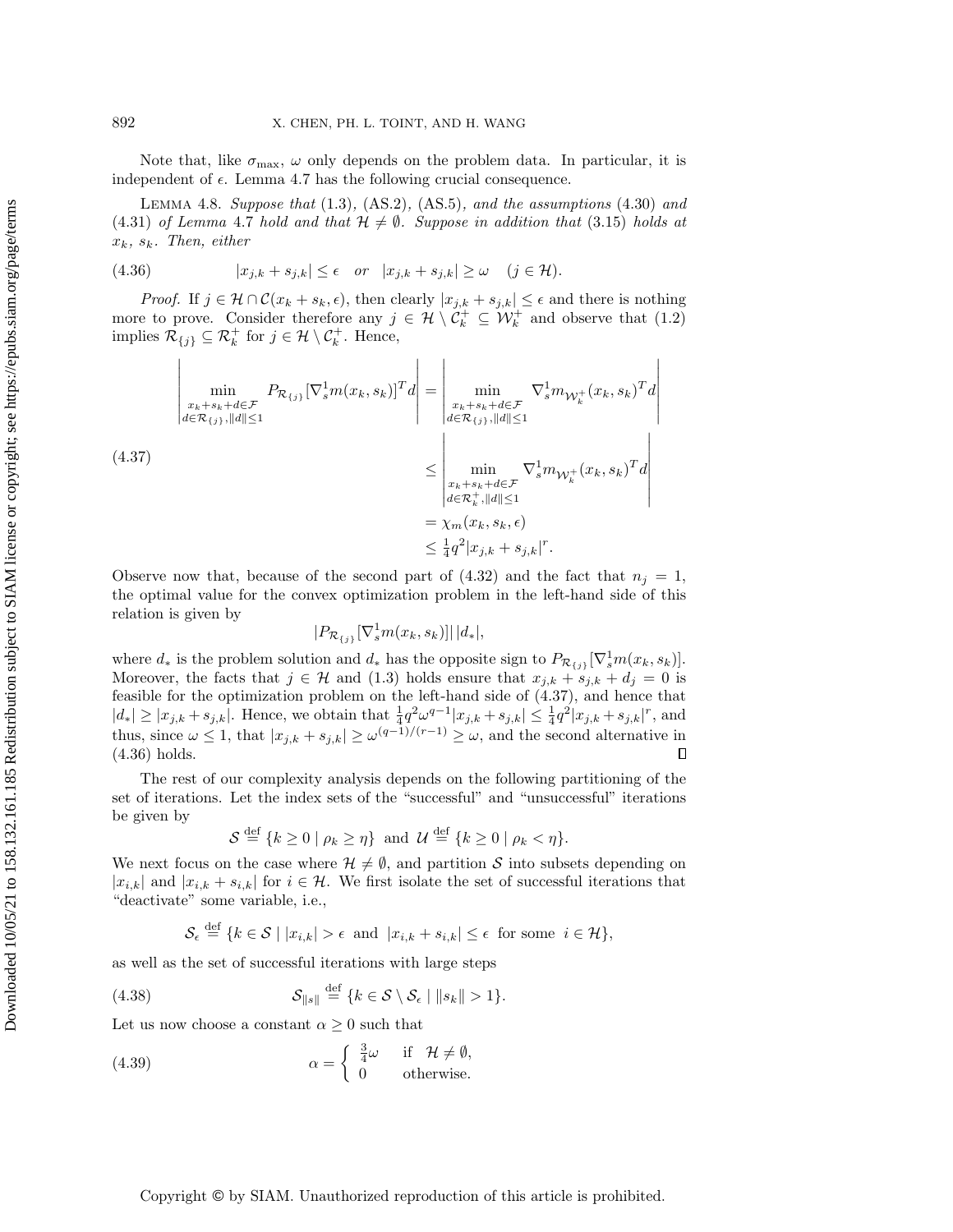Then, at iteration  $k \in S \setminus (\mathcal{S}_{\epsilon} \cup \mathcal{S}_{\|s\|})$ , we distinguish

$$
\mathcal{I}_{\heartsuit,k} \stackrel{\text{def}}{=} \{i \in \mathcal{H} \setminus \mathcal{C}_k \mid |x_{i,k}| \in [\alpha, +\infty) \text{ and } |x_{i,k} + s_{i,k}| \in [\alpha, +\infty)\},\
$$
  

$$
\mathcal{I}_{\diamondsuit,k} \stackrel{\text{def}}{=} \{i \in \mathcal{H} \setminus \mathcal{C}_k \mid (|x_{i,k}| \in [\omega, +\infty) \text{ and } |x_{i,k} + s_{i,k}| \in (\epsilon, \alpha))\}
$$
  
or 
$$
(|x_{i,k}| \in (\epsilon, \alpha) \text{ and } |x_{i,k} + s_{i,k}| \in [\omega, +\infty))\},
$$

$$
\mathcal{I}_{\clubsuit,k} \stackrel{\text{def}}{=} \{i \in \mathcal{H} \setminus \mathcal{C}_k \mid |x_{i,k}| \in (\epsilon,\omega) \text{ and } |x_{i,k} + s_{i,k}| \in (\epsilon,\omega)\}.
$$

Using this notation, we further define

$$
\mathcal{S}_{\heartsuit} \stackrel{\text{def}}{=} \{k \in \mathcal{S} \setminus (\mathcal{S}_{\epsilon} \cup \mathcal{S}_{\|s\|}) \mid \mathcal{I}_{\heartsuit,k} = \mathcal{H} \setminus \mathcal{C}_{k}\},
$$
\n
$$
\mathcal{S}_{\diamondsuit} \stackrel{\text{def}}{=} \{k \in \mathcal{S} \setminus (\mathcal{S}_{\epsilon} \cup \mathcal{S}_{\|s\|}) \mid \mathcal{I}_{\diamondsuit,k} \neq \emptyset\},
$$
\n
$$
\mathcal{S}_{\clubsuit} \stackrel{\text{def}}{=} \{k \in \mathcal{S} \setminus (\mathcal{S}_{\epsilon} \cup \mathcal{S}_{\|s\|}) \mid \mathcal{I}_{\clubsuit,k} \neq \emptyset\}.
$$

<span id="page-19-0"></span>Figure [4.1](#page-19-0) displays the various kinds of steps in  $\mathcal{S}_{\heartsuit,k}$ ,  $\mathcal{S}_{\diamondsuit,k}$ ,  $\mathcal{S}_{\clubsuit,k}$ , and  $\mathcal{S}_{\epsilon,k}$ .



FIG. 4.1. The various steps in  $S \ S_{\|s\|}$  depending on intervals containing their origin  $|x_{i,k}|$  and end  $|x_{i,k} + s_{i,k}|$  points. The vertical lines show, in increasing order,  $\epsilon$ ,  $\alpha$ , and  $\omega$ . The line type of the represented step indicates that it belongs to  $\mathcal{S}_{\epsilon,k}$  (dotted),  $\mathcal{S}_{\heartsuit,k}$  (solid),  $\mathcal{S}_{\diamondsuit,k}$  (dashed), or  $\mathcal{S}_{\clubsuit,k}$ (dash-dotted). The vertical axis is meaningless.

It is important to observe that the mechanism of the algorithm ensures that, once an  $x_i$  falls in the interval  $[-\epsilon, \epsilon]$  at iteration k, it never leaves it (and essentially "drops") out" of the calculation). Thus, there are no right-oriented dotted steps in Figure [4.1,](#page-19-0) and also

<span id="page-19-4"></span>
$$
(4.40) \t\t |S_{\epsilon}| \leq |\mathcal{H}|.
$$

Crucially, Lemma [4.8](#page-18-2) ensures that  $\mathcal{I}_{\clubsuit,k} = \emptyset$  for all  $k \in \mathcal{S}$ , and hence that  $|\mathcal{S}_{\clubsuit}| = 0$ . As a consequence, one has that

<span id="page-19-1"></span>(4.41) 
$$
\mathcal{S}_{\epsilon}, \mathcal{S}_{\|s\|}, \mathcal{S}_{\heartsuit}, \text{ and } \mathcal{S}_{\diamondsuit} \text{ form a partition of } \mathcal{S}.
$$

It is also easy to verify that, if  $k \in \mathcal{S}_{\diamondsuit}$  and  $i \in \mathcal{I}_{\diamondsuit,k}$ , then

(4.42) 
$$
||s_k|| \ge ||P_{\mathcal{R}_{\{i\}}}(s_k)|| = |s_{i,k}| \ge \omega - \alpha = \frac{1}{4}\omega > 0,
$$

where we have used the contractive property of orthogonal projections.

<span id="page-19-3"></span><span id="page-19-2"></span>We now show that the steps at iterations whose index is in  $\mathcal{S}_{\heartsuit}$  are not too short.

Copyright © by SIAM. Unauthorized reproduction of this article is prohibited.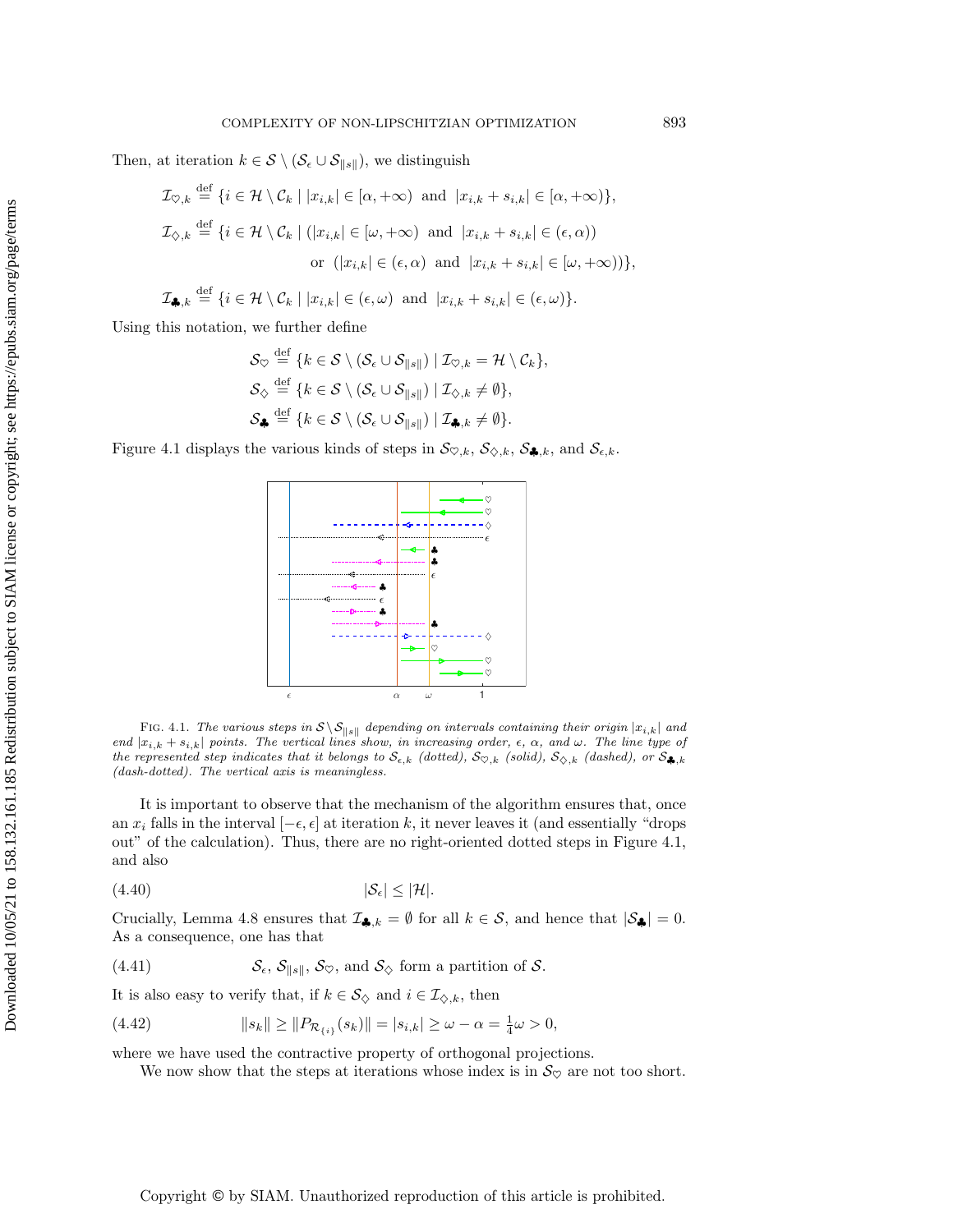<span id="page-20-5"></span><span id="page-20-3"></span>LEMMA 4.9. Suppose that  $(AS.1)$ – $(AS.3)$  and  $(AS.5)$  hold, that

(4.43) < α,

and consider  $k \in \mathcal{S}_{\heartsuit}$  before termination. Then

$$
(4.44) \t\t\t\t ||s_k|| \ge (\kappa_{\heartsuit} \epsilon)^{\frac{1}{p}},
$$

where

(4.45) 
$$
\kappa_{\heartsuit} \stackrel{\text{def}}{=} \left[2\left(L(\alpha) + \theta + \frac{|\mathcal{N}|}{p!} \sigma_{\max}\right)\right]^{-1}.
$$

*Proof.* Observe first that, since  $k \in \mathcal{S}_{\heartsuit} \subseteq \mathcal{S}$ , we have that  $x_{k+1} = x_k + s_k$  and, because  $\epsilon \leq \alpha$  and  $\mathcal{C}_k^+ \subseteq \mathcal{C}_k$ , we deduce that  $\mathcal{C}_k = \mathcal{C}_k^+ = \mathcal{C}_{k+1}$  and  $\mathcal{R}_k = \mathcal{R}_k^+ = \mathcal{R}_{k+1}$ . Moreover, the definition of  $S_{\heartsuit}$  ensures that, for all  $\hat{i} \in \mathcal{H} \setminus \mathcal{C}_k$ ,

(4.46) 
$$
\min[|x_{i,k}|, |x_{i,k} + s_{i,k}|] \ge \alpha.
$$

Hence,

<span id="page-20-4"></span><span id="page-20-0"></span>
$$
\mathcal{O}_* \stackrel{\text{def}}{=} \mathcal{O}_{k,\alpha} = \mathcal{H} \setminus \mathcal{C}_k = \mathcal{H} \setminus \mathcal{C}_k^+,
$$

and thus

(4.47) 
$$
\mathcal{R}_* \stackrel{\text{def}}{=} \mathcal{R}_k = \mathcal{R}_k^+ \text{ and } \mathcal{W}_* \stackrel{\text{def}}{=} \mathcal{W}_k = \mathcal{W}_k^+ = \mathcal{N} \cup \mathcal{O}_*.
$$

As a consequence, the step computation must have been completed because [\(3.15\)](#page-8-1) holds, which implies that

<span id="page-20-2"></span>
$$
(4.48)\quad \chi_m(x_k, s_k, \epsilon) = \chi_{m_{\mathcal{W}_*}}(x_k, s_k, \epsilon) = \left| \min_{\substack{x_k + s_k + d \in \mathcal{F} \\ d \in \mathcal{R}_*, ||d|| \le 1}} \nabla_s m_{\mathcal{W}_*}(x_k, s_k)^T d \right| \le \theta ||s_k||^p.
$$

Observe also that [\(4.47\)](#page-20-0), [\(4.4\)](#page-12-4) with  $\phi = \alpha$  (because  $k \in \mathcal{S}_{\heartsuit}$ ), [\(4.28\)](#page-16-3), and [\(4.1\)](#page-11-1) then imply that

<span id="page-20-1"></span>
$$
(4.49) \|\nabla_x^1 f_{\mathcal{W}_*}(x_{k+1}) - \nabla_s^1 m_{\mathcal{W}_*}(x_k, s_k)\| = \|\nabla_x^1 f_{\mathcal{N} \cup \mathcal{O}_*}(x_{k+1}) - \nabla_s^1 m_{\mathcal{N} \cup \mathcal{O}_*}(x_k, s_k)\|
$$

$$
\leq L(\alpha) \|s_k\|^p + \frac{1}{(p+1)!} \sigma_{\max} \sum_{i \in \mathcal{N}} \| \nabla_s^1 \| s_{i,k} \|^{p+1} \|
$$
  

$$
\leq L(\alpha) \|s_k\|^p + \frac{1}{p!} \sigma_{\max} \sum_{i \in \mathcal{N}} \|s_{i,k}\|^p
$$
  

$$
\leq L(\alpha) \|s_k\|^p + \frac{|\mathcal{N}|}{p!} \sigma_{\max} \|s_k\|^p
$$
  

$$
= \left[L(\alpha) + \frac{|\mathcal{N}|}{p!} \sigma_{\max}\right] \|s_k\|^p,
$$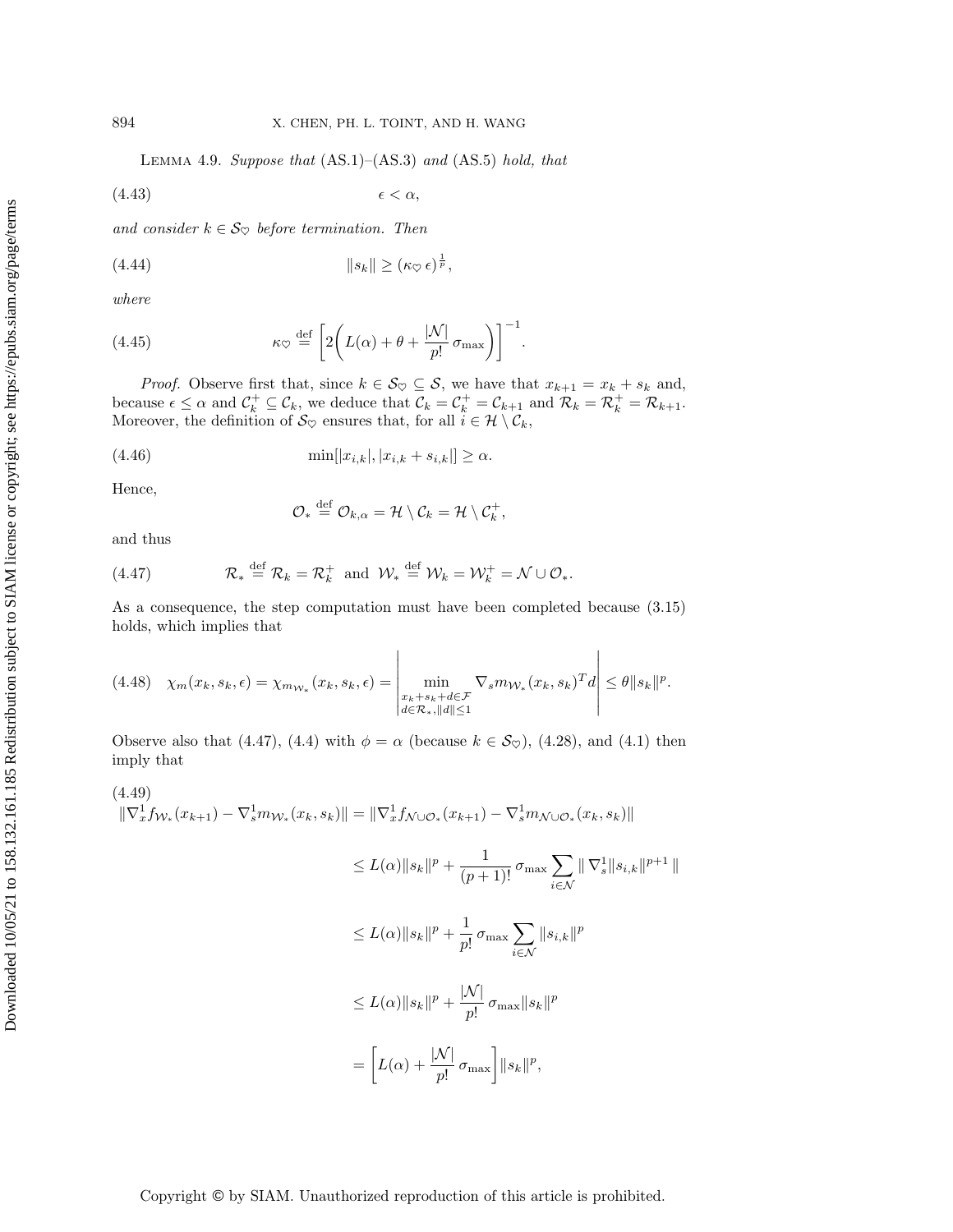and also that

<span id="page-21-2"></span>
$$
(4.50)
$$
  
\n
$$
\chi_f(x_{k+1}, \epsilon) = |\nabla_x^1 f_{\mathcal{W}_*}(x_{k+1})[d_{k+1}]|
$$
  
\n
$$
\leq |\nabla_x^1 f_{\mathcal{W}_*}(x_{k+1})[d_{k+1}] - \nabla_s^1 m_{\mathcal{W}_*}(x_k, s_k)[d_{k+1}]| + |\nabla_s^1 m_{\mathcal{W}_*}(x_k, s_k)[d_{k+1}]|,
$$

where the first equality defines the vector  $d_{k+1}$  with

<span id="page-21-0"></span>(4.51) kdk+1k ≤ 1.

Assume now, for the purpose of deriving a contradiction, that

<span id="page-21-1"></span>(4.52) 
$$
||s_k|| < \left[\frac{\chi_f(x_{k+1}, \epsilon)}{2(L(\alpha) + \theta + \frac{|N|}{p!} \sigma_{\max})}\right]^{\frac{1}{p}}
$$

at iteration  $k \in \mathcal{S}_{\heartsuit}$ . Using [\(4.51\)](#page-21-0) and [\(4.49\)](#page-20-1), we then obtain that (4.53)

<span id="page-21-3"></span>
$$
-\nabla_x^1 f_{\mathcal{W}_*}(x_{k+1})[d_{k+1}] + \nabla_s^1 m_{\mathcal{W}_*}(x_k, s_k)[d_{k+1}]
$$
  
\n
$$
\leq |\nabla_x^1 f_{\mathcal{W}_*}(x_{k+1})[d_{k+1}] - \nabla_s^1 m_{\mathcal{W}_*}(x_k, s_k)[d_{k+1}]|
$$
  
\n
$$
= |(\nabla_x^1 f_{\mathcal{W}_*}(x_{k+1}) - \nabla_s^1 m_{\mathcal{W}_*}(x_k, s_k))[d_{k+1}]|
$$
  
\n
$$
\leq ||\nabla_x^1 f_{\mathcal{W}_*}(x_{k+1}) - \nabla_s^1 m_{\mathcal{W}_*}(x_k, s_k)|| ||d_{k+1}||
$$
  
\n
$$
< \left( L(\alpha) + \frac{|\mathcal{N}|}{p!} \sigma_{\max} \right) ||s_k||^p.
$$

From [\(4.52\)](#page-21-1) and the first part of [\(4.50\)](#page-21-2), we have that

$$
-\nabla_x^1 f_{\mathcal{W}_*}(x_{k+1})[d_{k+1}] + \nabla_s^1 m_{\mathcal{W}_*}(x_k, s_k)[d_{k+1}] < \frac{1}{2}\chi_f(x_{k+1}, \epsilon) \\
= -\frac{1}{2}\nabla_x^1 f_{\mathcal{W}_*}(x_{k+1})[d_{k+1}],
$$

which in turn ensures that  $\nabla_s^1 m_{\mathcal{W}_*}(x_k, s_k)[d_{k+1}] < \frac{1}{2} \nabla_x^1 f_{\mathcal{W}_*}(x_{k+1})[d_{k+1}] < 0$ . Moreover, by definition of  $\chi_f(x_{k+1}, \epsilon)$ ,

$$
x_{k+1} + d_{k+1} \in \mathcal{F} \text{ and } d_{k+1} \in \mathcal{R}_{k+1} = \mathcal{R}_k^+.
$$

Hence, using  $(3.16)$  and  $(4.51)$ , we obtain

(4.54) 
$$
|\nabla_s^1 m_{\mathcal{W}_*}(x_k, s_k)[d_{k+1}]| \leq \chi_{m_{\mathcal{W}_*}}(x_k, s_k, \epsilon).
$$

We may then substitute this inequality into [\(4.50\)](#page-21-2) to deduce as above that

<span id="page-21-4"></span>
$$
(4.55)
$$
  
\n
$$
\chi_f(x_{k+1}, \epsilon) \le |\nabla_x^1 f_{\mathcal{W}_*}(x_{k+1})[d_{k+1}] - \nabla_x^1 m_{\mathcal{W}_*}(x_k, s_k)[d_{k+1}]| + \chi_{m_{\mathcal{W}_*}}(x_k, s_k, \epsilon)
$$
  
\n
$$
\le \left( L(\alpha) + \theta + \frac{|\mathcal{N}|}{p!} \sigma_{\max} \right) \|s_k\|^p,
$$

where the last inequality results from [\(4.53\)](#page-21-3), the identity  $x_{k+1} = x_k + s_k$ , and [\(4.48\)](#page-20-2). But this contradicts our assumption that [\(4.52\)](#page-21-1) holds. Hence, [\(4.52\)](#page-21-1) must fail.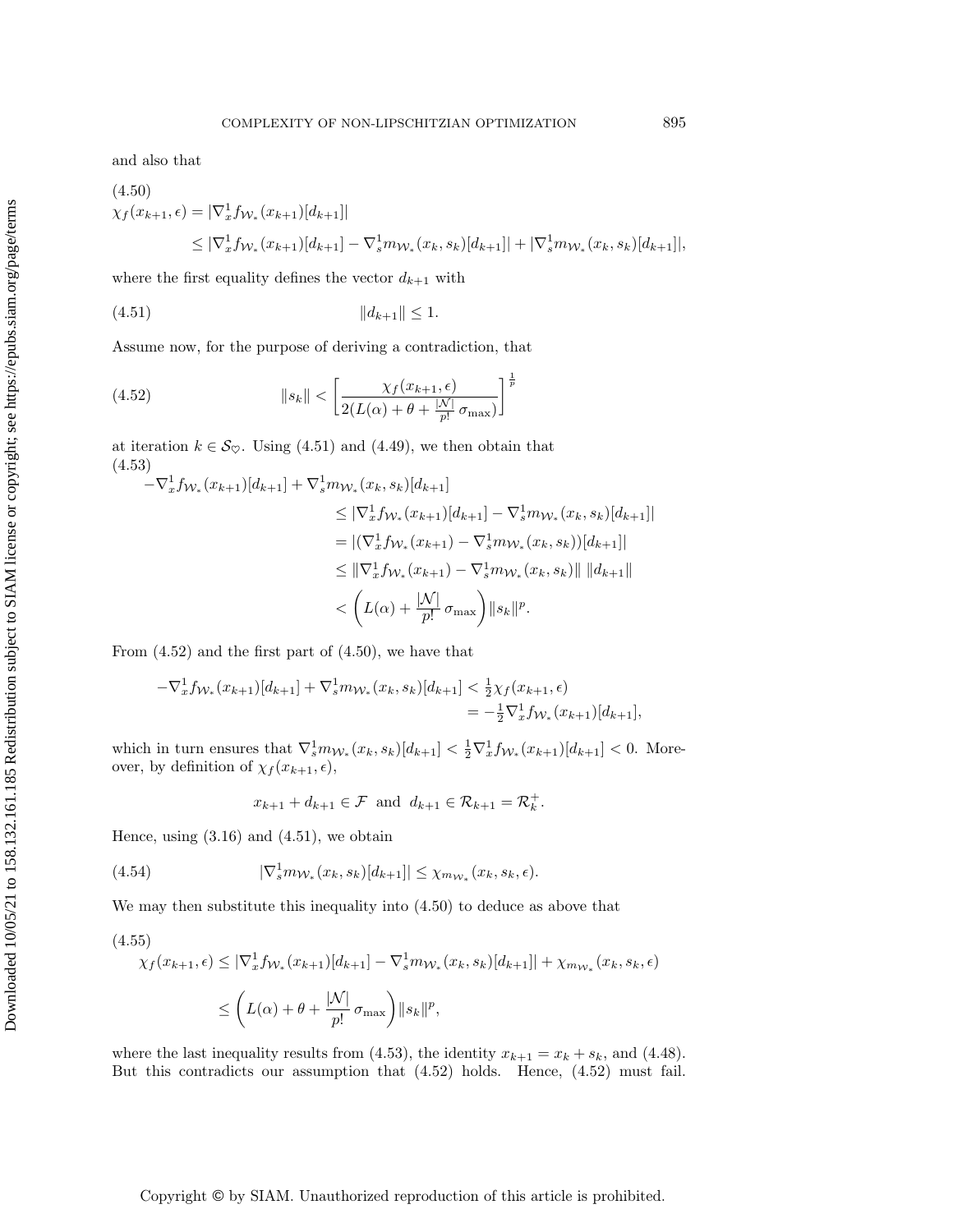The inequality [\(4.44\)](#page-20-3) then follows by combining this conclusion with the fact that  $\chi_f(x_{k+1}, \epsilon) > \epsilon$  before termination.  $\Box$ 

We are now ready to consider our first complexity result, whose proof uses restrictions of the successful and unsuccessful iteration index sets defined above to  $\{0, \ldots, k\}$ , which are given by

<span id="page-22-0"></span>
$$
(4.56) \tSk \stackrel{\text{def}}{=} \{0,\ldots,k\} \cap \mathcal{S}, \quad \mathcal{U}k \stackrel{\text{def}}{=} \{0,\ldots,k\} \setminus \mathcal{S}k,
$$

<span id="page-22-6"></span>respectively.

<span id="page-22-3"></span>THEOREM 4.10. Suppose that  $(AS.1)$ ,  $(1.3)$ , and  $(AS.2)$ – $(AS.5)$  hold and that

(4.57) 
$$
\epsilon \leq \min \left[ \alpha, \left( \frac{1}{4} \omega \kappa_{\heartsuit}^{-\frac{1}{p+1}} \right)^p \right] \quad \text{if} \quad \mathcal{H} \neq \emptyset.
$$

Then Algorithm [3.1](#page-10-1) requires at most

<span id="page-22-5"></span>(4.58) 
$$
\kappa_{\mathcal{S}}(f(x_0) - f_{\text{low}}) \epsilon^{-\frac{p+1}{p}} + |\mathcal{H}|
$$

successful iterations to return a point  $x_{\epsilon} \in \mathcal{F}$  such that  $\chi_f(x_{\epsilon}, \epsilon) \leq \epsilon$  for

<span id="page-22-4"></span>(4.59) 
$$
\kappa_{\mathcal{S}} = \frac{(p+1)!}{\eta \sigma_{\min} \varsigma^{p+1}} \left[ 2 \left( L(\alpha) + \theta + \frac{|\mathcal{N}|}{p!} \gamma_2 \right) \right]^{\frac{p+1}{p}}.
$$

*Proof.* Let  $k \in S$  be the index of a successful iteration before termination, and suppose first that  $\mathcal{H} \neq \emptyset$ . Because the iteration is successful, we obtain, using (AS.4), that

<span id="page-22-1"></span>(4.60) 
$$
f(x_0) - f_{\text{low}} \ge f(x_0) - f(x_{k+1})
$$

$$
\ge \sum_{\ell \in S_k} [f(x_{\ell}) - f(x_{\ell} + s_{\ell})]
$$

$$
\ge \eta \sum_{\ell \in S_k} [f(x_{\ell}) - T_{f,p}(x_{\ell}, s_{\ell})].
$$

In addition to [\(4.56\)](#page-22-0), let us define

<span id="page-22-2"></span>(4.61) 
$$
\mathcal{S}_{\epsilon,k} \stackrel{\text{def}}{=} \{0,\ldots,k\} \cap \mathcal{S}_{\epsilon}, \quad \mathcal{S}_{\|s\|,k} \stackrel{\text{def}}{=} \{0,\ldots,k\} \cap \mathcal{S}_{\|s\|},
$$

$$
\mathcal{S}_{\heartsuit,k} \stackrel{\text{def}}{=} \{0,\ldots,k\} \cap \mathcal{S}_{\heartsuit}, \quad \mathcal{S}_{\diamondsuit,k} \stackrel{\text{def}}{=} \{0,\ldots,k\} \cap \mathcal{S}_{\diamondsuit}.
$$

We now use the fact that, because of [\(4.41\)](#page-19-1),

$$
\mathcal{S}_{\|s\|,k} \cup \mathcal{S}_{\heartsuit,k} \cup \mathcal{S}_{\diamondsuit,k} = \mathcal{S}_k \setminus \mathcal{S}_{\epsilon,k} \subseteq \mathcal{S}_k,
$$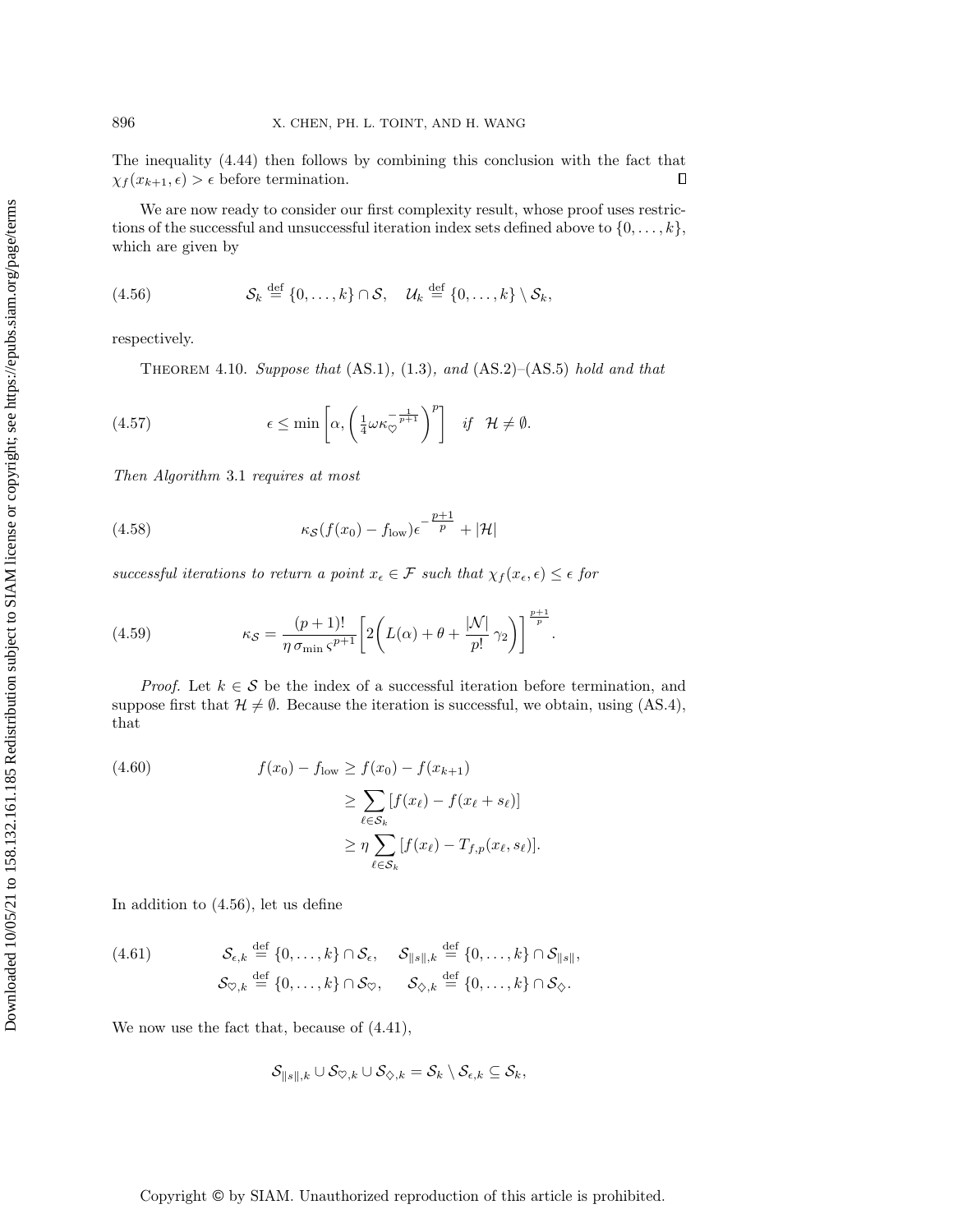and [\(4.1\)](#page-11-1) to deduce from [\(4.60\)](#page-22-1) and Lemma [4.3](#page-13-5) that

$$
f(x_0) - f_{\text{low}} \ge \eta \Bigg\{ \sum_{\ell \in S_{\parallel s \parallel, k}} [f(x_{\ell}) - T_{f, p}(x_{\ell}, s_{\ell})] + \sum_{\ell \in S_{\heartsuit, k}} [f(x_{\ell}) - T_{f, p}(x_{\ell}, s_{\ell})] \Bigg\} + \sum_{\ell \in S_{\heartsuit, k}} [f(x_{\ell}) - T_{f, p}(x_{\ell}, s_{\ell})] \Bigg\} \ge \frac{\eta \sigma_{\min}}{(p+1)!} \Bigg\{ |\mathcal{S}_{\parallel s \parallel, k} | \min_{\ell \in S_{\parallel s \parallel, k}} \Bigg[ \sum_{i \in \mathcal{N}} ||s_{i, \ell}||^{p+1} \Bigg] + |\mathcal{S}_{\heartsuit, k}| \min_{\ell \in S_{\heartsuit, k}} \Bigg[ \sum_{i \in \mathcal{N}} ||s_{i, \ell}||^{p+1} \Bigg] + |\mathcal{S}_{\heartsuit, k}| \min_{\ell \in S_{\heartsuit, k}} \Bigg[ \sum_{i \in \mathcal{N}} ||s_{i, \ell}||^{p+1} \Bigg] \Bigg\} \ge \frac{\eta \sigma_{\min} \varsigma^{p+1}}{(p+1)!} \Bigg\{ |\mathcal{S}_{\parallel s \parallel, k}| \min_{\ell \in S_{\parallel s \parallel, k}} ||s_{\ell}||^{p+1} + |\mathcal{S}_{\heartsuit, k}| \min_{\ell \in S_{\heartsuit, k}} ||s_{\ell}||^{p+1} + |\mathcal{S}_{\heartsuit, k}| \min_{\ell \in S_{\heartsuit, k}} ||s_{\ell}||^{p+1} \Bigg\}.
$$

Because of  $(4.38)$ ,  $(4.61)$ , Lemma [4.9,](#page-19-2) and  $(4.42)$ , this now yields that

$$
f(x_0) - f_{\text{low}} \ge \frac{\eta \sigma_{\min} \varsigma^{p+1}}{(p+1)!} \left\{ |\mathcal{S}_{\parallel s \parallel, k}| + |\mathcal{S}_{\heartsuit, k}| (\kappa \varsigma \epsilon)^{\frac{p+1}{p}} + |\mathcal{S}_{\diamondsuit, k}| (\omega - \alpha)^{p+1} \right\}
$$
  

$$
\ge \frac{\eta \sigma_{\min} \varsigma^{p+1}}{(p+1)!} \{ |\mathcal{S}_{\parallel s \parallel, k}| + |\mathcal{S}_{\heartsuit, k}| + |\mathcal{S}_{\diamondsuit, k}| \} \min \left[ (\kappa \varsigma \epsilon)^{\frac{p+1}{p}}, (\frac{1}{4} \omega)^{p+1} \right]
$$
  

$$
\ge \frac{\eta \sigma_{\min} \varsigma^{p+1}}{(p+1)!} |\mathcal{S}_k \setminus \mathcal{S}_\epsilon| (\kappa \varsigma \epsilon)^{\frac{p+1}{p}},
$$

where we used [\(4.57\)](#page-22-3), the partition of  $\mathcal{S}_k\backslash\mathcal{S}_{\epsilon,k}$  in  $\mathcal{S}_{\parallel s\parallel,k}\cup\mathcal{S}_{\heartsuit,k}\cup\mathcal{S}_{\diamondsuit,k}$ , and the inequality  $\frac{1}{4}\omega < 1$  to obtain the last inequality. Thus,

(4.62) 
$$
|\mathcal{S}_k| \leq \kappa_{\mathcal{S}}(f(x_0) - f_{\text{low}}) \epsilon^{-\frac{p+1}{p}} + |\mathcal{S}_{\epsilon,k}|,
$$

where  $\kappa_{\mathcal{S}}$  is given by [\(4.59\)](#page-22-4). The desired iteration complexity [\(4.58\)](#page-22-5) then follows from this bound,  $|\mathcal{S}_{\epsilon,k}| \leq |\mathcal{S}_{\epsilon}|$ , and [\(4.40\)](#page-19-4).  $\Box$ 

We note the presence of the constants  $\varsigma$  and  $\sigma_{\min}$  in the denominator of [\(4.59\)](#page-22-4). The first is problem dependent and typically not much smaller than one. The second is a typical feature of regularization methods, and is an important difference from other well-known algorithms, such as Newton's method. In practice,  $\sigma_{\min}$  is chosen (by the user) relatively small  $(10^{-3}$  say). As it is central to the derivation of the complexity bound, its presence appears to be the price to pay for obtaining an optimal worst-case complexity bound in terms of the power of  $\epsilon$ .

<span id="page-23-0"></span>To complete our analysis in terms of evaluations rather than successful iterations, we need to bound the total number of all (successful and unsuccessful) iterations.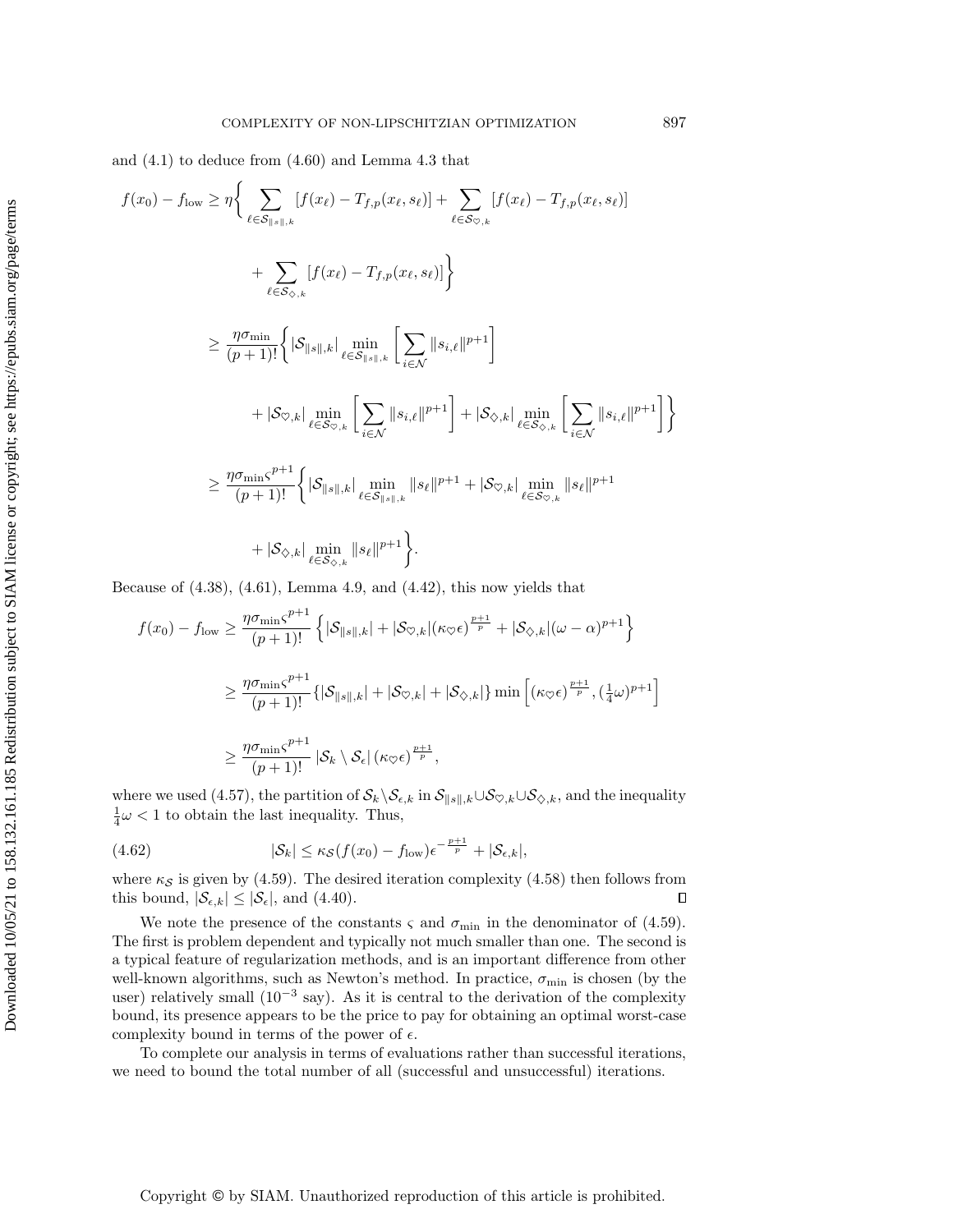LEMMA 4.11. Assume that (AS.2) and (AS.3) hold. Then, for all  $k \geq 0$ ,

 $k \leq \kappa^a |\mathcal{S}_k| + \kappa^b,$ 

where

$$
\kappa^a \stackrel{\text{def}}{=} 1 + \frac{|\mathcal{N}| |\log \gamma_0|}{\log \gamma_1} \quad \text{and} \quad \kappa^b \stackrel{\text{def}}{=} \frac{|\mathcal{N}|}{\log \gamma_1} \log \left( \frac{\sigma_{\max}}{\sigma_{\min}} \right).
$$

*Proof.* For  $i \in \mathcal{N}$ , define

$$
\mathcal{J}_{i,k} \stackrel{\text{def}}{=} \{j \in \{0, \dots, k\} \mid (3.19) \text{ holds with } k \leftarrow j\}
$$

(the set of iterations where  $\sigma_{i,j}$  is increased) and

$$
\mathcal{D}_{i,k} \stackrel{\text{def}}{=} \{j \in \{0, \ldots, k\} \mid (3.23) \text{ holds with } k \leftarrow j\} \subseteq \mathcal{S}_k
$$

(the set of iterations where  $\sigma_{i,j}$  in decreased), the final inclusion resulting from the condition that  $\rho_k \geq \eta$  in both [\(3.21\)](#page-10-2) and [\(3.22\)](#page-10-3). Observe also that the mechanism of the algorithm, the fact that  $\gamma_0 \in (0,1)$  and Lemma [4.6](#page-16-7) impose that, for each  $i \in \mathcal{N}$ ,

<span id="page-24-0"></span>
$$
\sigma_{\min} \gamma_1^{|\mathcal{J}_{i,k}|} \gamma_0^{|\mathcal{S}_k|} \leq \sigma_{i,0} \gamma_1^{|\mathcal{J}_{i,k}|} \gamma_0^{|\mathcal{D}_{i,k}|} \leq \sigma_{i,k} \leq \sigma_{\max}.
$$

Dividing by  $\sigma_{\min} > 0$  and taking logarithms yields that, for all  $i \in \mathcal{N}$  and all  $k > 0$ ,

(4.63) 
$$
|\mathcal{J}_{i,k}| \log \gamma_1 + |\mathcal{S}_k| \log \gamma_0 \leq \log \left(\frac{\sigma_{\max}}{\sigma_{\min}}\right).
$$

Note now that, if [\(3.19\)](#page-10-6) fails for all  $i \in \mathcal{N}$  and given that Lemma [4.4](#page-13-6) ensures that  $f_i(x_i + s_i) \leq m_i(x_i, s_i)$  for  $i \in \mathcal{H} \setminus \mathcal{C}_k^+$ , then

<span id="page-24-1"></span>
$$
\delta f_k = \sum_{i \in \mathcal{W}_k^+} \delta f_{i,k} \ge \sum_{i \in \mathcal{W}_k^+} \delta m_{i,k} = \delta m_k.
$$

Thus, in view of [\(3.18\)](#page-10-4), we have that  $\rho_k \geq 1 > \eta$  and iteration k is successful. Thus, if iteration k is unsuccessful,  $\sigma_{i,k}$  is increased by using [\(3.20\)](#page-10-7) for at least one  $i \in \mathcal{N}$ . Hence, we deduce that

(4.64) 
$$
|\mathcal{U}_k| \leq \sum_{i \in \mathcal{N}} |\mathcal{J}_{i,k}| \leq |\mathcal{N}| \max_{i \in \mathcal{N}} |\mathcal{J}_{i,k}|.
$$

The desired bound follows from [\(4.63\)](#page-24-0) and [\(4.64\)](#page-24-1) by using the fact that  $k = |\mathcal{S}_k|$  +  $|\mathcal{U}_k| - 1 \leq |\mathcal{S}_k| + |\mathcal{U}_k|$ , the term  $-1$  in the equality accounting for iteration 0.  $\Box$ 

We may now state our main evaluation complexity result.

<span id="page-24-2"></span>THEOREM 4.12. Suppose  $(AS.1)$ ,  $(1.3)$ ,  $(AS.2)$ – $(AS.5)$ , and  $(4.57)$  hold. Then Algorithm [3.1](#page-10-1) using models [\(3.12\)](#page-7-3) for  $i \in \mathcal{H}$  requires at most

(4.65) 
$$
\kappa^{a}\bigg[\kappa_{\mathcal{S}}(f(x_{0})-f_{\text{low}})\epsilon^{-\frac{p+1}{p}}+|\mathcal{H}|\bigg]+\kappa^{b}+1
$$

iterations and evaluations of f and its first p derivatives to return a point  $x_{\epsilon} \in \mathcal{F}$ such that  $\chi_f(x_\epsilon, \epsilon) \leq \epsilon$ .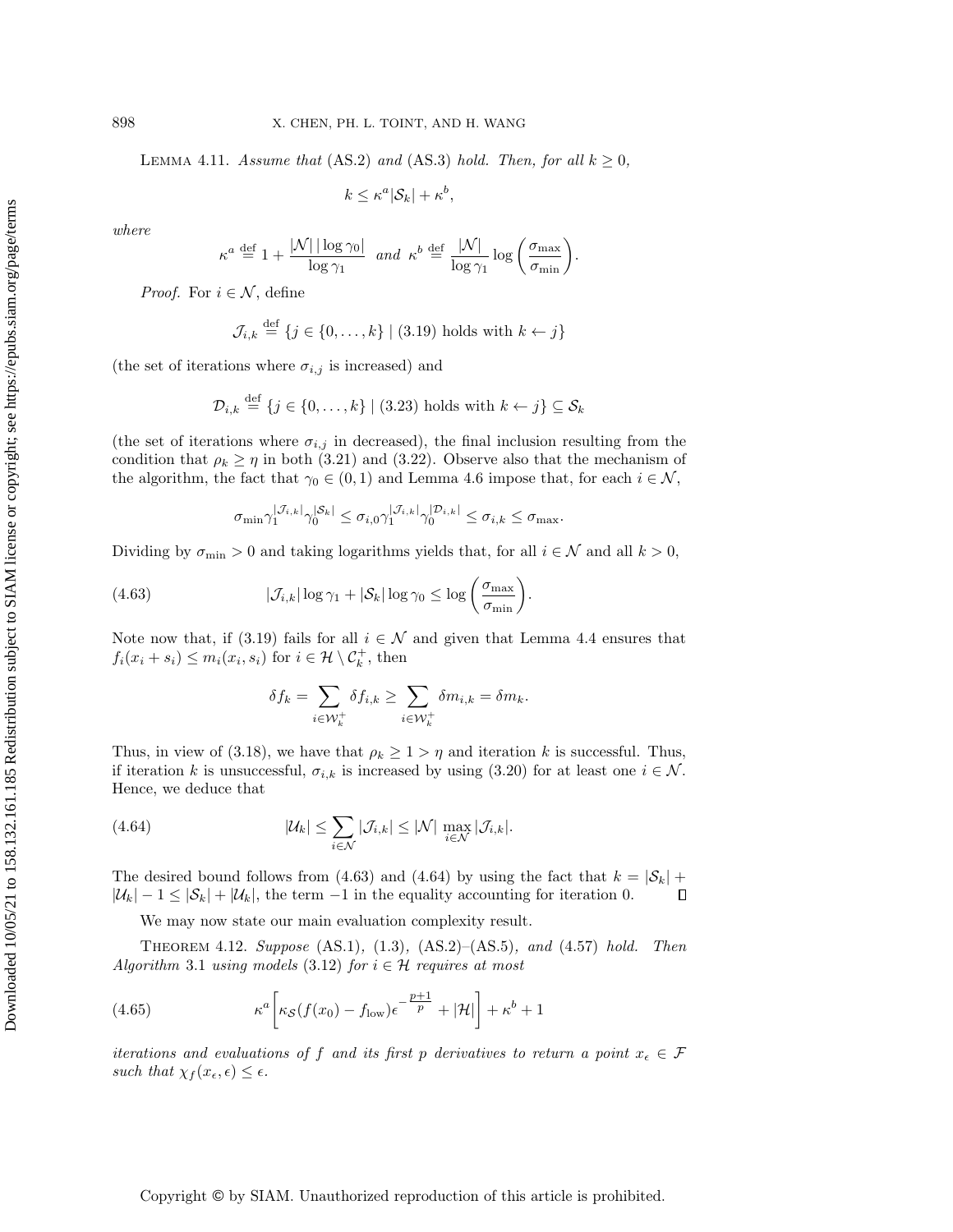Proof. If termination occurs at iteration 0, the theorem obviously holds. Assume therefore that termination occurs at iteration  $k + 1$ , in which case there must be at least one successful iteration. We may therefore deduce the desired bound from Theorem [4.10,](#page-22-6) Lemma [4.11,](#page-23-0) and the fact that each successful iteration involves the evaluation of  $f(x_k)$  and  $\{\nabla_x^i f_{\mathcal{W}_k}(x_k)\}_{i=1}^p$ , while each unsuccessful iteration only involves that of  $f(x_k)$  and  $\nabla_x^1 f_{\mathcal{W}_k}(x_k)$ .

Note that we may count the derivatives' evaluations in Theorem [4.12](#page-24-2) because only the derivatives of  $f_{W_k}$  are ever evaluated, and these are well defined. For completeness, we state the complexity bound of the important purely Lipschitzian case.

<span id="page-25-3"></span>COROLLARY 4.13. Suppose that  $(AS.1)$ – $(AS.4)$  hold and  $\mathcal{H} = \emptyset$ . Then Algorithm [3.1](#page-10-1) requires at most

$$
\kappa^a \bigg[ \kappa_{\mathcal{S}} (f(x_0) - f_{\text{low}}) \epsilon^{-\frac{p+1}{p}} \bigg] + \kappa^b + 1
$$

iterations and evaluations of f and its first p derivatives to return a point  $x_{\epsilon} \in \mathcal{F}$ such that

$$
\chi_f(x_\epsilon) \stackrel{\text{def}}{=} \left| \min_{\substack{x+d \in \mathcal{F} \\ \|d\| \le 1}} \nabla_x^1 f_{\mathcal{W}(x)}(x)^T d \right| \le \epsilon.
$$

*Proof.* The proof directly follows from Theorem [4.12,](#page-24-2)  $\mathcal{H} = \emptyset$  and the observation that  $\mathcal{R}(x,\epsilon) = \mathbb{R}^n$  for all  $x \in \mathcal{F}$  since  $\mathcal{C}(x,\epsilon) = \emptyset$ .  $\Box$ 

<span id="page-25-0"></span>5. Evaluation complexity for general convex  $\mathcal{F}$ . The regularized two-sided model [\(3.12\)](#page-7-3) has clear advantages, the main ones being that, except at the origin, where it is nonsmooth, it is polynomial and has finite gradients (and higher derivatives) over each of its two branches. It is not, however, without drawbacks. The first of these is that its prediction for the gradient (and higher derivatives) is arbitrarily inaccurate as the origin is approached, and the second being its evaluation cost, which is typically higher than evaluating  $|x + s|$ <sup>q</sup> or its derivative directly. In particular, it is the first drawback that requires the careful analysis of Lemma [4.5,](#page-13-4) leading in turn, via Lemma [4.7,](#page-16-0) to the crucial lemma (Lemma [4.8\)](#page-18-2). This is significant because the latter, in addition to the use of  $(3.12)$  and the requirement that p must be odd, also requires the "kernel-centered" assumption [\(1.3\)](#page-1-2), a sometimes undesirable restriction of the feasible domain geometry.

In the case where evaluating  $f_N$  is very expensive and the convex  $\mathcal F$  is not "kernel centered," it may sometimes be acceptable to push the difficulty of handling the non-Lipschitzian nature of the  $\ell_q$  norm regularization in the subproblem of computing  $s_k$ , if evaluations of  $f_N$  can be saved. In this context, a simple alternative is then to use

<span id="page-25-1"></span>(5.1) 
$$
m_i(x_i, s_i) = |x_i + s_i|^q \text{ for } i \in \mathcal{H}
$$

that is,  $m_i(x_i, s_i) = f_i(x_i + s_i)$  for  $i \in \mathcal{H}$ . The cost of finding a suitable step satisfying [\(3.15\)](#page-8-1) may of course be increased, but, as we already noted, this cost is irrelevant for worst-case evaluation analysis as long as only the evaluation of  $f_N$  and its derivatives is taken into account. The choice [\(5.1\)](#page-25-1) clearly maintains the overestimation property of Lemma [4.4.](#page-13-6) Moreover, it is easy to verify (using  $(AS.3)$  and  $(5.1)$ ) that

<span id="page-25-2"></span>
$$
(5.2) \quad \|\nabla_x f_{\mathcal{W}_k^+}(x_k + s_k) - \nabla_s^1 m_{\mathcal{W}_k^+}(x_k, s_k)\| = \|\nabla_x f_{\mathcal{N}}(x_k + s_k) - \nabla_s^1 m_{\mathcal{N}}(x_k, s_k)\| \n\leq L_{\text{max}} \|s_k\|^p.
$$

Copyright © by SIAM. Unauthorized reproduction of this article is prohibited.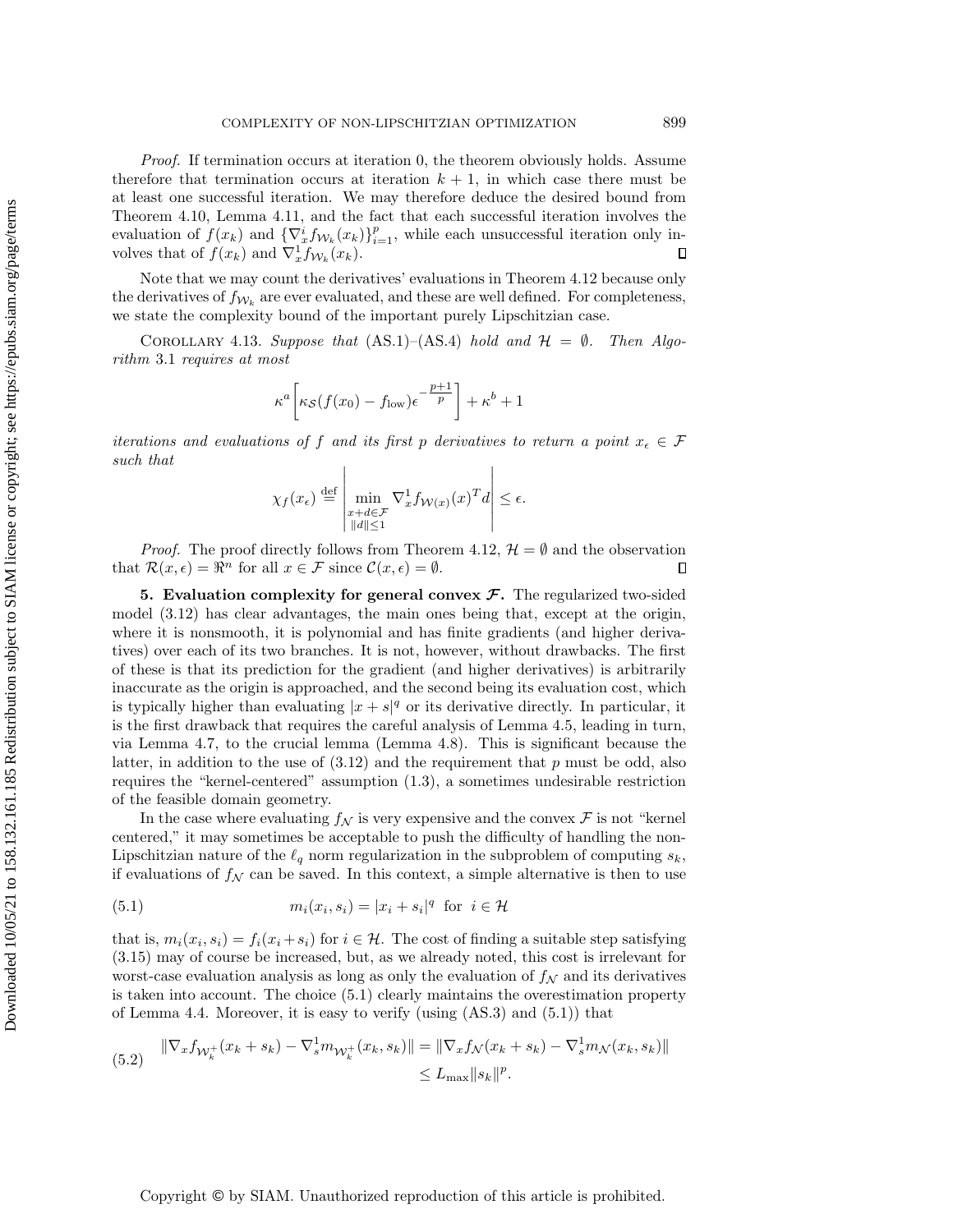This in turn implies that the proof of Lemma [4.9](#page-19-2) can be extended without requiring [\(4.46\)](#page-20-4) and using  $\mathcal{O}_* = \mathcal{H} \setminus \mathcal{C}_k^+$ . The derivation of [\(4.49\)](#page-20-1) then simplifies because of [\(5.2\)](#page-25-2) and holds for all  $i \in \mathcal{H} \setminus \mathcal{C}_k^+$  with  $L(\alpha) = L_{\text{max}}$ , so that [\(4.44\)](#page-20-3) holds for all  $k \in S$ , the assumption [\(4.43\)](#page-20-5) now being irrelevant. This result then implies that the distinction made between  $\mathcal{S}_{\heartsuit}$ ,  $\mathcal{S}_{\diamondsuit}$ ,  $\mathcal{S}_{\clubsuit}$ , and  $\mathcal{S}_{\parallel s\parallel}$  is unnecessary because [\(4.44\)](#page-20-3) holds for all  $k \in S = S_{\heartsuit}$ . Moreover, since we no longer need Lemma [4.8](#page-18-2) to prove that  $S_{\clubsuit} = \emptyset$ , we no longer need the restrictions that p is odd and [\(1.3\)](#page-1-2) holds either. As a consequence, we deduce that Theorem [4.10](#page-22-6) holds for arbitrary  $p \geq 1$  and for arbitrary convex, closed nonempty  $\mathcal{F}$ , without the need to assume [\(4.57\)](#page-22-3) and with  $L(\alpha)$  replaced by  $L_{\text{max}}$  in [\(4.59\)](#page-22-4). Without altering Lemma [4.11,](#page-23-0) we may therefore deduce the following complexity result.

<span id="page-26-0"></span>THEOREM 5.1. Suppose that  $(AS.1)$ ,  $(AS.2)$  (without the restriction that p must be odd), (AS.3), and (AS.4) hold. Then Algorithm [3.1](#page-10-1) using the true models [\(5.1\)](#page-25-1) for  $i \in \mathcal{H}$  requires at most

$$
\kappa^a \left[ \kappa_{\mathcal{S}}^{\mathrm{true}}(f(x_0) - f_{\mathrm{low}}) \epsilon^{-\tfrac{p+1}{p}} + |\mathcal{H}| \right] + \kappa^b + 1
$$

iterations and evaluations of  $f_N$  and its first p derivatives to return a point  $x_{\epsilon} \in \mathcal{F}$ such that  $\chi_f(x_\epsilon, \epsilon) \leq \epsilon$ , where

$$
\kappa_{\mathcal{S}}^{\text{true}} = \frac{(p+1)!}{\eta \,\sigma_{\min} \,\varsigma^{p+1}} \bigg[ 2|\mathcal{N}| \bigg(L + \theta + \frac{\gamma_2}{p!}\bigg) \bigg]^{\frac{p+1}{p}}.
$$

As indicated, the complexity is expressed in this theorem in terms of evaluations of  $f_N$  and its derivatives only. The evaluation count for the terms  $f_i$   $(i \in \mathcal{H})$  may be higher since these terms are evaluated in computing the step  $s_k$  using the models [\(5.1\)](#page-25-1). Note that the difficulty of handling infinite derivatives is passed on to the subproblem solver in this approach.

Moreover, from the analysis in this section it also follows that one may consider objective functions of the form  $f(x) = f_{\mathcal{N}}(x) + f_{\mathcal{H}}(x)$  and prove an  $O(\epsilon^{-\frac{p'+1}{p}})$  evaluation complexity bound if  $f_N$  has Lipschitz continuous derivatives of order p and if  $m_{\mathcal{H}}(x_k, s) = f_{\mathcal{H}}(x_k + s)$ , passing all difficulties associated with  $f_{\mathcal{H}}$  to the subproblem of computing the step  $s_k$ .

As it turns out, an evaluation complexity bound may also be computed if one insists on using the Taylor models [\(3.12\)](#page-7-3) while allowing the feasible set to be an arbitrary convex, closed, and nonempty set. Not surprisingly, the bound is (significantly) worse than that provided by Theorem [4.12,](#page-24-2) but has the merit of existing. Its derivation is based on the observation that [\(4.12\)](#page-13-1) and [\(4.19\)](#page-14-5) imply that, for  $i \in \mathcal{H} \setminus \mathcal{C}_k^+$ , (5.3)

 $|\nabla_{s_i}^1 | x_i + s_i|^q - \nabla_{s_i}^1 m_i(x_i, s_i)| \leq q(\min[|x_i|, |x_i + s_i|])^{q-p-1} |\mu(x_i, s_i)|^p \leq q \epsilon^{q-p-1} |s_i|^p.$ 

This bound can then be used in a variant of Lemma [4.9,](#page-19-2) just as [\(5.2\)](#page-25-2) was in section [5.](#page-25-0) In the updated version of Lemma [4.9,](#page-19-2) we replace  $L(\alpha)$  by  $L_* \stackrel{\text{def}}{=} |\mathcal{N}|L_{\max} + |\mathcal{H}|q$ , and [\(4.49\)](#page-20-1) now becomes

$$
\|\nabla_x^1 f_{\mathcal{W}_k^+}(x_{k+1}) - \nabla_s^1 m_{\mathcal{W}_k^+}(x_k, s_k)\| \le \left[L_*\epsilon^{q-p-1} + \frac{|\mathcal{N}|}{p!}\sigma_{\max}\right] \|s_k\|^p.
$$

This results in the replacement of [\(4.55\)](#page-21-4) by (5.4)

<span id="page-26-1"></span>
$$
\chi_f(x_{k+1}) \le \left( L_* \epsilon^{q-p-1} + \theta + \frac{|\mathcal{N}|}{p!} \sigma_{\max} \right) \|s_k\|^p \le \left( L_* + \theta + \frac{|\mathcal{N}|}{p!} \sigma_{\max} \right) \epsilon^{q-p-1} \|s_k\|^p
$$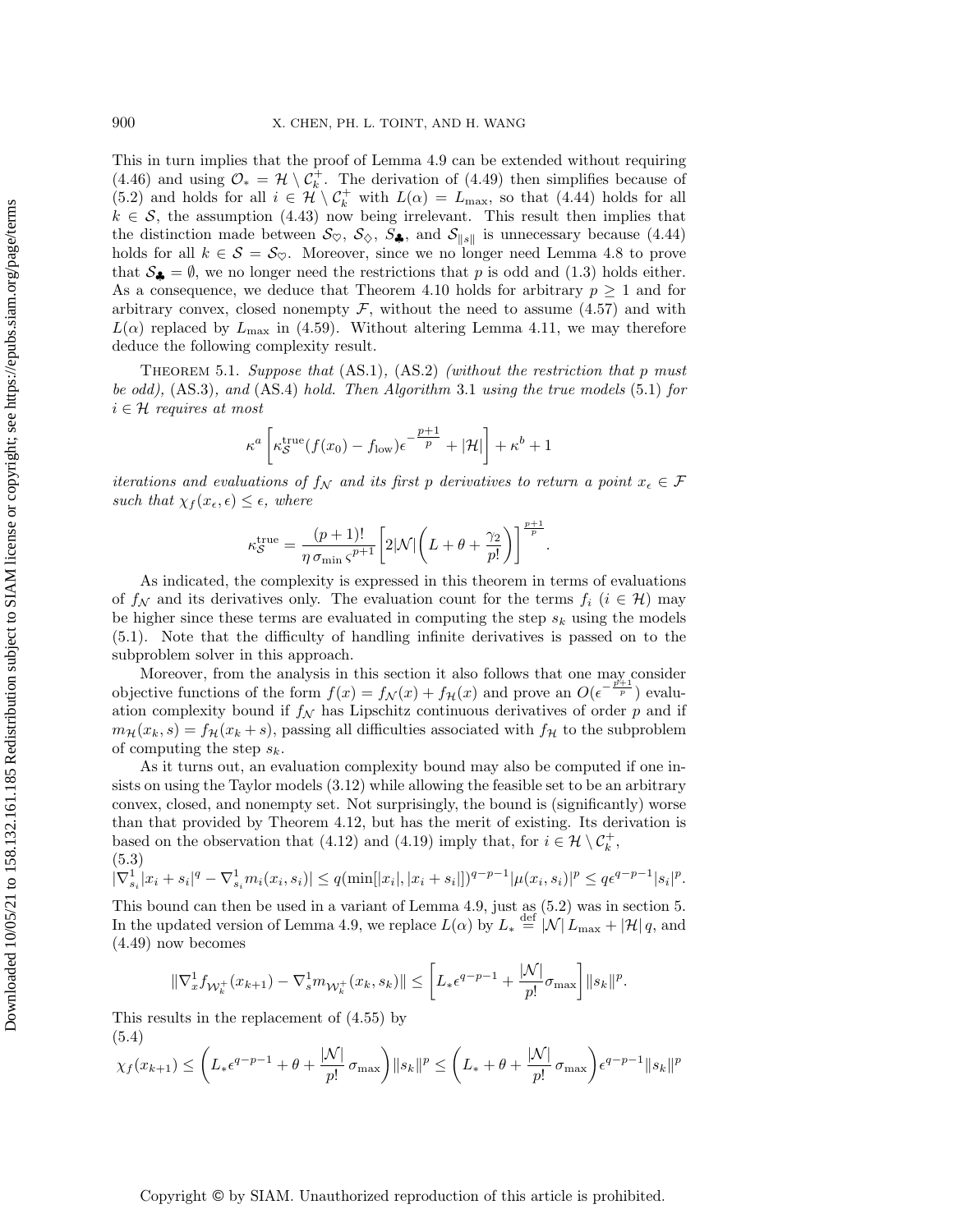and therefore [\(4.44\)](#page-20-3) is replaced by

$$
||s_k|| \geq \left[2\left(L_*+\theta+\frac{|\mathcal{N}|}{p!}\,\sigma_{\max}\right)\right]^{-\frac{1}{p}}\epsilon^{\frac{p+2-q}{p}}.
$$

We may now follow the steps leading to Theorem [5.1](#page-26-0) to deduce a new complexity bound.

THEOREM 5.2. Suppose that  $(AS.1)$ – $(AS.4)$  hold. Then Algorithm [3.1](#page-10-1) using the Taylor models [\(3.12\)](#page-7-3) for  $i \in \mathcal{H}$  requires at most

$$
\kappa^a \bigg[ \kappa^*_{\mathcal{S}}(f(x_0) - f_{\text{low}}) \epsilon^{-\frac{(p+2-q)(p+1)}{p}} + |\mathcal{H}| \bigg] + \kappa^b + 1
$$

iterations and evaluations of f and its first p derivatives to return a point  $x_{\epsilon} \in \mathcal{F}$ such that  $\chi_f(x_\epsilon, \epsilon) \leq \epsilon$ , where

$$
\kappa_{\mathcal{S}}^* = \frac{(p+1)!}{\eta \sigma_{\min} \, \varsigma^{p+1}} \bigg[ 2 \bigg( L_* + \theta + \frac{|\mathcal{N}|}{p!} \, \gamma_2 \bigg) \bigg]^\frac{p+1}{p}.
$$

Observe that, due to the second inequality of  $(5.4)$ ,  $\theta$  can be replaced in  $(3.15)$  by  $\theta_* = \theta \epsilon^{q-p-1}$ , making the termination condition for the step computation very weak.

6. Further discussion. The above results suggest some additional comments.

<span id="page-27-0"></span>• The complexity result in  $O(\epsilon^{-(p+1)/p})$  evaluations obtained in Theorem [4.12](#page-24-2) is identical in order to that presented in [\[2\]](#page-28-0) for the unstructured unconstrained cases and in [\[5\]](#page-29-18) for the unstructured convexly constrained cases. It is remarkable that incorporating non-Lipschitzian singularities in the objective function does not affect the worst-case evaluation complexity of finding an  $\epsilon$ -approximate first-order critical point.

• Interestingly, Corollary [4.13](#page-25-3) also shows that using a partially separable structure does not affect the evaluation complexity either, therefore allowing cost-effective use of the problem structure with high-order models.

• The algorithm<sup>[5](#page-27-1)</sup> presented here is considerably simpler than that discussed in [\[10,](#page-29-13) [12\]](#page-29-14) in the context of structured trust regions. In addition, the present assumptions are also weaker. Indeed, an additional condition on long steps (see Assumption AA.1s in [\[12,](#page-29-14) Page 364]) is no longer needed.

• Can one use even-order models with Taylor models in the present framework? The main issue is that, when p is even, the two-sided model  $T_{|\cdot|^q,p}(x_i,s_i)$  is no longer always an overestimate of  $|x_i + s_i|^q$  when  $|x_i + s_i| > |x_i|$ , as can be verified from  $(4.12)$ . While this can be taken care of by adding a regularization term to  $m_i$ , the necessary size of the regularization parameter may be unbounded when the iterates are sufficiently close to the singularity. This in turn destroys the good complexity because it forces the algorithm to take excessively short steps.

An alternative is to use mixed-order models, that is, models of even order  $p$  for the  $f_i$  whose index is in N and odd-order models for those with index in H. However, the latter (odd) order has to be at least as large as  $p$ , because it is the lowest order that dominates in Lemma [4.9.](#page-19-2) The choice of a  $(p+1)$ st-order model for  $i \in \mathcal{H}$  is then the most natural.

<span id="page-27-1"></span><sup>&</sup>lt;sup>5</sup>And theory, if one restricts one's attention to the case where  $\mathcal{H} = \emptyset$ .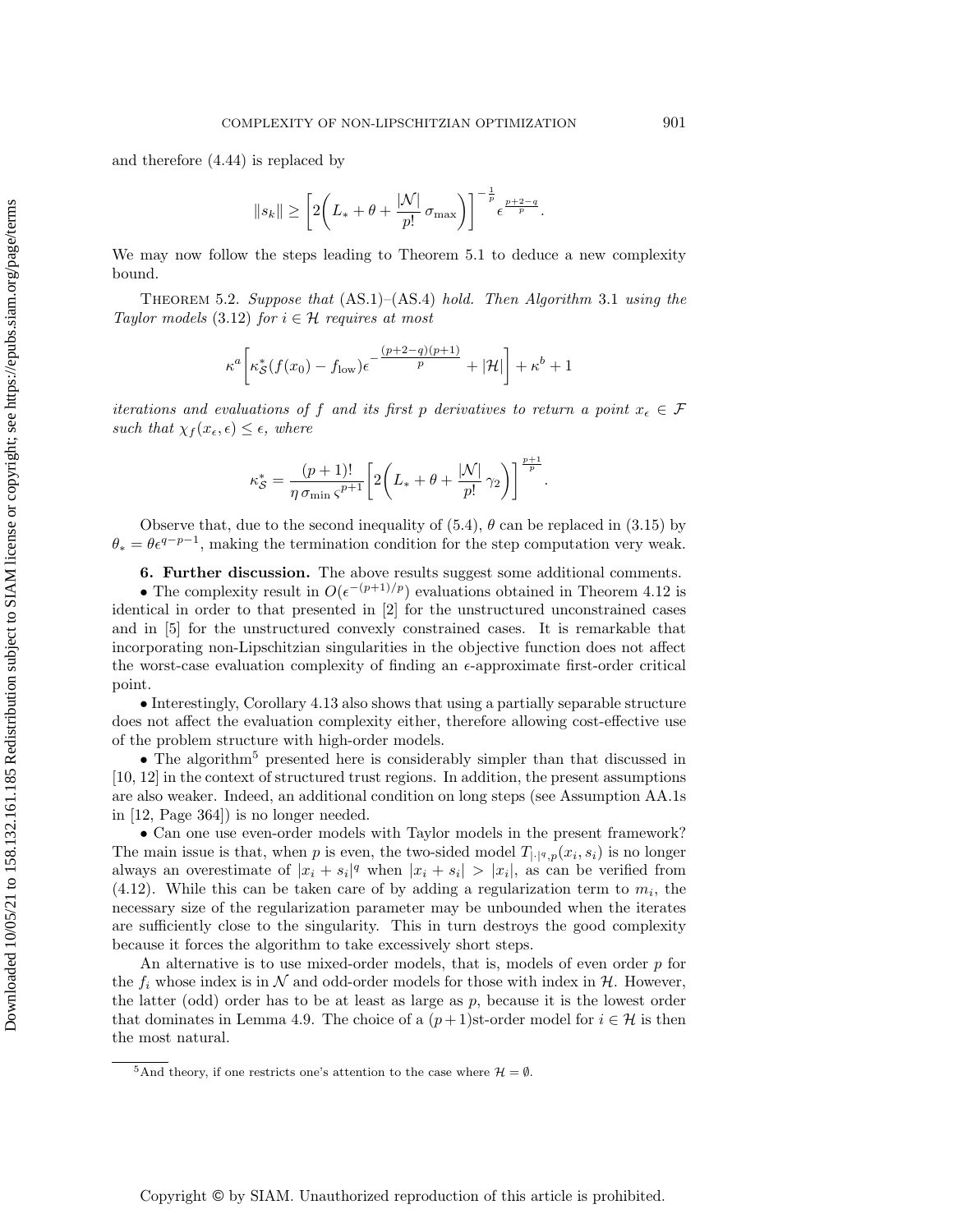• A variant of the algorithm in which it is possible for a particular  $x_i$  to leave the  $\epsilon$ -neighborhood of zero can be stated, provided the associated step results in a significant (in view of Theorem [4.10\)](#page-22-6) objective function decrease, such as a multiple of  $\epsilon^{(p+1)/p}$  or some  $\epsilon$ -independent constant. These decreases can then be counted separately in the argument of Theorem [4.10,](#page-22-6) and cycling is impossible since there can be only a finite number of such decreases.

• We have assumed in [\(1.1\)](#page-0-1) that the same exponent q is used in all element functions  $f_i$  for  $i \in \mathcal{H}$ . This can be extended without modifying the above results to the case where  $f_i(x_i) = |U_i x|^{q_i}$  for  $i \in \mathcal{H}$  and  $0 < q_{\min} \le q_i \le q_{\max} < 1$ . The proofs are, however, (even) more technical, as one then needs to take  $q_{\min}$ ,  $q_{\max}$ , and their ratio into account.

<span id="page-28-1"></span>7. Conclusions. We considered the problem of minimizing a partially separable nonconvex objective function  $f$  involving non-Lipschitzian  $q$ -norm regularization terms and subject to general convex constraints. Problems of this type are important in many areas, including data compression, image processing, and bioinformatics. We showed that the introduction of these non-Lipschitzian singularities and the exploitation of problem structure do not affect the worst-case evaluation complexity. More precisely, we first defined  $\epsilon$ -approximate first-order critical points for the considered class of problems in a way that makes the complexity bounds obtained comparable to existing results for the purely Lipschitzian case. We then showed that, if  $p$  is the (odd) degree of the models used by the algorithm, if the feasible set is "kernel centered," and if Taylor models are used for the q-norm regularization terms, the bound of  $O(\epsilon^{-(p+1)/p})$  evaluations of f and its relevant derivatives (derived for the Lipschitzian case in [\[2\]](#page-28-0)) is preserved in the presence of non-Lipschitzian singularities. In addition, we showed that the partially separable structure present in the problem can be exploited (especially for high-degree derivative tensors) without affecting the evaluation complexity either. We also showed that, if the difficulty of handling the non-Lipschitzian regularization terms is passed to the subproblem (which can be meaningful if evaluating the other parts of the objective function is very expensive), in that non-Lipschitz models are used for these terms, then the same bounds hold in terms of evaluation of the expensive part of the objective function, without the restriction that the feasible set be "kernel centered." Finally, a worse complexity bound was provided in the case where one uses Taylor models for the q-norm regularization terms with a general convex feasible set.

These objectives were attained by introducing a new first-order criticality measure as well as the new two-sided model of the singularity given by [\(3.11\)](#page-7-2), which exploits the inherent symmetry and provides a useful overestimate of  $|x|^q$ , if its order is chosen to be odd, without the need for smoothing functions.

An obvious extension of our work is the derivation of worst-case complexity bounds for computing an approximate second-order critical point of problem [\(1.1\)](#page-0-1). This requires the specification of the associated necessary conditions and modifications of the algorithm, not to mention a new complexity theory. While this may be possible, it is clearly nontrivial and is the aim of ongoing research.

## REFERENCES

- <span id="page-28-2"></span>[1] W. BIAN AND X. CHEN, AND Y. YE, Complexity analysis of interior point algorithms for non-Lipschitz and nonconvex minimization, Math. Program., 149 (2015), pp. 301–327.<br>[2] E. G. Birgin, J. L. Gardenghi, J. M. Martínez, S. A. Santos, and Ph. L. Toint,
- <span id="page-28-0"></span>Worst-case evaluation complexity for unconstrained nonlinear optimization using high-